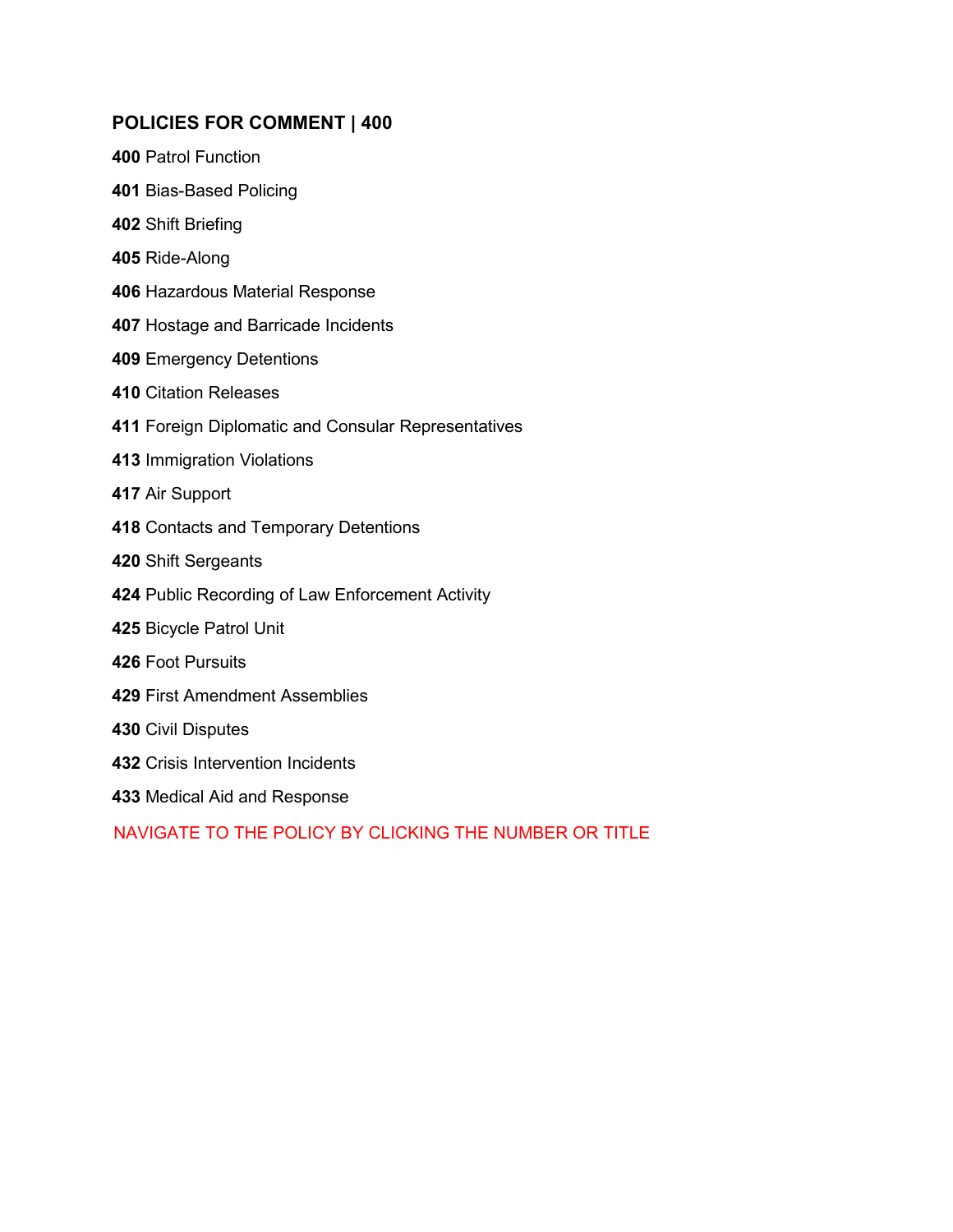# <span id="page-1-0"></span>**Patrol Function**

### **400.1 PURPOSE AND SCOPE**

### **Best Practice**

The purpose of this policy is to define the functions of the patrol unit of the Department to ensure intra-organizational cooperation and information sharing.

### 400.1.1 FUNCTION

### **Best Practice**

Officers will generally patrol in clearly marked vehicles. They will patrol assigned jurisdictional areas of City of Fitchburg, identify community needs, provide support and assistance to the community, respond to calls for assistance, act as a deterrent to crime, enforce state and local laws and respond to emergencies 24 hours a day seven days a week.

Patrol will generally provide services within the limits of available resources. These include:

- (a) Patrol that is directed at the prevention of criminal acts, traffic violations and crashes, the maintenance of public order and the discovery of hazardous situations or conditions.
- (b) Crime prevention activities, such as residential inspections, business inspections and community presentations.
- (c) Calls for service, both routine and emergency.
- (d) Investigation of both criminal and non-criminal acts.
- (e) The apprehension of criminal offenders.
- (f) Community Oriented Policing and problem-solving activities, such as citizen assists and individual citizen contacts of a positive nature.
- (g) The sharing of information between the patrol and other sections within the Department, as well as other government agencies.
- (h) The application of resources to specific problems or situations within the community that may be improved or resolved by Community Oriented Policing and problemsolving strategies.
- (i) Traffic direction and control.
- (j) Response to disasters, civic unrest and natural emergencies.
- (k) Assist in the service of civil papers.

### 400.1.2 TERRORISM

### **Best Practice MODIFIED**

It is the goal of the Fitchburg Police Department to make every reasonable effort to accurately and appropriately gather and report any information that may relate to either foreign or domestic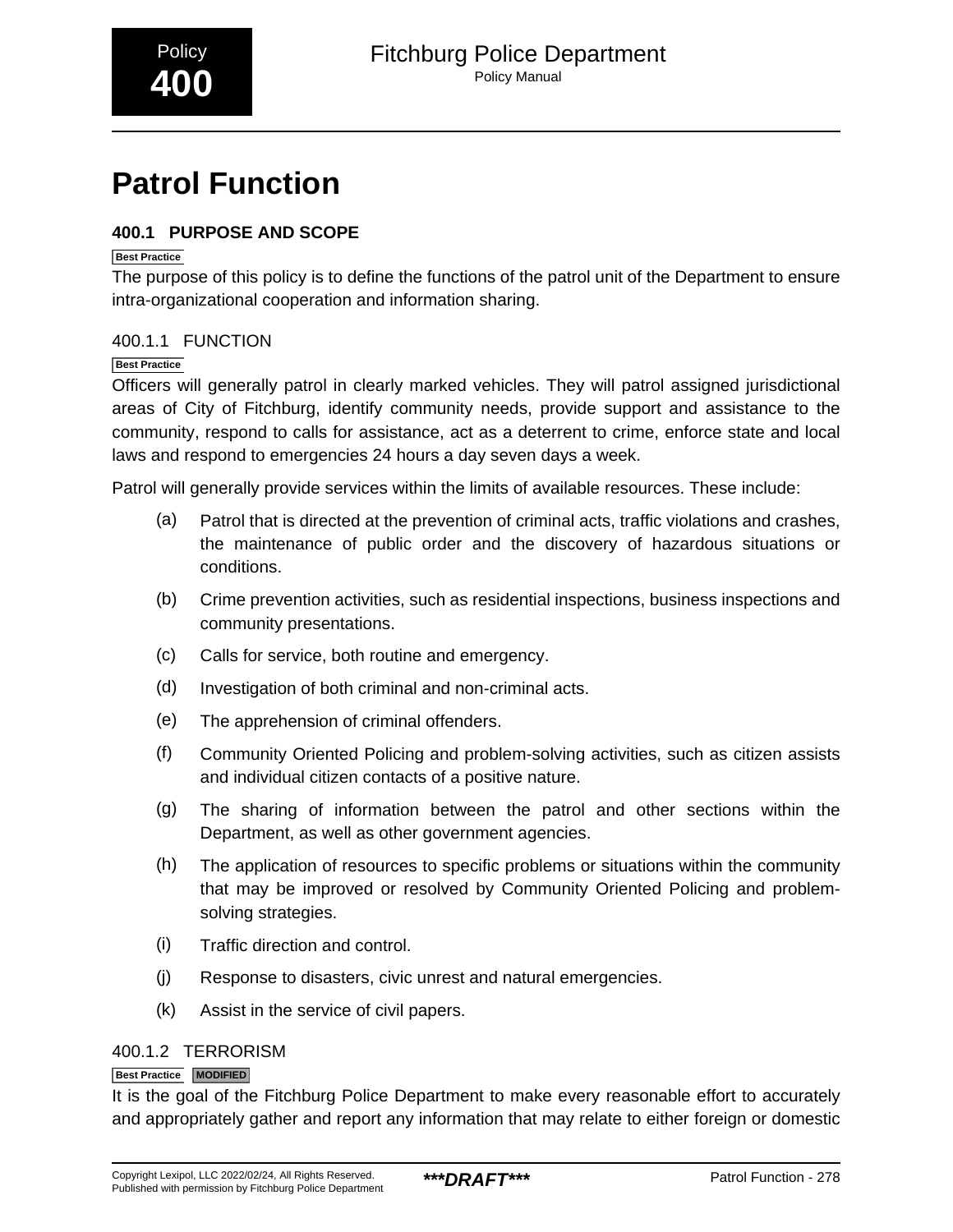terrorism. Officers should advise a supervisor as soon as practicable of any activity believed to be terrorism related and should document such incidents with a written report.

The supervisor should ensure that all terrorism-related reports are forwarded to the Support Services Commander in a timely fashion.

The Support Services Commander shall review all terrorism-related reports as soon as practicable and contact the Wisconsin Statewide Intelligence Center (WSIC), the Wisconsin Joint Terrorism Task Force (JTTF) or the Southeastern Wisconsin Terrorism Alert Center (STAC) when there is a reasonable suspicion that a terrorist threat exists.

### **400.2 PATROL INFORMATION SHARING PROCEDURES**

**Best Practice**

The following guidelines are intended to develop and maintain intra-organizational cooperation and information flow between the various sections of the Fitchburg Police Department.

### 400.2.1 CRIME ANALYSIS UNIT

### **Best Practice MODIFIED**

The Crime Analysis Unit will be the central unit for information exchange. Criminal information and reports can be submitted through appropriate channels for distribution to all sections within the Department through daily and special bulletins.

### 400.2.2 CRIME REPORTS

### **Best Practice MODIFIED**

A report may be completed by any patrol officer who receives criminal information. The report will be processed and forwarded to the appropriate bureau for retention or follow-up investigation.

### 400.2.3 PATROL BRIEFINGS

### **Best Practice**

Patrol supervisors, investigative sergeants and special unit sergeants are encouraged to share information as much as reasonably possible. All supervisors and/or officers will be provided an opportunity to share information through daily patrol briefings, as time permits.

### **400.3 CROWDS, EVENTS AND GATHERINGS**

### **Best Practice**

Officers may encounter gatherings of people, including but not limited to, civil demonstrations, civic, social and business events, public displays, parades and sporting events. Officers should monitor such events as time permits in an effort to keep the peace and protect the safety and rights of those present. A patrol supervisor should be notified when it becomes reasonably foreseeable that such an event may require increased monitoring, contact or intervention.

Officers responding to an event or gathering that warrants law enforcement involvement should carefully balance the speech and association rights of those present with applicable public safety concerns before taking enforcement action. Officers are encouraged to contact organizers or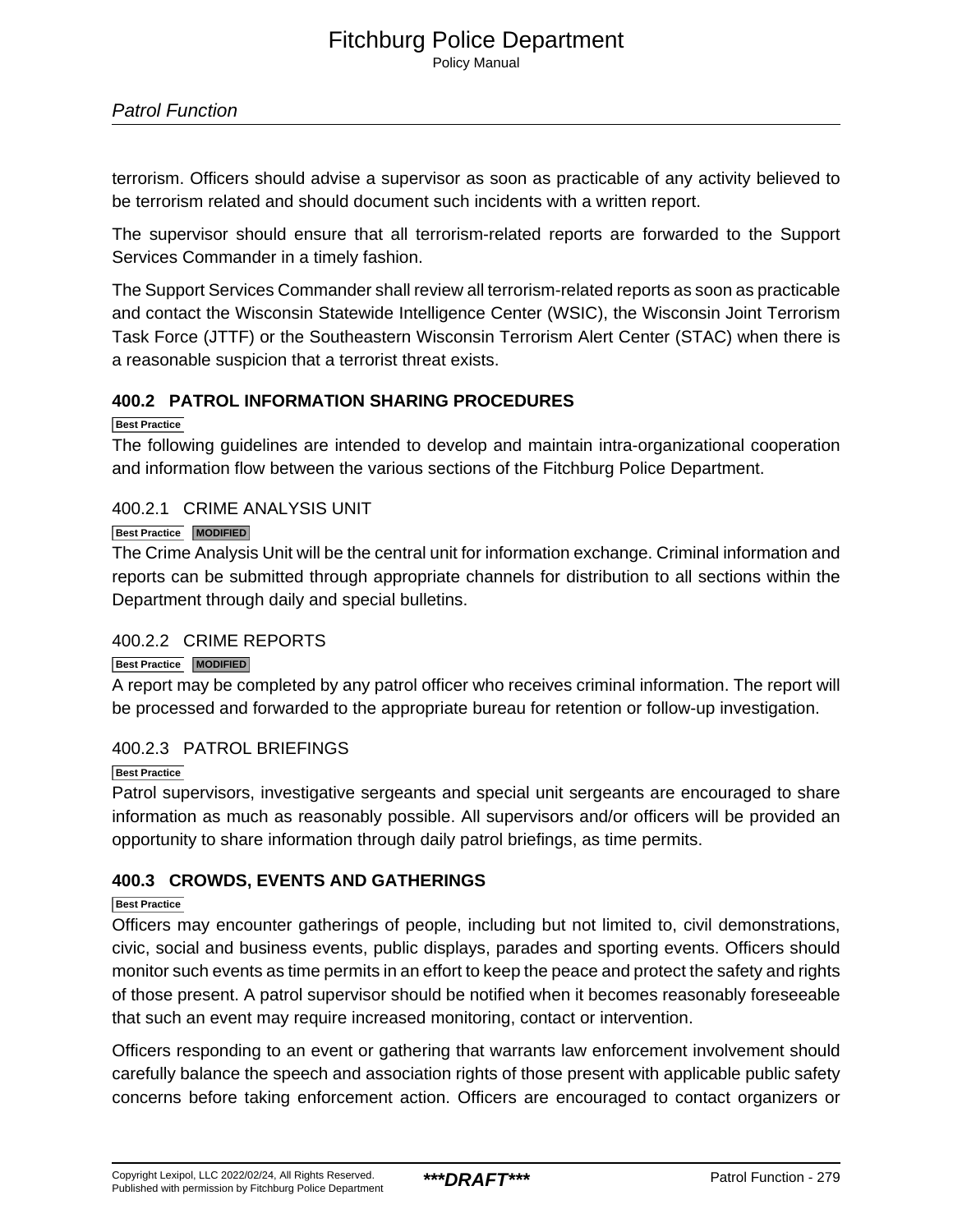Policy Manual

### Patrol Function

responsible persons to seek voluntary compliance that may address relevant public safety/order concerns.

Officers should consider enforcement of applicable state and local laws when the activity blocks the entrance or egress of a facility or location and when voluntary compliance with the law is not achieved.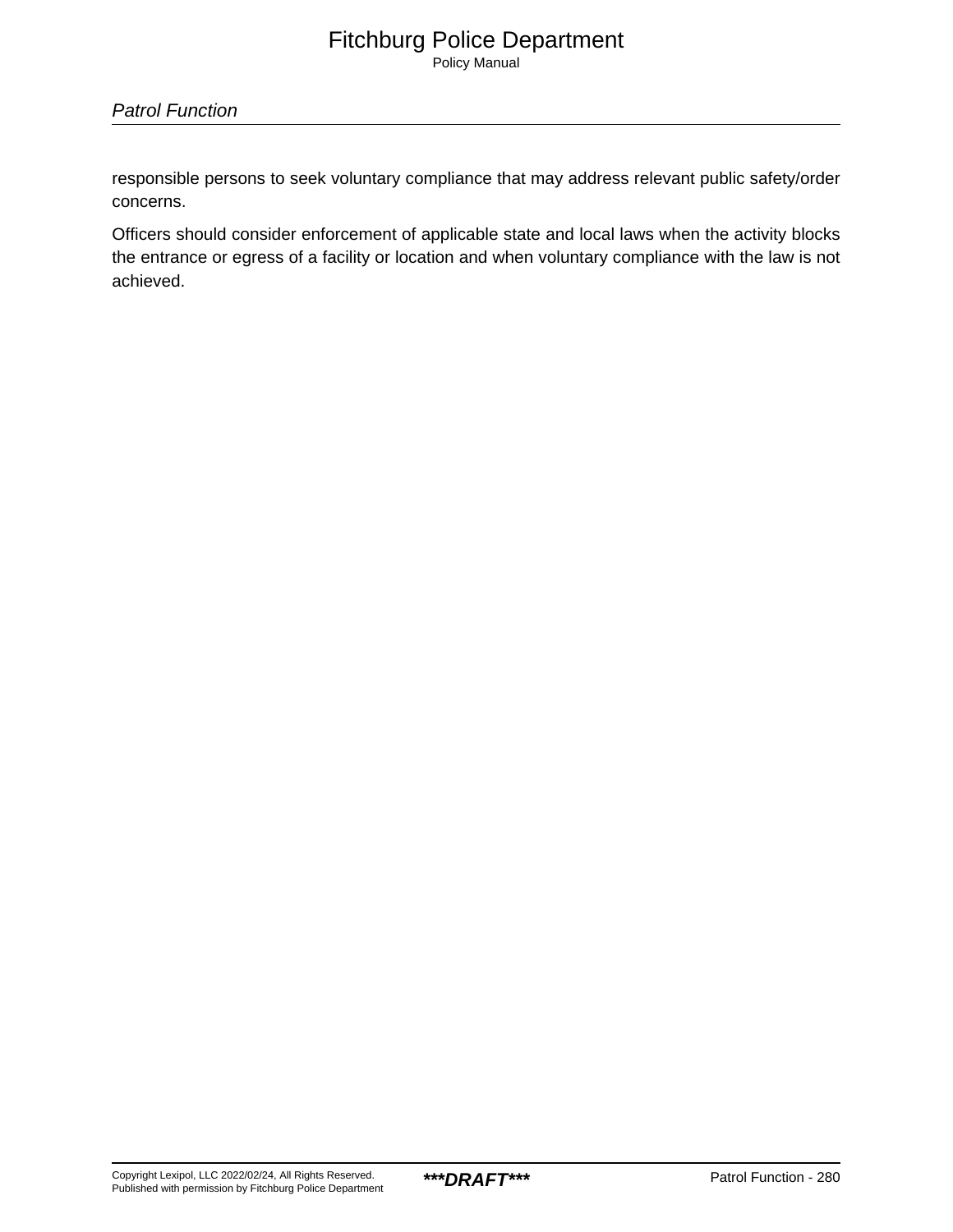# <span id="page-4-0"></span>**Bias-Based Policing**

### **401.1 PURPOSE AND SCOPE**

### **Best Practice**

This policy provides guidance to department members that affirms the Fitchburg Police Department's commitment to policing that is fair and objective.

Nothing in this policy prohibits the use of specified characteristics in law enforcement activities designed to strengthen the department's relationship with its diverse communities (e.g., cultural and ethnicity awareness training, youth programs, community group outreach, partnerships).

401.1.1 DEFINITIONS

**Best Practice** Definitions related to this policy include:

**Bias-based policing** - An inappropriate reliance on actual or perceived characteristics such as race, ethnicity, national origin, religion, sex, sexual orientation, gender identity or expression, economic status, age, cultural group, disability, or affiliation with any non-criminal group (protected characteristics) as the basis for providing differing law enforcement service or enforcement.

### **401.2 POLICY**

### **Best Practice**

The Fitchburg Police Department is committed to providing law enforcement services to the community with due regard for the racial, cultural or other differences of those served. It is the policy of this department to provide law enforcement services and to enforce the law equally, fairly, objectively and without discrimination toward any individual or group.

### **401.3 BIASED-BASED POLICING PROHIBITED**

### **Best Practice**

Bias-based policing is strictly prohibited.

However, nothing in this policy is intended to prohibit an officer from considering protected characteristics in combination with credible, timely and distinct information connecting a person or people of a specific characteristic to a specific unlawful incident, or to specific unlawful incidents, specific criminal patterns or specific schemes.

### **401.4 MEMBER RESPONSIBILITIES**

### **Best Practice**

Every member of this department shall perform his/her duties in a fair and objective manner and is responsible for promptly reporting any suspected or known instances of bias-based policing to a supervisor. Members should, when reasonable to do so, intervene to prevent any biased-based actions by another member.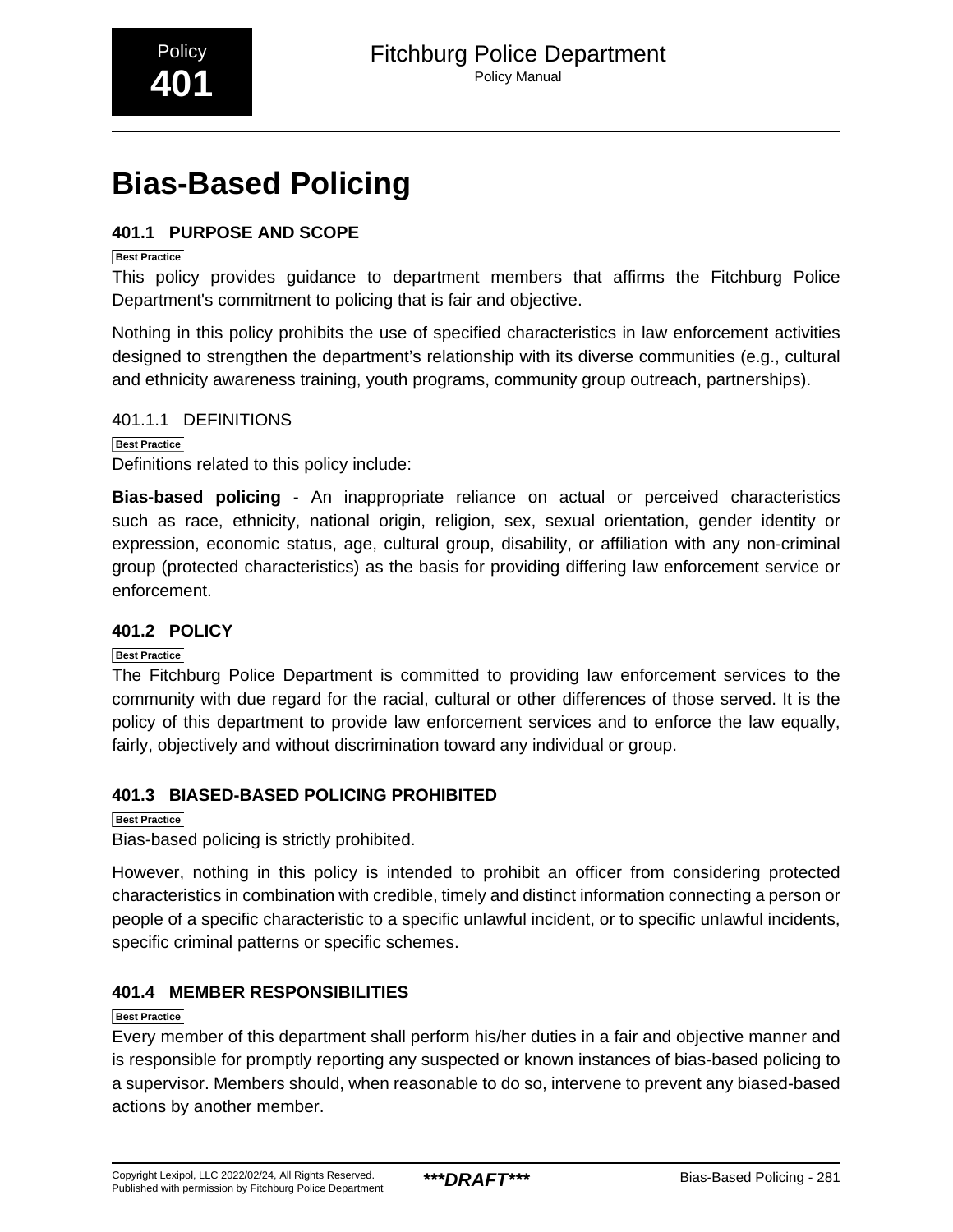### 401.4.1 REASON FOR CONTACT

#### **Best Practice**

Officers contacting a person shall be prepared to articulate sufficient reason for the contact, independent of the protected characteristics of the individual.

To the extent that written documentation would otherwise be completed (e.g., arrest report, Field Interview (FI) card), the involved officer should include those facts giving rise to the contact, as applicable.

Except for required data-collection forms or methods, nothing in this policy shall require any officer to document a contact that would not otherwise require reporting.

### **401.5 SUPERVISOR RESPONSIBILITIES**

#### **Best Practice MODIFIED**

Supervisors should monitor those individuals under their command for compliance with this policy and shall handle any alleged or observed violations in accordance with the Employee Accountability Policy.

- (a) Supervisors should discuss any issues with the involved officer and his/her supervisor in a timely manner.
	- 1. Supervisors should document these discussions, in the prescribed manner.
- (b) Supervisors should periodically review in-squad recordings, body camera, portable audio/video recordings, Mobile Digital Computer (MDC) data and any other available resource used to document contact between officers and the public to ensure compliance with this policy.
	- (a) Supervisors should document these periodic reviews.
	- (b) Recordings or data that capture a potential instance of bias-based policing should be appropriately retained for administrative investigation purposes.
- (c) Supervisors shall initiate investigations of any actual or alleged violations of this policy.
- (d) Supervisors should take prompt and reasonable steps to address any retaliatory action taken against any member of this department who discloses information concerning bias-based policing.

### **401.6 ADMINISTRATION**

### **Best Practice MODIFIED**

The Chief of Police should review the efforts of the Department to provide fair and objective policing, including public concerns and complaints. This report will be updated and maintained by the Administrative Services Manager. The report should not contain any identifying information about any specific complaint, member of the public or officer.

### **401.7 TRAINING**

**Best Practice MODIFIED**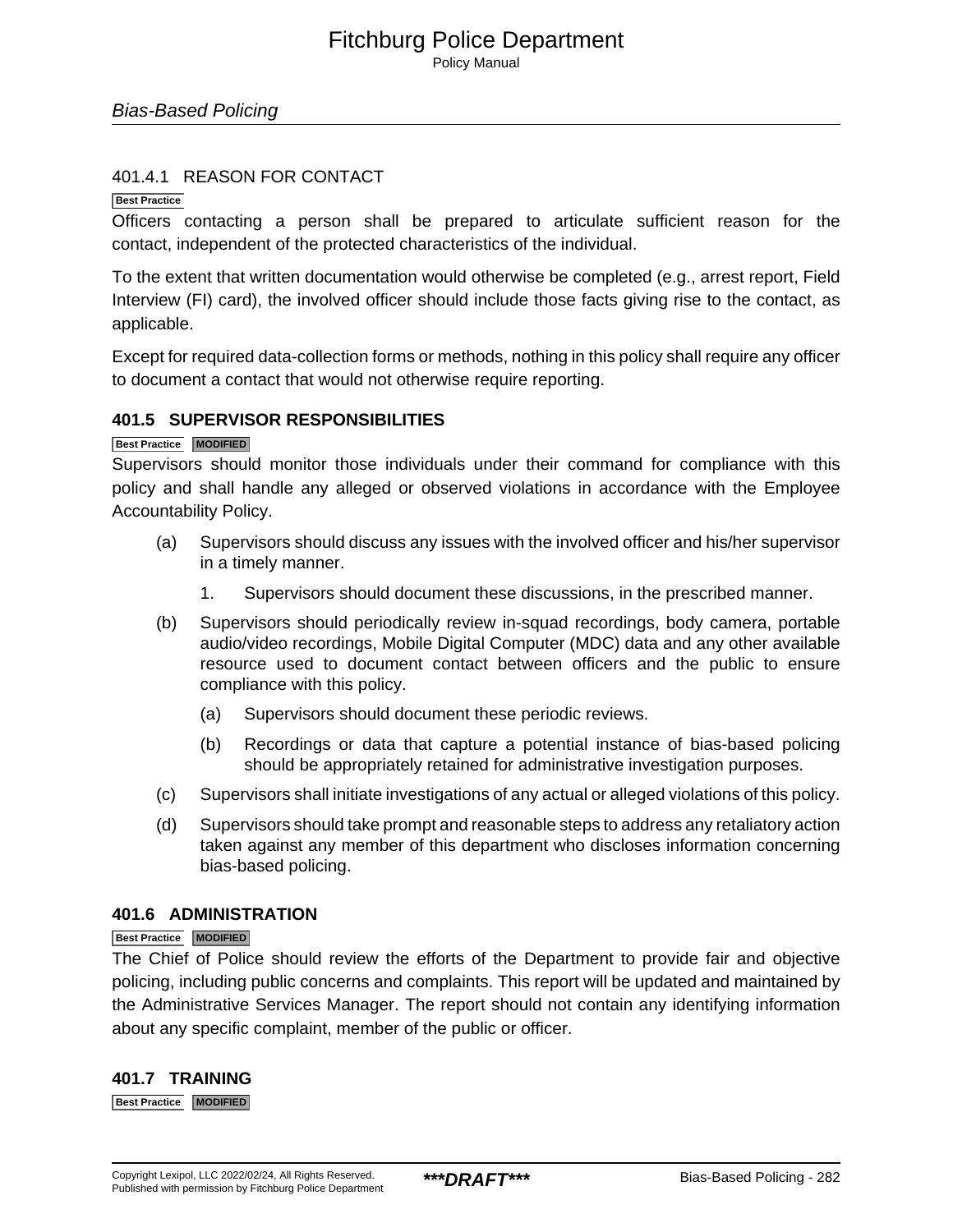Policy Manual

Bias-Based Policing

Training on fair and objective policing and review of this policy should be conducted as directed by the Deputy Chief.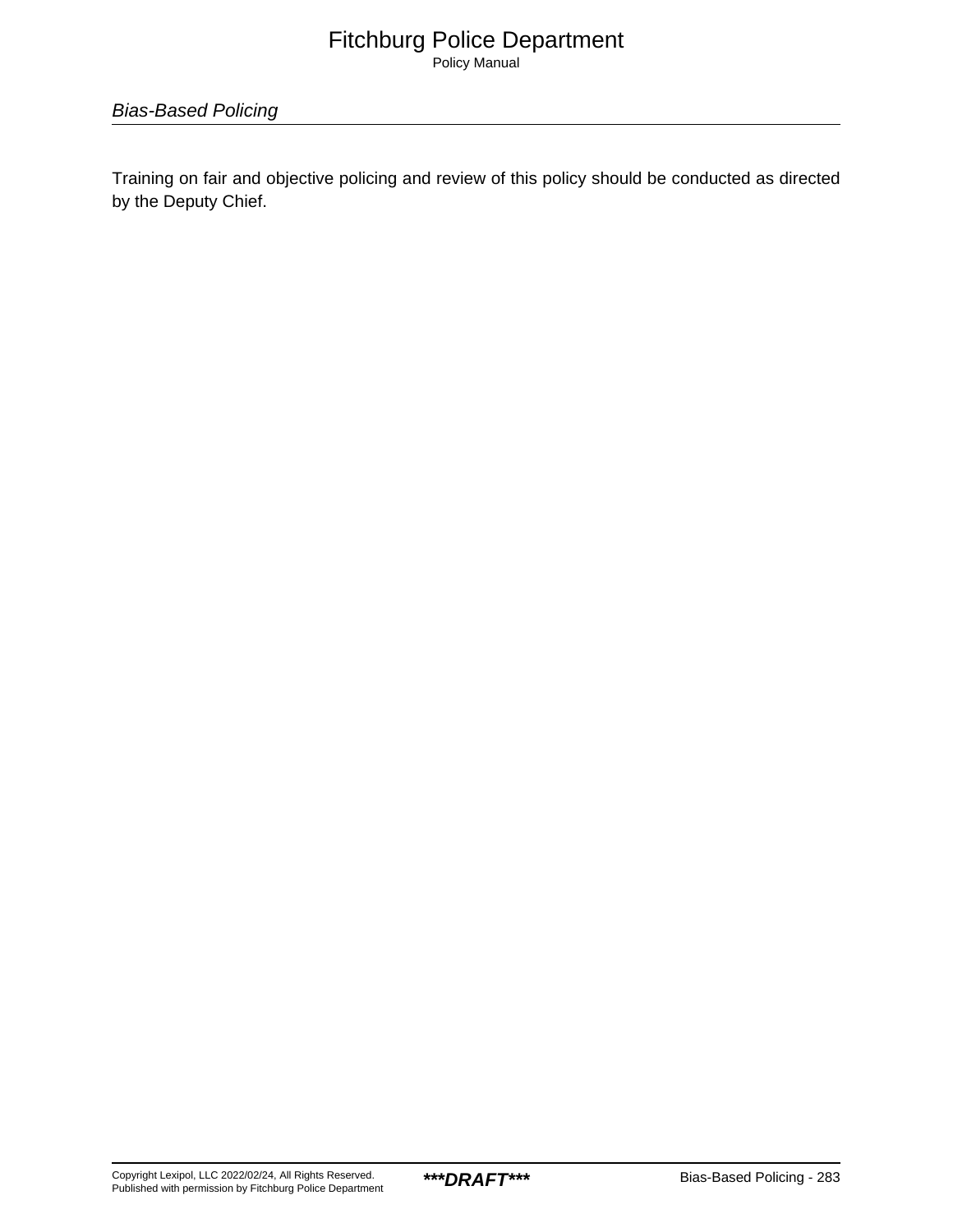<span id="page-7-0"></span>

# **Shift Briefing**

### **402.1 PURPOSE AND SCOPE**

### **Discretionary MODIFIED**

Shift Briefing is generally conducted at the beginning of the officer's assigned shift. Shift Briefing provides an opportunity for important exchange between employees and supervisors. A supervisor generally will conduct shift briefing. However, officers may conduct shift briefingwith supervisor approval.

Shift Briefingcan be used to accomplish certain basic tasks, including:

- (a) Briefing officers with information regarding daily patrol activity, with particular attention given to unusual situations and changes in the status of wanted persons, stolen vehicles and major investigations.
- (b) Notifying officers of changes in schedules and assignments.
- (c) Notifying officers of new General Orders or changes in General Orders.
- (d) Reviewing recent incidents for training purposes.
- (e) Providing training on a variety of subjects.

### **402.2 PREPARATION OF MATERIALS**

### **Discretionary**

The supervisor conducting shift briefing, or the officer if the supervisor is unable to participate in a group briefing session, is responsible for collection and preparation of the materials necessary for a constructive briefing training. A supervisor may delegate this responsibility to a subordinate officer in his/her absence or for training purposes.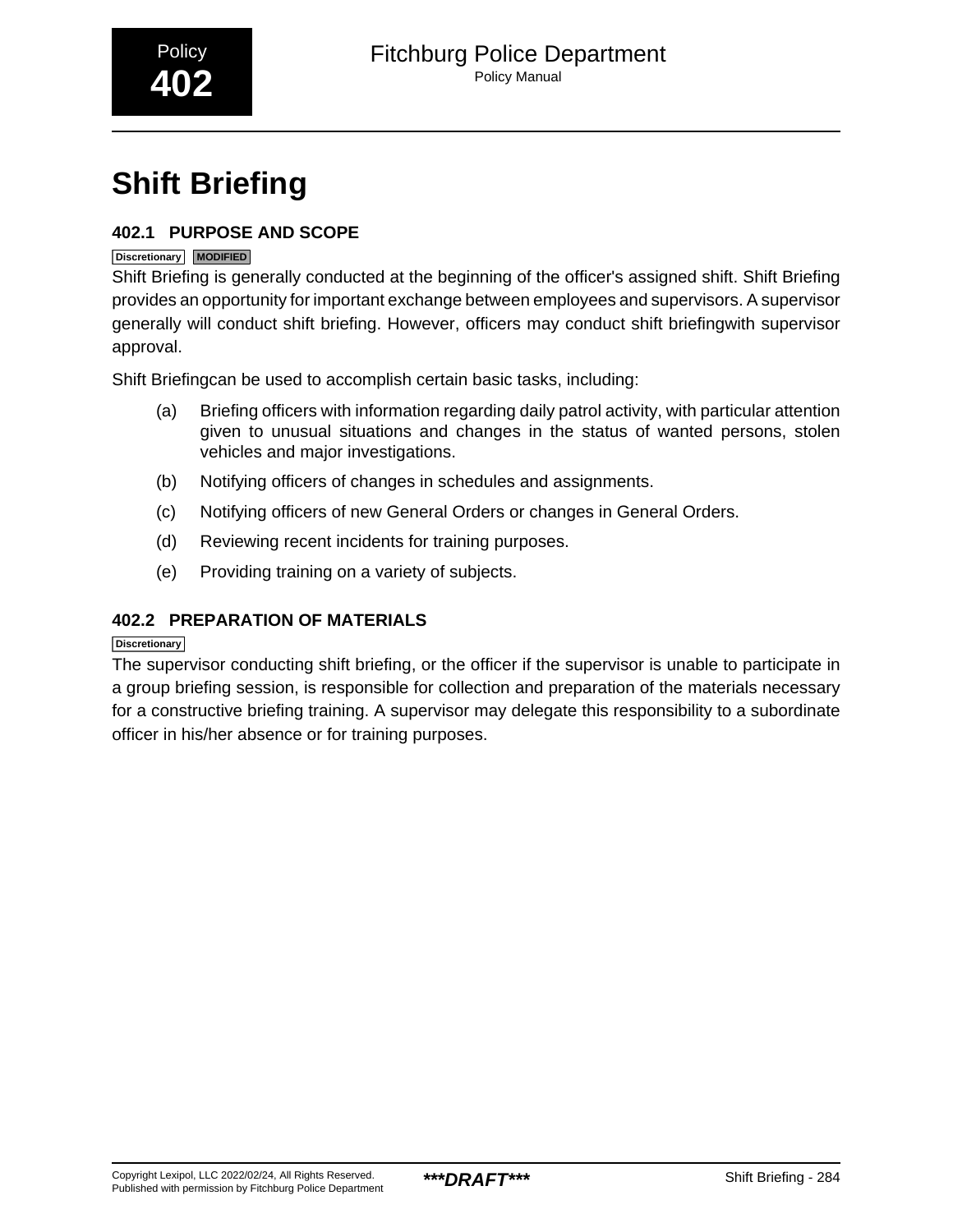<span id="page-8-0"></span>

# **Ride-Along**

### **405.1 PURPOSE AND SCOPE**

### **Discretionary**

The ride-along program provides an opportunity for persons to experience the law enforcement function firsthand. This policy provides the requirements, approval process and hours of operation for the ride-along program.

### 405.1.1 ELIGIBILITY

### **Discretionary MODIFIED**

The Fitchburg Police Department ride-along program is offered to residents, students and those employed within the City. Additional requests will be considered on a case-by-case basis, such as police applicants, family members, etc. Reasonable efforts should be made to accommodate interested persons. Any applicant may be disqualified without cause from participating in the program.

The following factors may be considered in disqualifying an applicant and are not limited to:

- Being under 18 years of age
- Prior criminal history
- Pending criminal action
- Pending lawsuit against the Department
- Denial by any supervisor

### 405.1.2 AVAILABILITY

### **Discretionary MODIFIED**

The ride-along program is available on most days of the week and during all shifts. Ideally, ridealongs will be scheduled during requested times by the requestor, however the department will assess availability and department needs.

### **405.2 PROCEDURE TO REQUEST A RIDE-ALONG**

### **Discretionary MODIFIED**

Generally, ride-along requests will be scheduled by the Deputy Chief or designee. The participant will complete and sign a ride-along waiver form. Information requested will include a valid driver's license, address and telephone number.

The Deputy Chief or designee will schedule a date, based on availability, at least one week after the date of application. If approved, a copy of the ride-along waiver form will be forwarded to the respective Shift Sergeant as soon as possible for his/her scheduling considerations.

If the ride-along is denied after the request has been made, a representative of the Department will contact the applicant and advise him/her of the denial.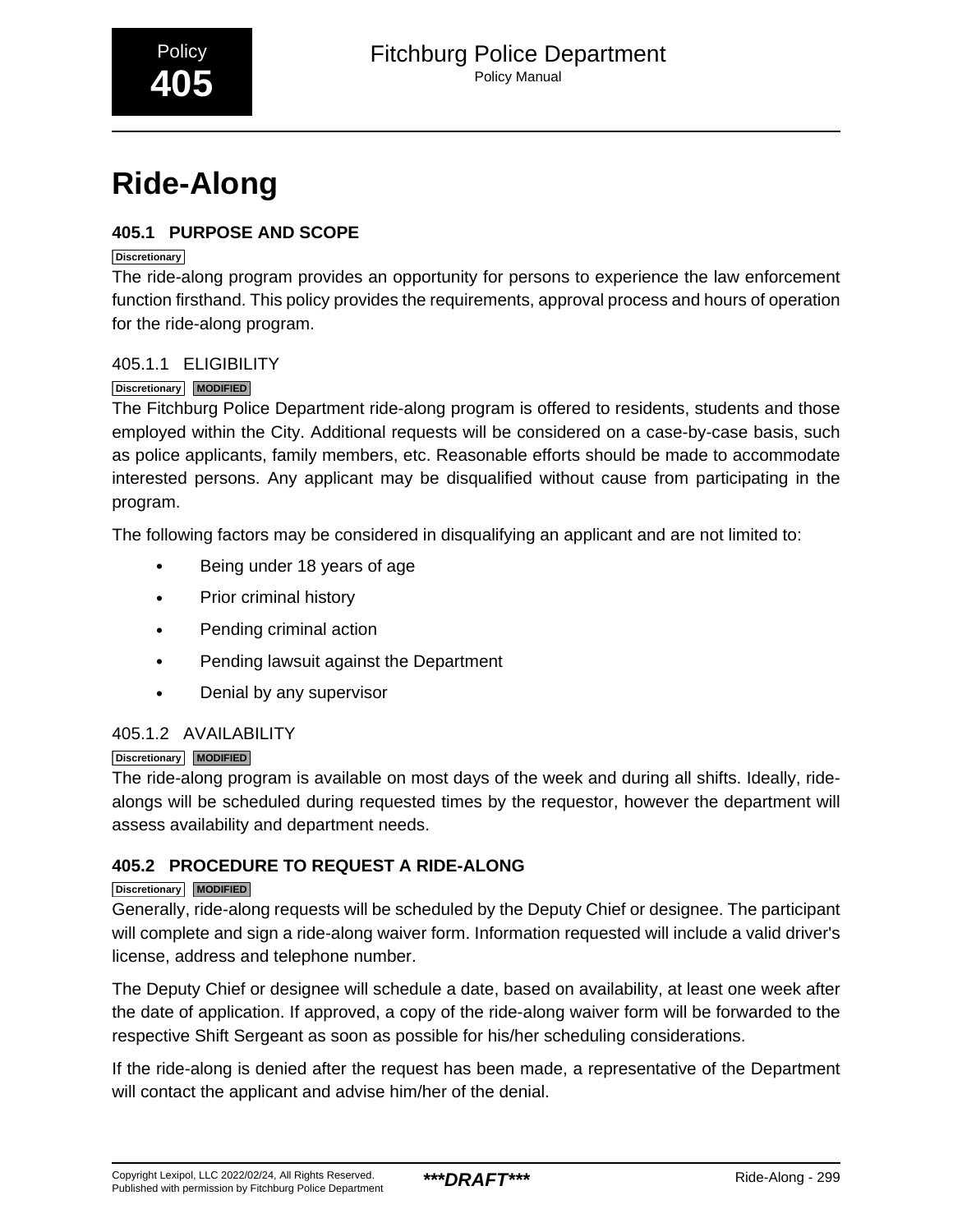Policy Manual

### 405.2.1 PROGRAM REQUIREMENTS

### **Discretionary MODIFIED**

Once approved, civilian ride-alongs will be allowed to ride no more than once a year. An exception would apply to the following: qualified volunteers, chaplains, and police applicants with approval of the Chief Deputy.

An effort will be made to ensure that no more than one citizen will participate in a ride-along during any given time period. Normally, no more than one ride-along will be allowed in the officer's vehicle at a given time. When practicable, ride-alongs who request multiple opportunities to participate in the ride-along program should be rotated among officers.

Ride-along participants may not carry firearms unless they are sworn police officers and the Deputy Chief has permitted such carry. Ride-alongs permitted to carry firearms are required to notify the officers to which they are assigned.

### 405.2.2 SUITABLE ATTIRE

### **Discretionary MODIFIED**

Any person approved to ride-along is required to be suitably dressed in casual business attire. Sandals, T-shirts, tank tops, shorts and ripped or torn blue jeans are not permitted. The Shift Sergeant may refuse a ride-along to anyone not properly dressed.

### 405.2.3 PEACE OFFICER RIDE-ALONGS

#### **Discretionary**

Off-duty members of this department or any other law enforcement agency will not be permitted to ride-along with on-duty officers without the express consent of the Shift Sergeant. In the event that such a ride-along is permitted, the off-duty employee shall not be considered on-duty and shall not represent him/herself as a peace officer or participate in any law enforcement activity except as emergency circumstances may require.

### 405.2.4 RIDE-ALONG CRIMINAL HISTORY CHECK

### **Discretionary**

All ride-along applicants are subject to a criminal history check. The criminal history check may include a local records check and a Wisconsin Department of Justice (WisDOJ) Criminal History System check prior to approval as a ride-along with a law enforcement officer (provided that the ride-along is not an employee of the Fitchburg Police Department).

### **405.3 OFFICER'S RESPONSIBILITIES**

#### **Discretionary**

The officer shall advise the dispatcher that a ride-along is present in the vehicle before going into service. Officers shall consider the safety of the ride-along at all times.

Officers should use sound discretion when encountering a potentially dangerous situation, such as a high-speed pursuit. If practicable, the participant should be let out of the vehicle in a safe, well-lighted place. The dispatcher will be advised of the situation and as soon as practicable have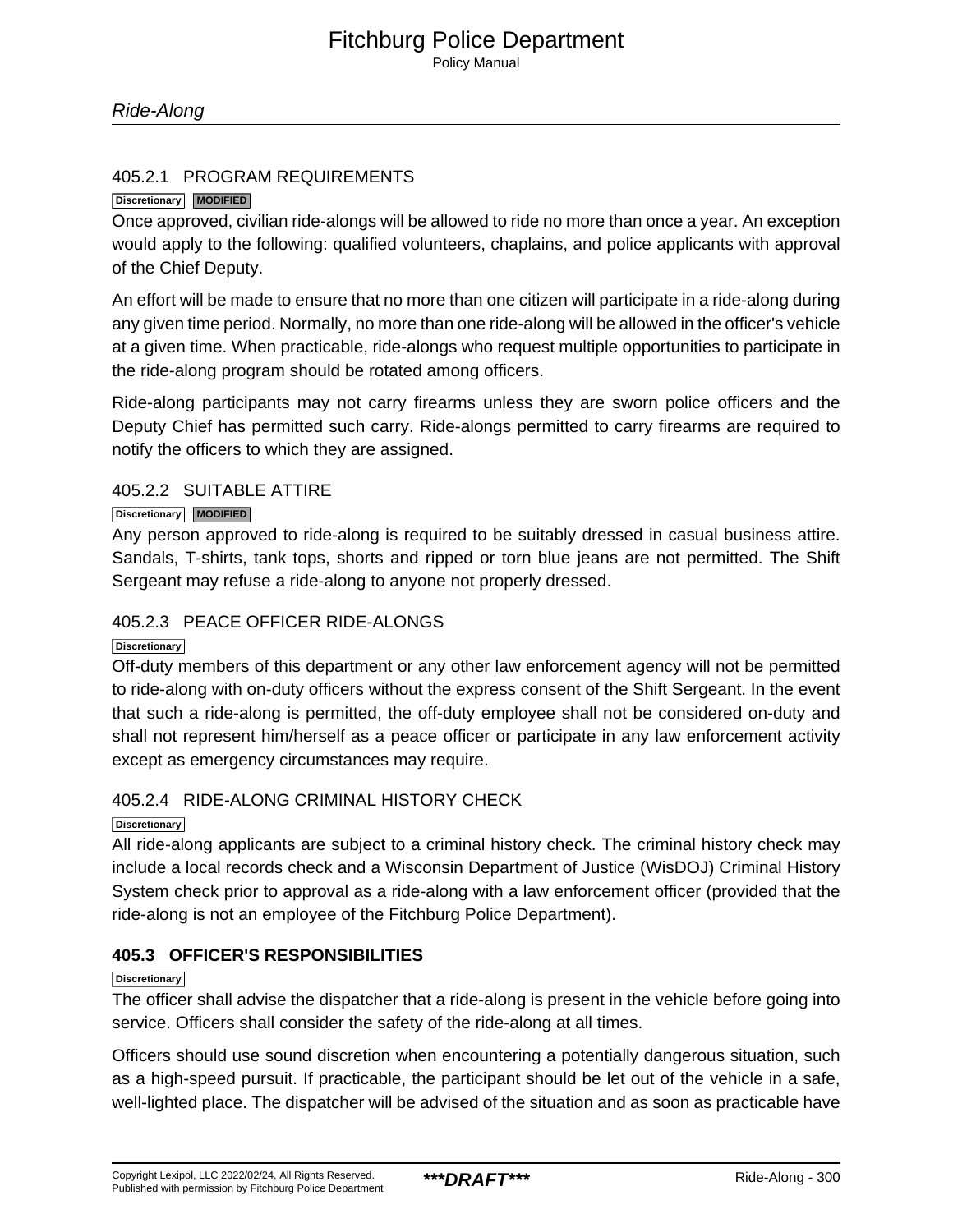another police unit respond to pick up the participant at that location. The ride-along may be continued or terminated at this time.

Conduct by a person participating in a ride-along that results in termination of the ride or is otherwise inappropriate should be immediately reported to the Shift Sergeant.

The Deputy Chief or designee is responsible for maintaining and scheduling ride-alongs. Upon completion of the ride-along, a copy of the ride-along waiver form shall be returned to the Deputy Chief or designee with any comments that may be offered by the officer.

### **405.4 CONTROL OF RIDE-ALONG**

**Best Practice**

The assigned employee shall maintain control over the ride-along at all times and instruct him/her in the conditions that necessarily limit participation. These instructions should include the following:

- (a) The ride-along will follow the directions of the officer.
- (b) The ride-along will not become involved in any investigation, handling of evidence, discussions with victims or suspects or handling any police equipment.
- (c) The ride-along may terminate the ride at any time and the officer may return the observer to his/her home, the place of the ride origin or to the station if the ride-along interferes with the performance of the officer's duties.
- (d) Ride-alongs may be allowed to continue riding during the transportation and booking process, provided this does not jeopardize their safety.
- (e) Officers will not allow any ride-alongs to be present in any residence or situation that would jeopardize their safety or cause undue stress or embarrassment to a victim or any other person.
- (f) Under no circumstance shall a civilian ride-along be permitted to enter a private residence with an officer without the express consent of the resident or other authorized person.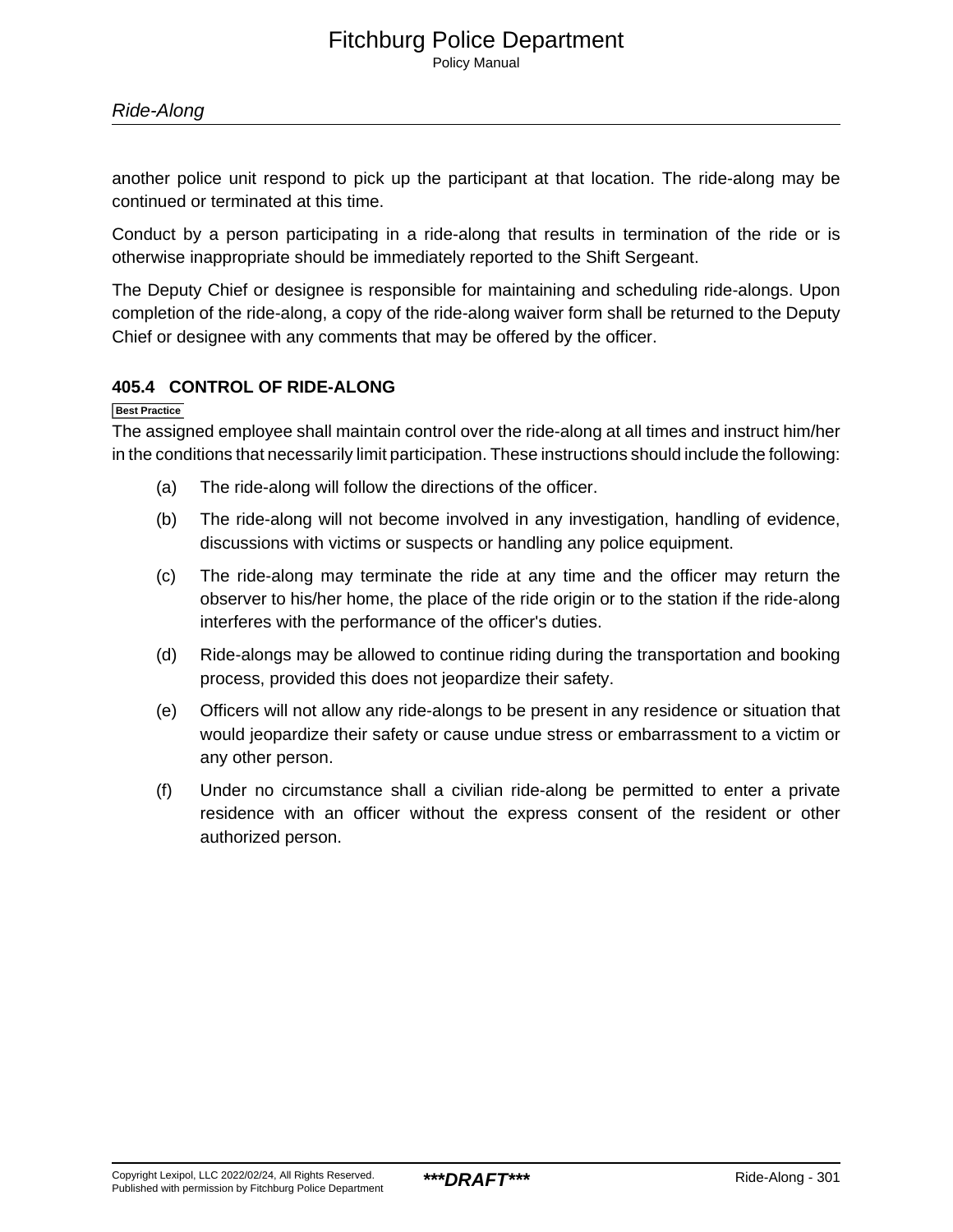## <span id="page-11-0"></span>**Hazardous Material Response**

### **406.1 PURPOSE AND SCOPE**

### **Best Practice**

Hazardous materials present a potential harm to employees as a result of their exposure. To comply with Wisconsin law, the following represents the policy of this department.

### 406.1.1 HAZARDOUS MATERIAL DEFINED

### **Best Practice**

**Hazardous substance** - Any substance or combination of substances including any waste of a solid, semisolid, liquid or gaseous form which may cause or significantly contribute to an increase in mortality or an increase in serious irreversible or incapacitating reversible illness or which may pose a substantial present or potential hazard to human health or the environment because of its quantity, concentration or physical, chemical or infectious characteristics. This term includes, but is not limited to, substances which are toxic, corrosive, flammable, irritants, strong sensitizers or explosives (Wis. Stat. § 299.01(6)).

### **406.2 HAZARDOUS MATERIAL RESPONSE**

### **Best Practice**

Employees may encounter situations involving suspected hazardous materials, such as at the scene of a traffic crash, chemical spill or fire. When employees come into contact with a suspected hazardous material, they should take certain steps to protect themselves and other persons.

The fire department is the agency trained and equipped to properly respond and mitigate most hazardous materials and biohazards.

Responders should not perform tasks or use equipment without proper training.

A responder entering the area may require decontamination before he/she is allowed to depart the scene and should be evaluated by appropriate technicians and medical professionals for signs of exposure.

The following steps should be considered at any scene involving suspected hazardous materials:

- (a) Make the initial assessment of a potential hazardous material from a safe distance.
- (b) Remain upwind, uphill and at a safe distance, maintaining awareness of weather and environmental conditions, until the material is identified and a process for handling has been determined.
- (c) Wear personal protective gear, being cognizant that some hazardous material may quickly volatilize into a form which is readily inhaled.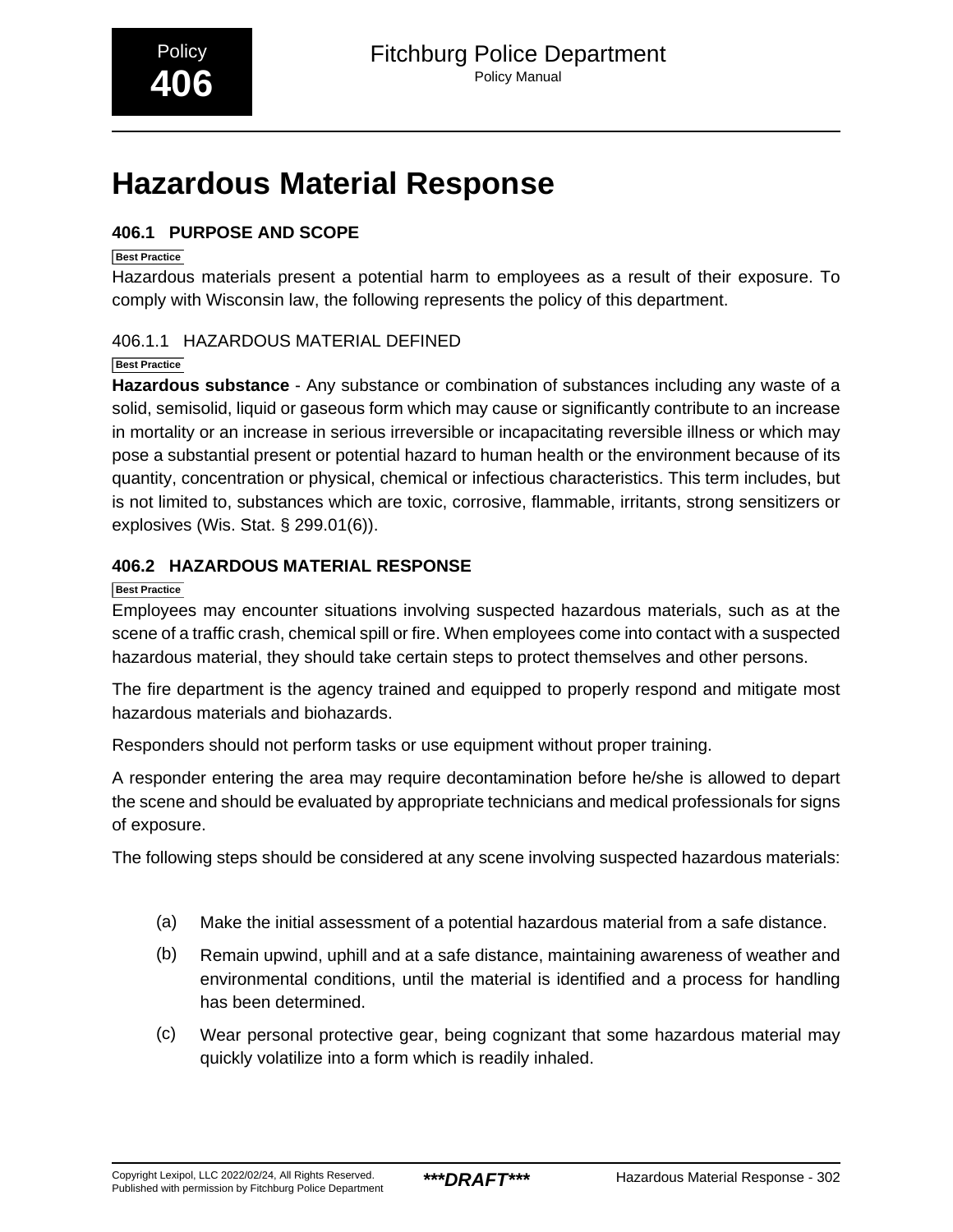### Hazardous Material Response

- (d) Attempt to identify the type of hazardous material from a safe distance using optical aids (binoculars/spotting scopes) if they are available. Identification can be determined by:
	- 1. Placards and use of the Emergency Response Guidebook.
	- 2. Driver's statements or shipping documents from the person transporting the material.
	- 3. Information obtained from any involved person with knowledge regarding the hazardous material.
- (e) Obtain information from any involved party who has knowledge regarding the hazardous material. Information should include:
	- 1. The identity of the material.
	- 2. How to secure and contain the material.
	- 3. Any other information to protect the safety of those present, the community and the environment.
- (f) Notify the appropriate fire department. Provide weather conditions, wind direction, a suggested safe approach route and any other information pertinent to responder safety.
- (g) Provide first aid to injured parties if it can be done safely and without contamination.
- (h) Begin evacuation of the immediate and surrounding areas, dependent on the material. Voluntary evacuation should be considered. Depending on the material, mandatory evacuation may be necessary.
- (i) Make reasonable efforts to secure the scene to prevent access from unauthorized personnel.
- (j) Establish a decontamination area when needed.
- (k) Contact the 24-hour Wisconsin Emergency Operations Center at 800-943-0003 to request assistance.
- (l) If available, activate reverse 9-1-1 calling to the affected area.

### **406.3 REPORTING EXPOSURE**

### **Best Practice MODIFIED**

Department personnel who believe they have been exposed to a hazardous material shall immediately report the exposure to a supervisor. Each exposure shall be documented by the employee in an employee memorandum, which shall be forwarded via chain of command to the appropriate Section Commander as soon as practicable. Should the affected employee be unable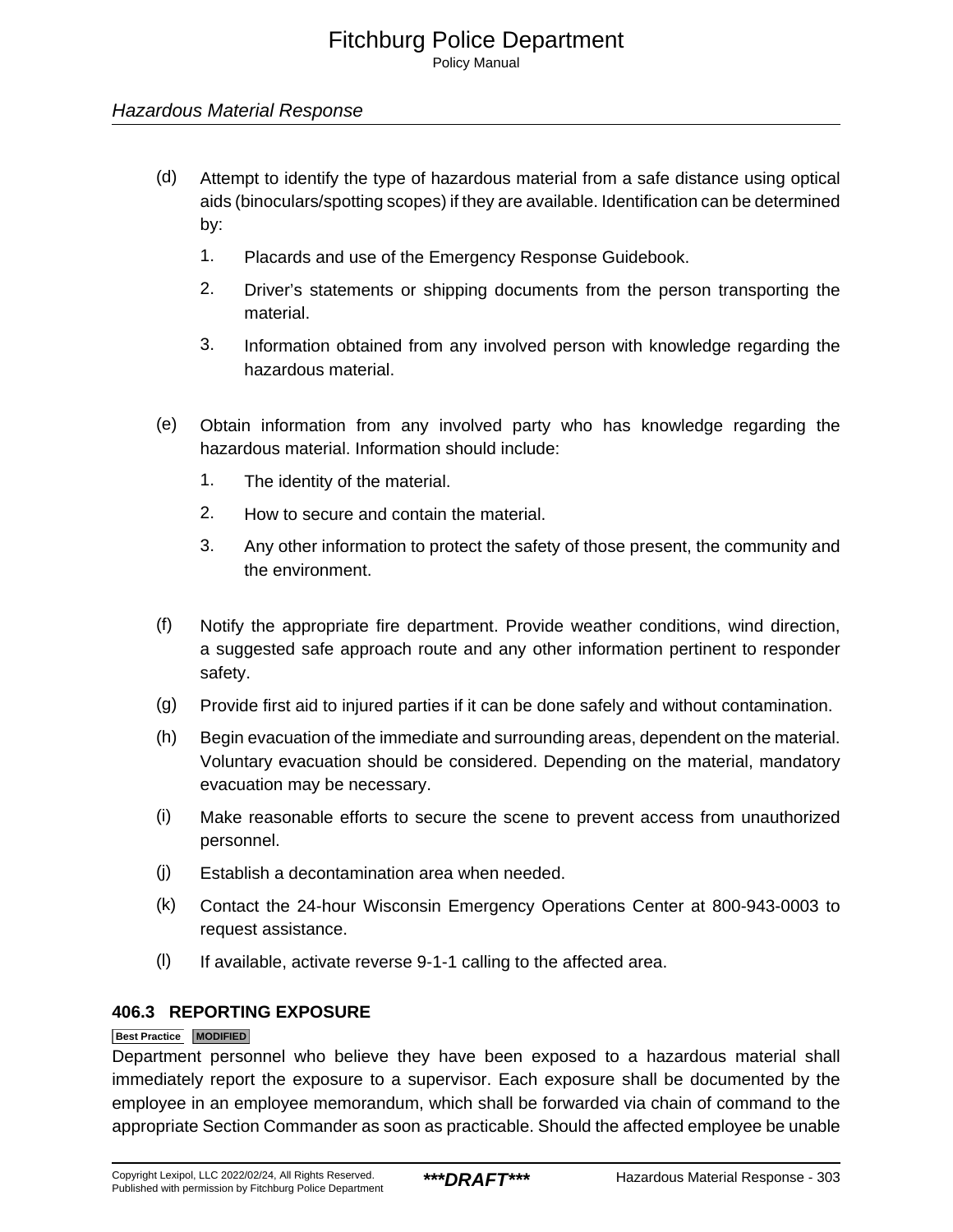Policy Manual

### Hazardous Material Response

to document the exposure for any reason, it shall be the responsibility of the notified supervisor to complete the memorandum.

Injury or illness caused or believed to be caused from exposure to hazardous materials shall be reported the same as any other on-duty injury or illness, in addition to an incident report.

### 406.3.1 SUPERVISOR RESPONSIBILITIES

**Best Practice**

When a supervisor has been informed that an employee has been exposed to a hazardous material, he/she shall ensure that immediate medical treatment is obtained and appropriate action is taken to treat the exposure.

To ensure the safety of employees, safety equipment is available through supervisory personnel. Safety items not maintained by the Department will be obtained through the appropriate fire department.

### **406.4 HAZARDOUS MATERIALS TRAINING**

**Best Practice**

Employees should receive periodic training regarding hazardous material awareness and how to handle a hazardous material incident.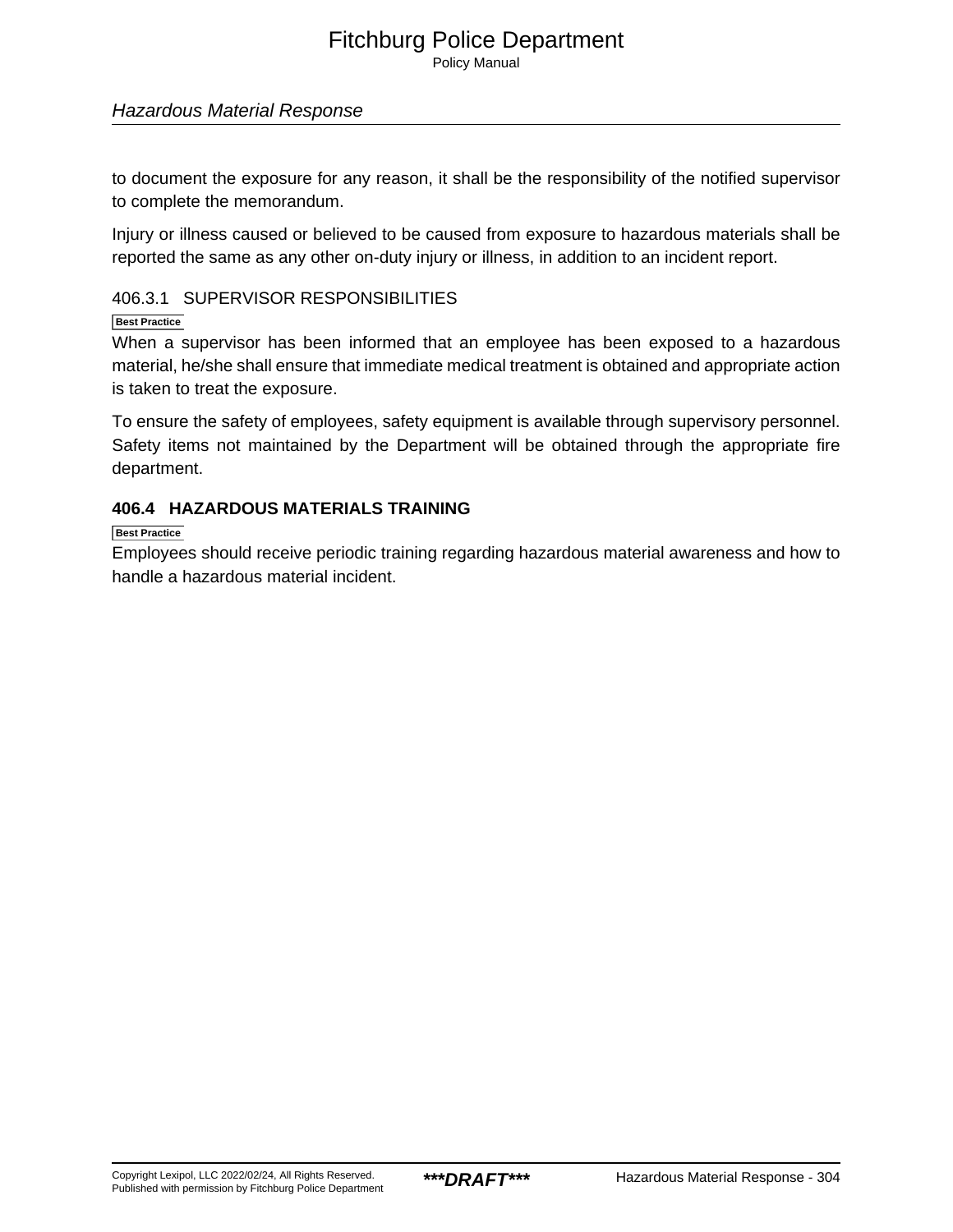## <span id="page-14-0"></span>**Hostage and Barricade Incidents**

### **407.1 PURPOSE AND SCOPE**

### **Best Practice**

The purpose of this policy is to provide guidelines for situations where officers have legal cause to contact, detain or arrest a person, and the person refuses to submit to the lawful requests of the officers by remaining in a structure or vehicle and/or by taking a hostage.

The scope of this policy is not intended to address all variables that officers encounter during their initial response or when a hostage or barricade situation has developed. This policy does not require or purport to recommend specific strategies or tactics for resolution as each incident is a dynamic and rapidly evolving event.

### 407.1.1 DEFINITIONS

**Best Practice** Definitions related to this policy include:

**Barricade situation** - An incident where a person maintains a position of cover or concealment and ignores or resists law enforcement personnel, and it is reasonable to believe the subject is armed with a deadly weapon.

**Hostage situation** - An incident where it is reasonable to believe a person is unlawfully held by a hostage-taker as security so that specified terms or conditions will be met.

### **407.2 POLICY**

**Best Practice**

It is the policy of the Fitchburg Police Department to address hostage and barricade situations with due regard for the preservation of life and balancing the risk of injury, while obtaining the safe release of hostages, apprehending offenders and securing available evidence.

### **407.3 COMMUNICATION**

### **Best Practice MODIFIED**

When circumstances permit, initial responding officers should try to establish and maintain lines of communication with a barricaded person or hostage-taker. Officers should attempt to identify any additional subjects, inquire about victims and injuries, seek the release of hostages, gather intelligence information, identify time-sensitive demands or conditions and obtain the suspect's surrender.

When available, department-authorized negotiators or outside agency negotiators should respond to the scene as soon as practicable and assume communication responsibilities. Negotiators are permitted to exercise flexibility in each situation based upon their training, the circumstances presented, suspect actions or demands and the available resources.

407.3.1 EMERGENCY COMMUNICATIONS

**State**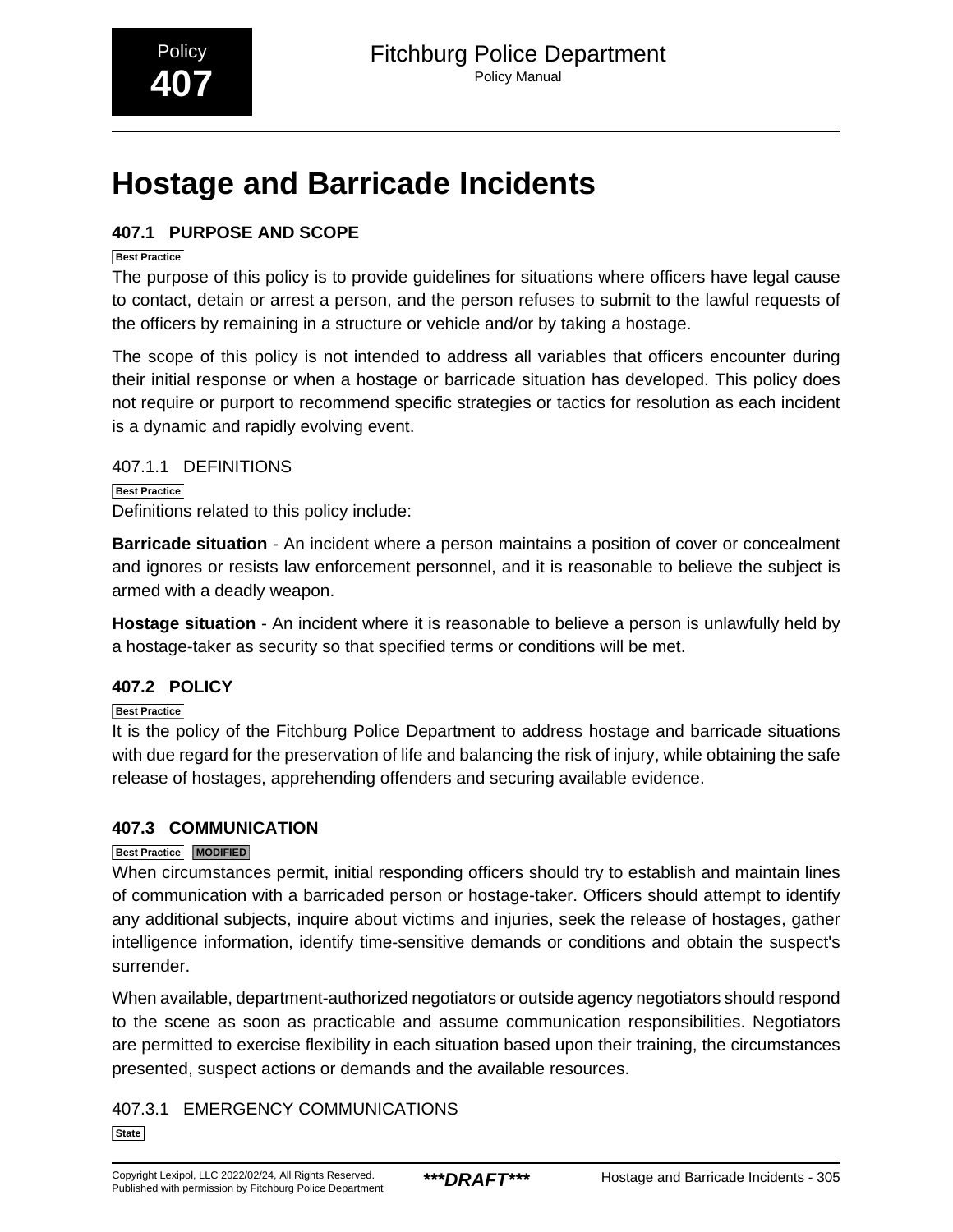Policy Manual

### Hostage and Barricade Incidents

Department members responding to a hostage situation or barricade situation may order a telecommunications utility to interrupt or reroute telecommunications service to or from the suspected person for the duration of the situation to prevent the person from communicating with anyone other than an authorized person.

### **407.4 FIRST RESPONDER CONSIDERATIONS**

### **Best Practice MODIFIED**

First responding officers should promptly and carefully evaluate all available information to determine whether an incident involves, or may later develop into, a hostage or barricade situation.

The first responding officer should immediately request a supervisor's response as soon as it is determined that a hostage or barricade situation exists. The first responding officer shall assume the duties of the supervisor until relieved by a supervisor or a more qualified responder. The officer shall continually evaluate the situation, including the level of risk to officers, to the persons involved and to bystanders, and the resources currently available.

The handling officer should brief the arriving supervisor of the incident, including information about suspects and victims, the extent of any injuries, additional resources or equipment that may be needed, and current perimeters and evacuation areas. If there are more than one officer initially on-scene, it is highly encouraged that only one officer communicates to the rest of the department or shift of information, until relieved by a supervisor.

### 407.4.1 BARRICADE SITUATION

### **Best Practice MODIFIED**

Unless circumstances require otherwise, officers handling a barricade situation should attempt to avoid a forceful confrontation in favor of stabilizing the incident by establishing and maintaining lines of communication while awaiting the arrival of specialized personnel and trained negotiators. During the interim the following options, while not all-inclusive or in any particular order, should be considered:

- (a) Ensure injured persons are evacuated from the immediate threat area if it is reasonably safe to do so. Request medical assistance.
- (b) Assign personnel to a contact team to control the subject should he/she attempt to exit the building, structure or vehicle, and attack, use deadly force, attempt to escape or surrender prior to additional resources arriving.
- (c) Request additional personnel, resources and equipment as needed (e.g., canine team, air support).
- (d) Provide responding emergency personnel with a safe arrival route to the location.
- (e) Evacuate non-injured persons in the immediate threat area if it is reasonably safe to do so.
- (f) Attempt or obtain a line of communication and gather as much information on the subject as possible, including weapons, other involved parties, additional hazards or injuries.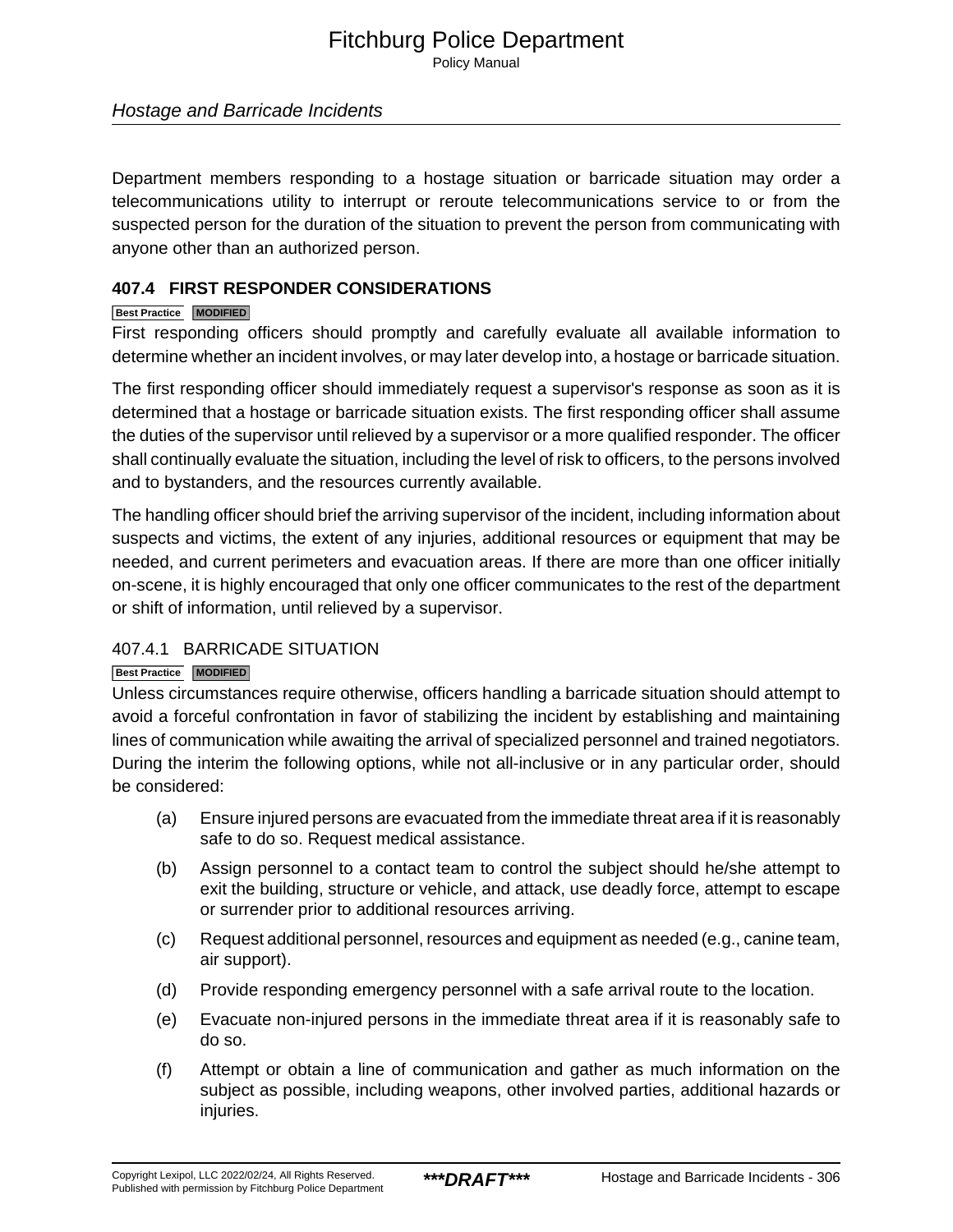### Hostage and Barricade Incidents

- (g) Establish an inner and outer perimeter as circumstances require and resources permit to prevent unauthorized access.
- (h) Evacuate bystanders, residents and businesses within the inner and then outer perimeter as appropriate. Check for injuries, the presence of other involved subjects, witnesses, evidence or additional information.
- (i) Determine the need for and notify the appropriate persons within and outside the Department, such as command officers and the Chief or designee.
- (j) If necessary and available, establish a tactical or exclusive radio frequency for the incident.
- (k) Establish a command post.
- (l) In situations involving suicidal barricaded persons, personnel on-scene should consider all attempts to safely contact the subject without forcibly making contact. Removing department personnel from the situation is advisable if there are no safety concerns to the public.

### 407.4.2 HOSTAGE SITUATION

### **Best Practice MODIFIED**

Officers presented with a hostage situation should attempt to avoid a forceful confrontation in favor of controlling the incident in anticipation of the arrival of specialized personnel and trained hostage negotiators. However, it is understood that hostage situations are dynamic and can require that officers react quickly to developing or changing threats. The following options while not all-inclusive or in any particular order, should be considered:

- (a) Ensure injured persons are evacuated from the immediate threat area if it is reasonably safe to do so. Request medical assistance.
- (b) Assign personnel to a contact team to control the subject should he/she attempt to exit the building, structure or vehicle, and attack, use deadly force, attempt to escape or surrender prior to additional resources arriving.
- (c) Contant the Dane County Tactical response team (primary) or City of Madison SWAT (secondary) in the event it becomes necessary to rapidly enter a building, structure or vehicle, such as when the suspect is using deadly force against any hostages (see the Rapid Response and Deployment Policy).
- (d) Assist hostages or potential hostages to escape if it is reasonably safe to do so. Hostages should be kept separated if practicable pending further interview.
- (e) Request additional personnel, resources and equipment as needed (e.g., canine team, air support).
- (f) Provide responding emergency personnel with a safe arrival route to the location.
- (g) Evacuate non-injured persons in the immediate threat area if it is reasonably safe to do so.
- (h) Coordinate pursuit or surveillance vehicles and control of travel routes.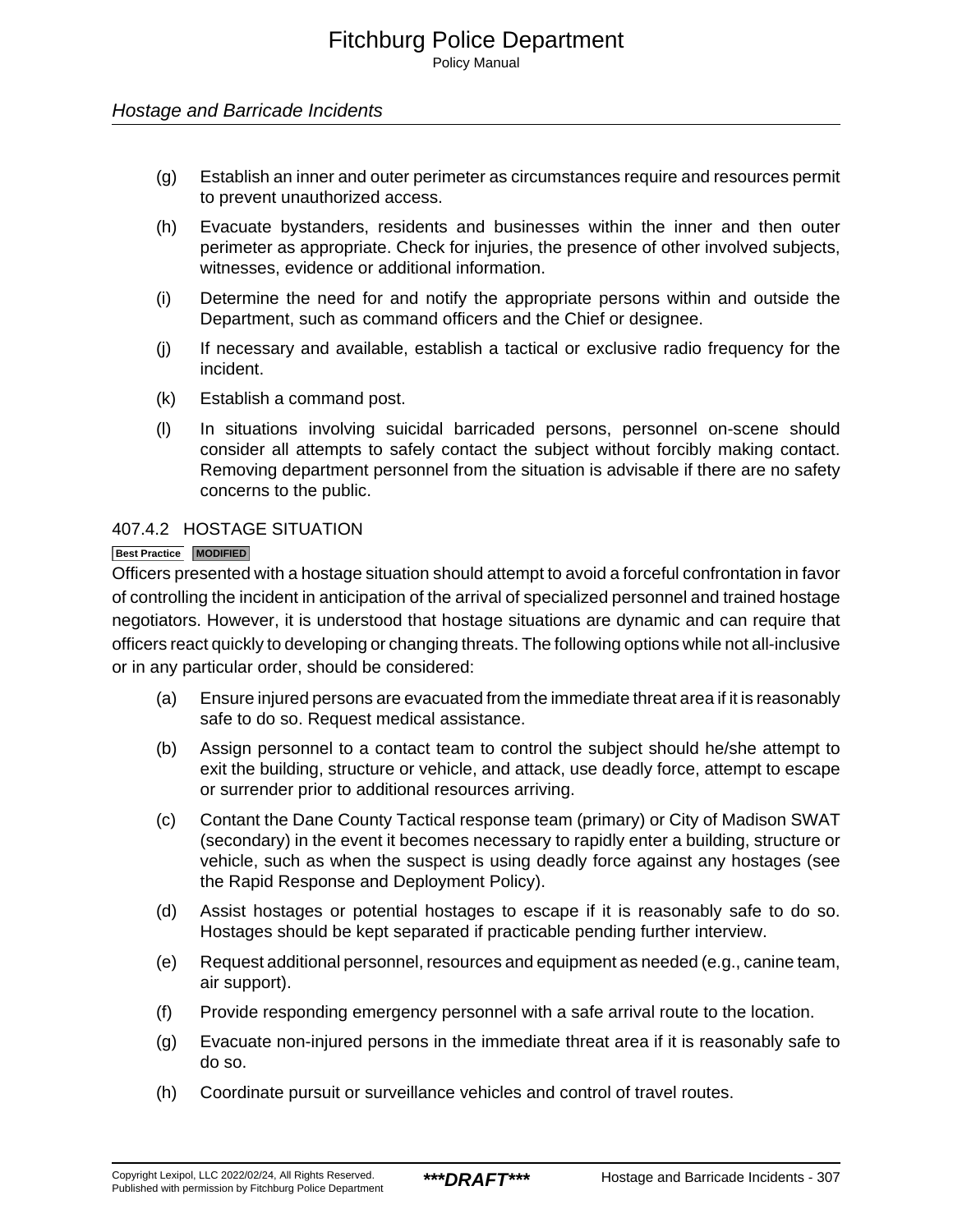### Hostage and Barricade Incidents

- (i) Attempt or obtain a line of communication and gather as much information about the suspect as possible, including any weapons, victims and their injuries, additional hazards, other involved parties and any other relevant intelligence information.
- (j) Establish an inner and outer perimeter as resources and circumstances permit to prevent unauthorized access.
- (k) Evacuate bystanders, residents and businesses within the inner and then outer perimeter as appropriate. Check for injuries, the presence of other involved subjects, witnesses, evidence or additional information.
- (l) Determine the need for and notify the appropriate persons within and outside the Department, such as command officers and the Chief or designee.
- (m) If necessary and available, establish a tactical or exclusive radio frequency for the incident.

### **407.5 SUPERVISOR RESPONSIBILITIES**

#### **Best Practice MODIFIED**

Upon being notified that a hostage or barricade situation exists, the supervisor should immediately respond to the scene, assess the risk level of the situation, establish a proper chain of command, contact command staff and assume the role of Incident Commander until properly relieved. This includes requesting a SRT response if appropriate and apprising the SRT Commander of the circumstances. In addition, the following options, listed here in no particular order, should be considered:

- (a) Ensure injured persons are evacuated and treated by medical personnel.
- (b) Ensure the completion of necessary first responder responsibilities or assignments.
- (c) Request crisis negotiators, specialized units, additional personnel, resources or equipment as appropriate.
- (d) Establish a command post location as resources and circumstances permit.
- (e) Designate assistants who can help with intelligence information and documentation of the incident.
- (f) If it is practicable to do so, arrange for video documentation of the operation.
- (g) Consider contacting utility and communication providers when restricting such services (e.g., restricting electric power, gas, telephone service).
- (h) Ensure adequate law enforcement coverage for the remainder of the City during the incident. The supervisor should direct non-essential personnel away from the scene unless they have been summoned by the supervisor or Dispatch.
- (i) Identify a media staging area outside the outer perimeter and have the department Chief or designee or a designated temporary media representative provide media access in accordance with the Media Relations Policy.
- (j) Identify the need for mutual aid and the transition or relief of personnel for incidents of extended duration.
- (k) Debrief personnel and review documentation as appropriate.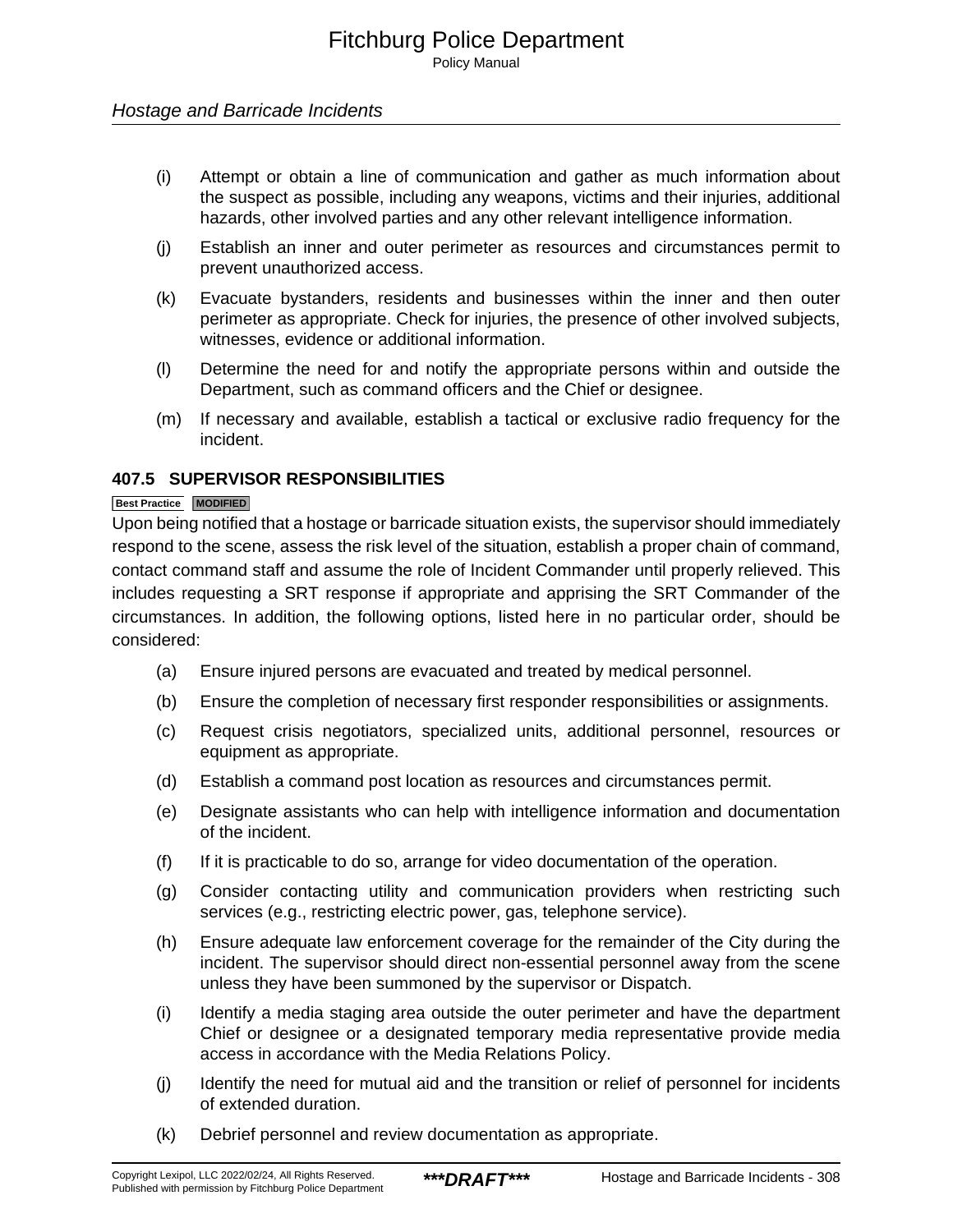Policy Manual

### **407.6 CRISIS RESPONSE UNIT RESPONSIBILITIES**

**Best Practice**

It will be the Incident Commander's decision, with input from the SRT Commander, whether to deploy the SRT during a hostage or barricade situation. Once the Incident Commander authorizes deployment, the SRT Commander or the authorized designee will be responsible for the tactical portion of the operation. The Incident Commander shall continue supervision of the command post operation, outer perimeter security and evacuation, media access and support for the SRT. The Incident Commander and the SRT Commander or the authorized designee shall maintain communications at all times.

### 407.6.1 REPORTING

**Best Practice MODIFIED**

Unless otherwise relieved by a supervisor or Incident Commander, all officers involved in these types of incidents will be responsible for completing an incident report.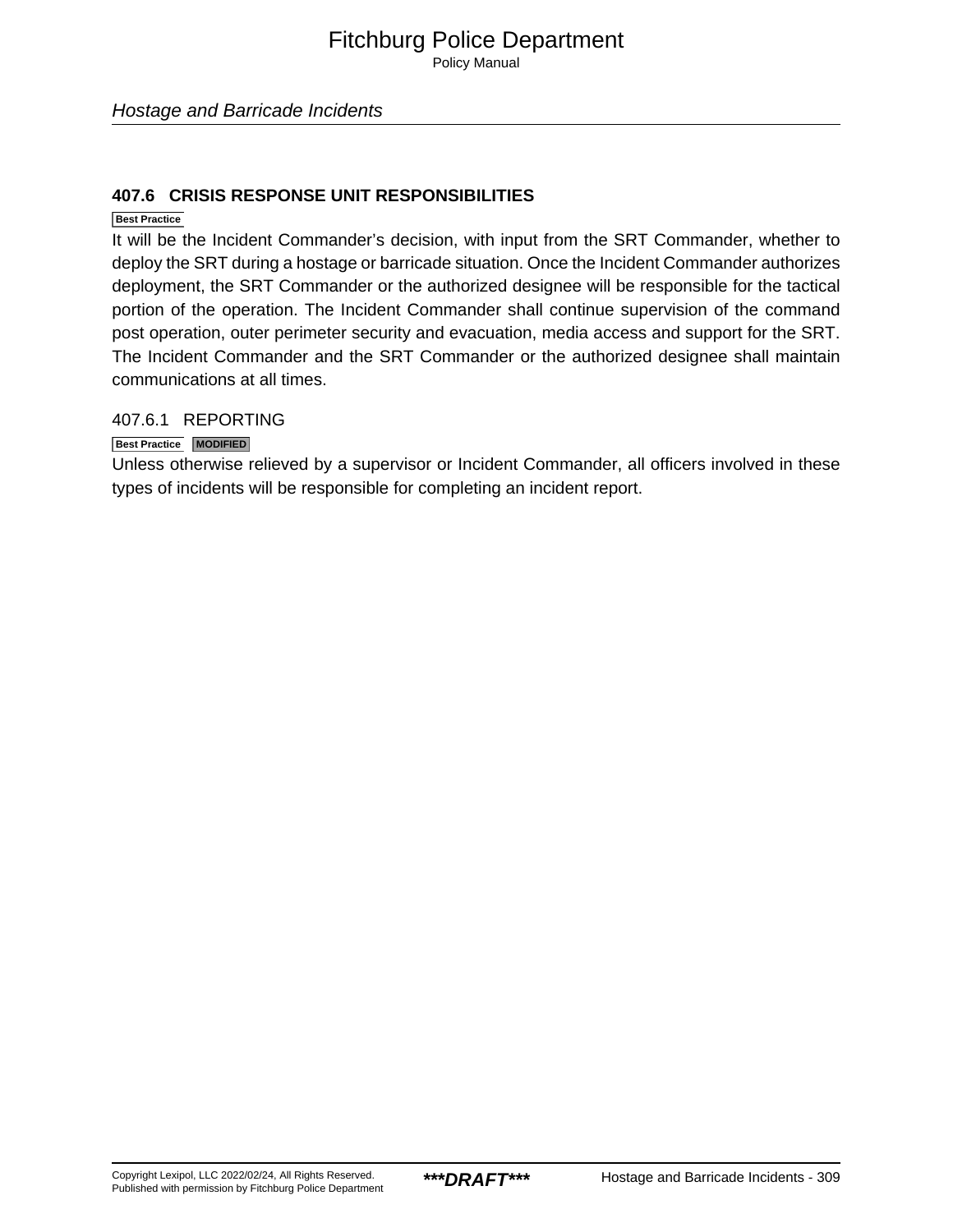## <span id="page-19-0"></span>**Emergency Detentions**

### **409.1 PURPOSE AND SCOPE**

**State**

This policy provides guidelines for when officers may place a person in under emergency detention (Wis. Stat. § 51.15).

### **409.2 POLICY**

### **Best Practice**

It is the policy of the Fitchburg Police Department to protect the public and individuals through legal and appropriate use of the emergency detention process.

### **409.3 AUTHORITY**

**State**

An officer may initiate an emergency detention when the officer has reasonable cause to believe that a person is mentally ill, drug dependent or developmentally disabled and such person presents a substantial probability of physical harm to him/herself or others as evidenced by recent overt acts or omissions, attempts or threats. The person shall be transported to an approved detention facility, but only when taking the person into custody is the least restrictive alternative appropriate to the person's needs (Wis. Stat. § 51.15).

### 409.3.1 VOLUNTARY EVALUATION

### **Best Practice**

If an officer encounters an individual who may qualify for emergency detention, he/she may inquire as to whether the person desires to voluntarily be evaluated at an appropriate facility. If the person so desires, the officers should:

- (a) Transport the person to an appropriate facility that is able to conduct the evaluation and admit the person pursuant to emergency detention.
- (b) If at any point the person changes his/her mind regarding voluntary evaluation, officers should proceed with the emergency detention, if appropriate.
- (c) Document the circumstances surrounding the individual's desire to pursue voluntary evaluation and/or admission.

### **409.4 CONSIDERATIONS AND RESPONSIBILITIES**

### **Best Practice**

Any officer handling a call involving an individual who may qualify for an emergency detention should consider, as time and circumstances reasonably permit:

- (a) Available information that might assist in determining the cause and nature of the person's action or stated intentions.
- (b) Community or neighborhood mediation services.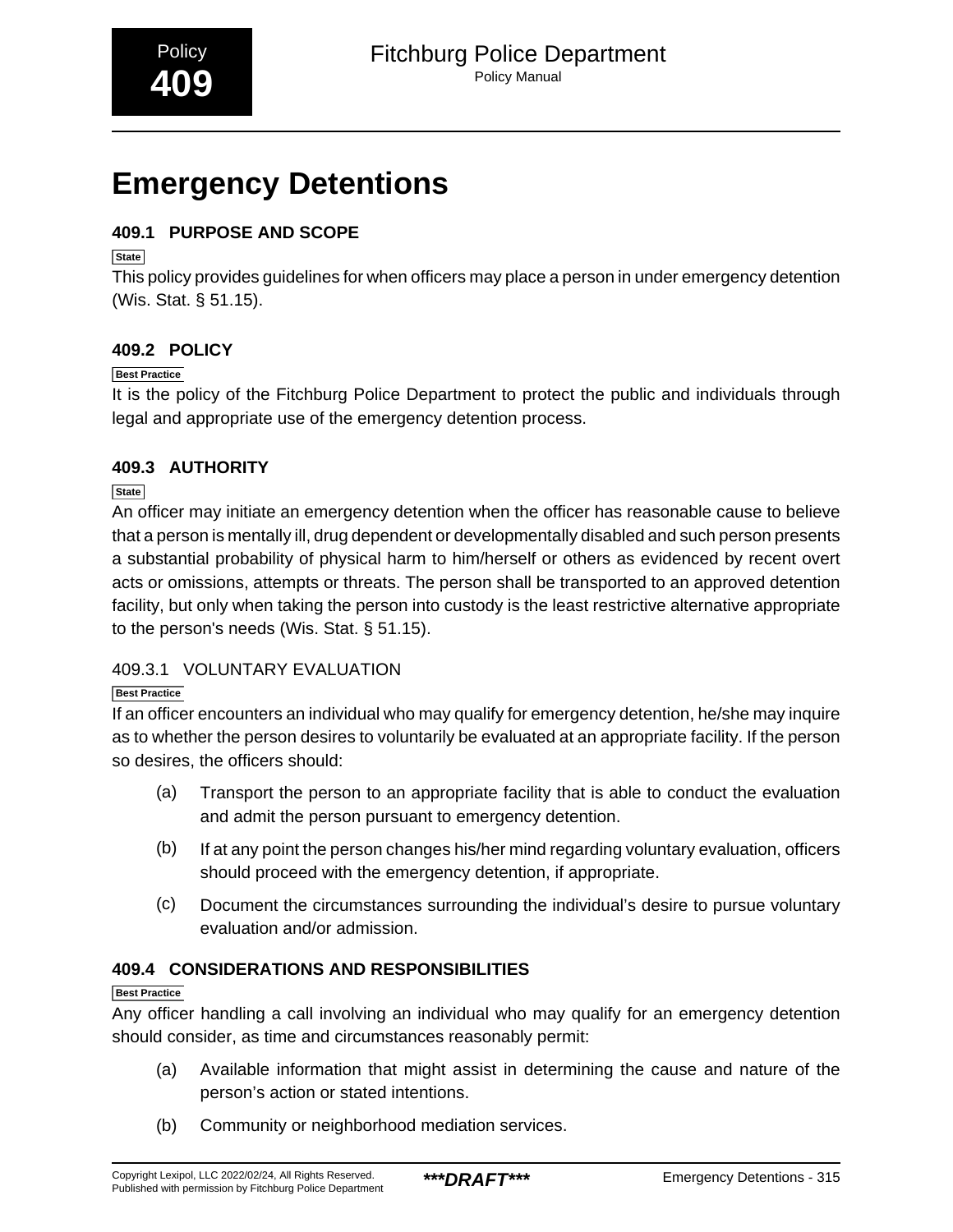Policy Manual

- (c) Conflict resolution and de-escalation techniques.
- (d) Available community or other resources available to assist in dealing with mental health issues.

While these steps are encouraged, nothing in this section is intended to dissuade officers from taking reasonable action to ensure the safety of the officers and others.

Emergency detentions should be preferred over arrest for individuals with mental health issues, who are suspected of committing minor crimes or creating other public safety issues.

### **409.5 TRANSPORTATION**

### **Best Practice MODIFIED**

When transporting any individual for an emergency detention, the transporting officer should have Dispatch notify the receiving facility of the estimated time of arrival, the level of cooperation of the individual and whether any special medical care is needed. Two officers are required when transporting to an appropriate facility for an emergency detention when outside of Dane County or whenever deemed necessary by the supervisor.

Officers may transport individuals in a patrol unit and shall secure them in accordance with the Handcuffing and Restraints Policy. Should the detainee require transport in a medical transport vehicle and the safety of any person, including the detainee, requires the presence of an officer during the transport, Shift Sergeant approval is required before transport commences.

### **409.6 DOCUMENTATION**

### **Best Practice**

The officer shall complete a petition for examination, provide it to the facility staff member assigned to that patient and retain a copy of the petition for inclusion in the case report.

The officer should also provide a verbal summary to any evaluating staff member regarding the circumstances leading to the involuntary detention.

### 409.6.1 PROBABLE CAUSE STATEMENT

### **State**

The petition shall include the circumstances under which the individual's condition was called to the attention of the officer. It must contain an allegation of probable cause statement of the officer's belief that the individual, because of mental illness, disability or dependency, is likely to harm him/herself or others or is unable to care for him/herself. If the probable cause is based on the statement of a person other than the officer, this detail shall be included along with the person's identifying information (Wis. Stat. § 51.15(4); Wis. Stat. § 51.15(5)).

### **409.7 CRIMINAL OFFENSES**

**Best Practice**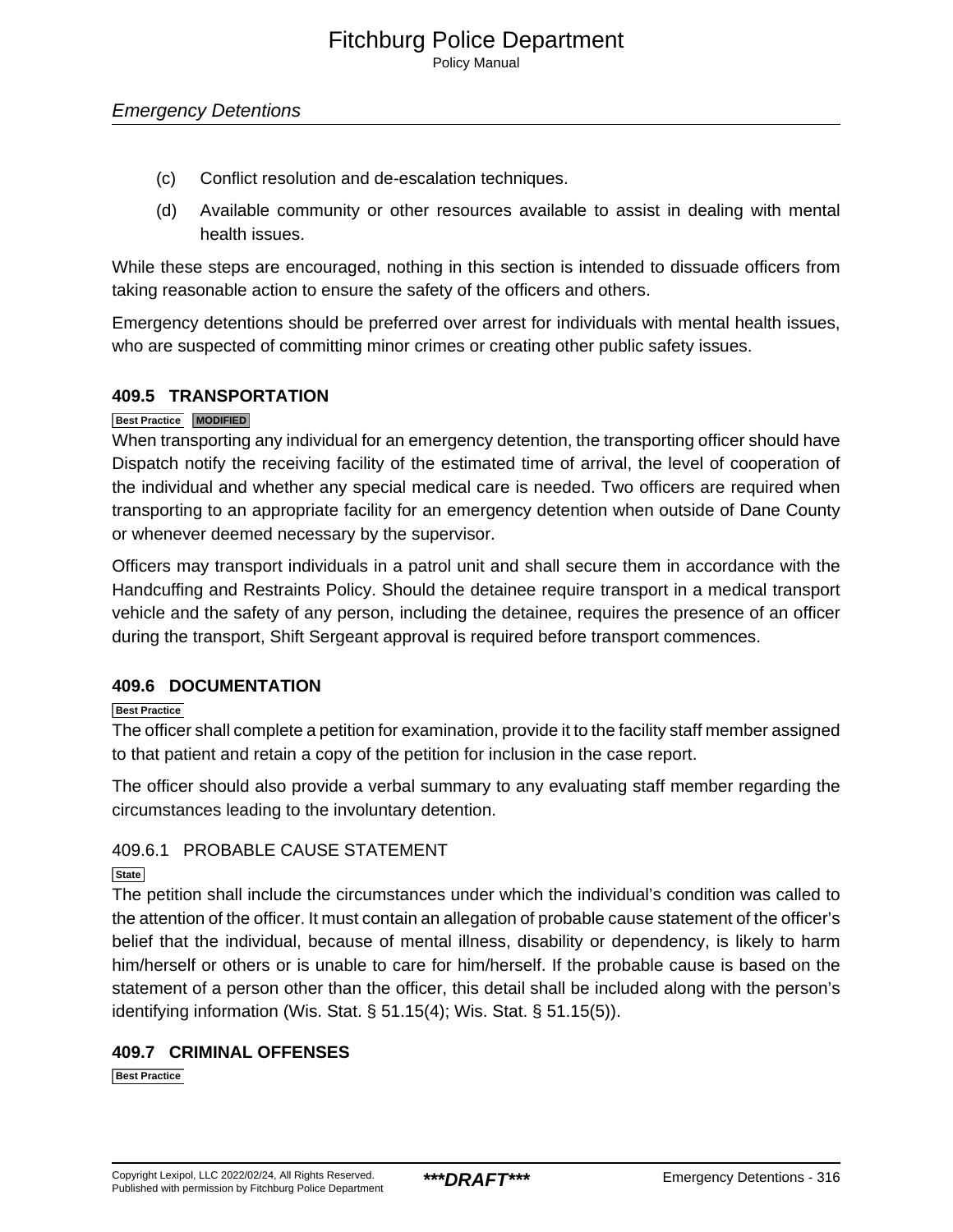### Emergency Detentions

Officers investigating an individual who is suspected of committing a minor criminal offense and who is being taken on an emergency detention should resolve the criminal matter by issuing a warning or a citation, as appropriate.

When an individual who may qualify for an emergency detention has committed a serious criminal offense that would normally result in an arrest and transfer to a jail facility, the officer should:

- (a) Arrest the individual when there is probable cause to do so.
- (b) Notify the appropriate supervisor of the facts supporting the arrest and the facts that would support the emergency detention.
- (c) Facilitate the individual's transfer to jail.
- (d) Thoroughly document in the related reports the circumstances that indicate the individual may qualify for an emergency detention.

In the supervisor's judgment, the individual may instead be arrested or booked and transported to the appropriate mental health facility. The supervisor should consider the seriousness of the offense, the treatment options available, the ability of the Department to regain custody of the individual, department resources (posting a guard) and other relevant factors in making this decision.

### **409.8 FIREARMS AND OTHER WEAPONS**

### **Best Practice**

Whenever a person is taken into custody for an emergency detention, the handling officer should seek to determine if the person owns or has access to any firearm or other deadly weapon. Officers should consider whether it is appropriate and consistent with current search and seizure law under the circumstances to seize any such firearms or other dangerous weapons (e.g. safekeeping, evidence, consent).

Officers are cautioned that a search warrant may be needed before entering a residence or other place to search, unless lawful, warrantless entry has already been made (e.g., exigent circumstances, consent). A warrant may also be needed before searching for or seizing weapons.

The handling officer should further advise the person of the procedure for the return of any firearm or other weapon that has been taken into custody.

### **409.9 TRAINING**

### **State**

This department will endeavor to provide department-approved training on interaction with mentally disabled persons, emergency detentions and crisis intervention.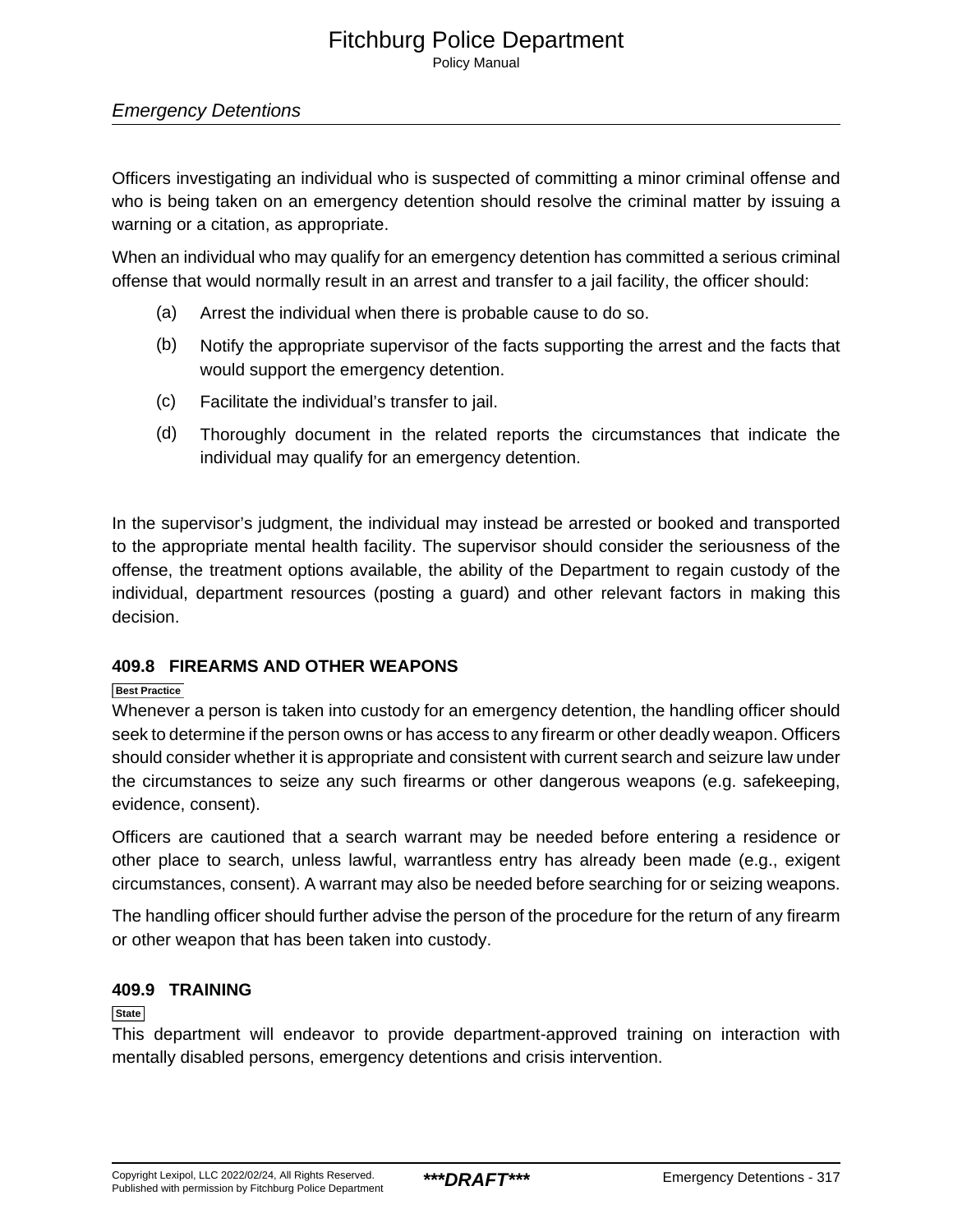Policy Manual

Emergency Detentions

The department shall designate at least one officer to attend any in-service training on emergency detention and emergency protective placement procedures that is offered by the county department of community programs (Wis. Stat. § 51.15(11m)).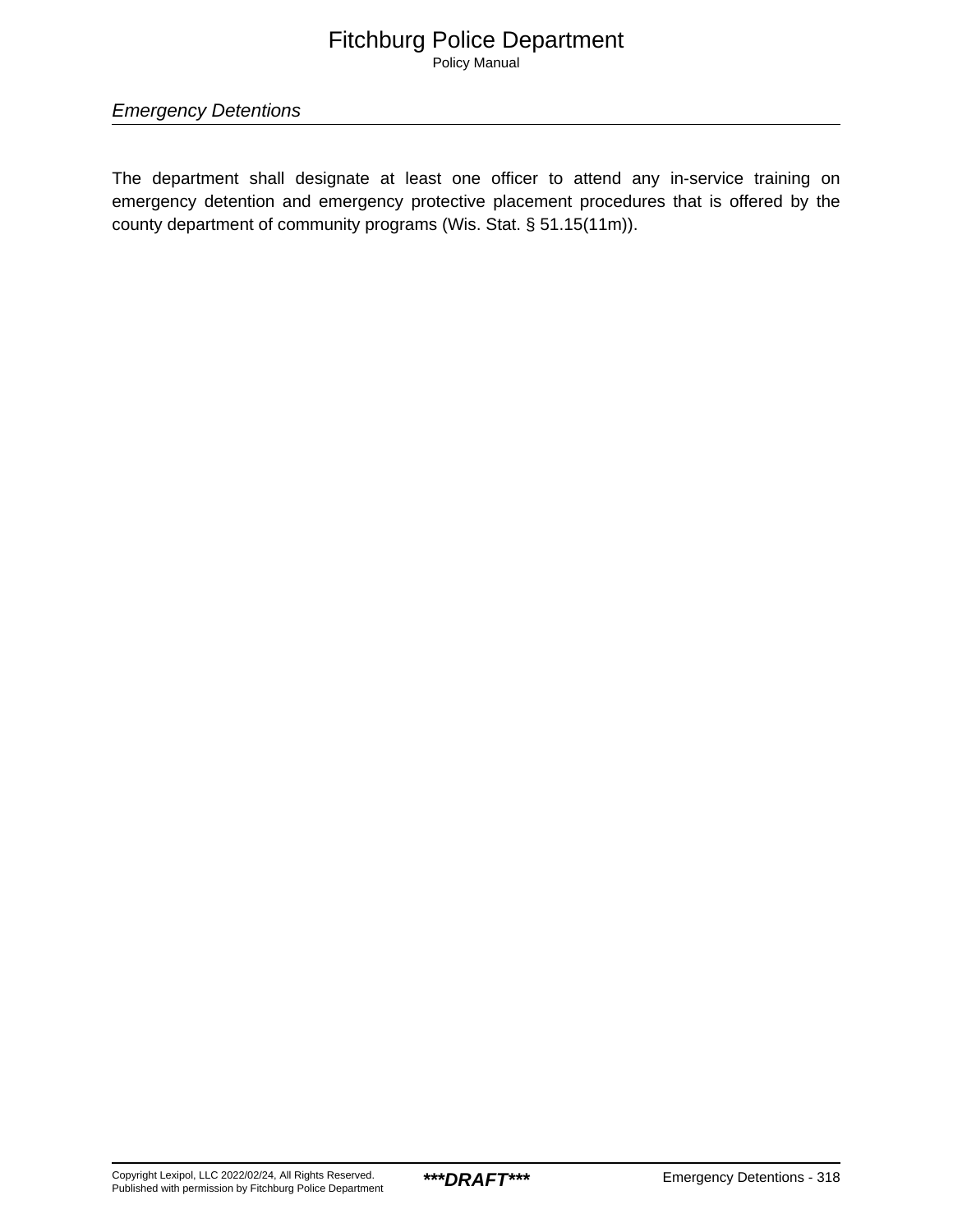# <span id="page-23-0"></span>**Citation Releases**

### **410.1 PURPOSE AND SCOPE**

### **Best Practice**

The purpose of this policy is to provide members of the Fitchburg Police Department with guidance on when to release adults who are suspected offenders on a citation for a criminal offense, rather than having the person held in custody for a court appearance or released on bail.

Additional release restrictions may apply to those detained for domestic violence, as outlined in the Domestic Abuse Policy.

410.1.1 DEFINITIONS **State MODIFIED**

Definitions related to this policy include:

**Notice to Appear** - A directive, issued by an officer, that requires a person appear in court and answer criminal charges. A notice to appear is not a criminal complaint and may not be used as a substitute for a criminal complaint (Wis. Stat. § 968.085(1)).

**Municipal citation** - A directive, issued by a member of this department, that requires a person to appear in municipal court for violation of a municipal ordinance (Wis. Stat. § 800.02).

### **410.2 POLICY**

### **Best Practice**

The Fitchburg Police Department will consider its resources and its mission of protecting the community when exercising any discretion to release suspected offenders on a citation when authorized to do so.

### **410.3 RELEASE**

### **State MODIFIED**

A suspected offender may be released on issuance of a citation for a Notice to Appear (Wis. Stat. § 968.085(2); Wis. Stat. § 66.0113).

### 410.3.1 STATUTORY REQUIREMENTS

### **State MODIFIED**

Whenever this department receives notice that the District Attorney has declined to prosecute a notice to appear, the District Attorney's office shall attempt to notify the person identified in the citation that he/she will not be charged and does not have to appear as directed in the citation (Wis. Stat. § 968.085(5)).

### **410.4 PROHIBITIONS**

### **State**

The release of a suspected offender on a citation is not permitted for violation of protective orders involving or harassment (Wis. Stat. § 813.125(6)).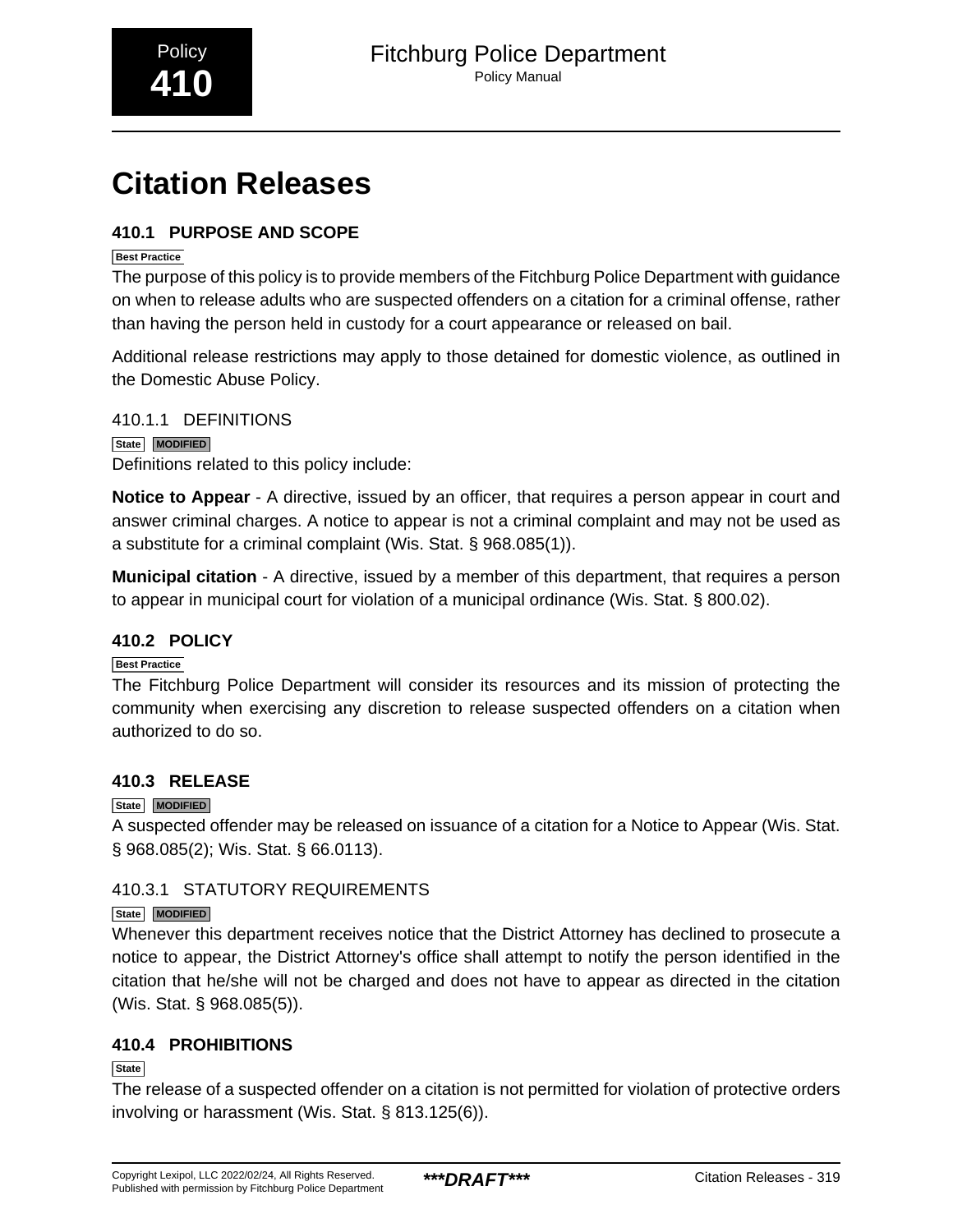Policy Manual

See the Domestic Abuse Policy and Child Abuse Policy for release restrictions related to those investigations.

### **410.5 JUVENILE CITATIONS**

#### **State MODIFIED**

Completion of citations for juveniles is generally only appropriate for misdemeanor traffic violations and minor misdemeanor ordinance violations.

All misdemeanor violations for juveniles shall be documented with a case number.

Upon issuing a notice to appear or municipal citation to a juvenile, this department shall notify the juvenile's parent, guardian or legal custodian within seven days (Wis. Stat. § 938.17(2)(c)).

### **410.6 CONSIDERATIONS**

**State**

In determining whether to cite and release a person when discretion is permitted, officers should consider (Wis. Stat. § 968.085(2)):

- (a) The type of offense committed.
- (b) The known criminal history of the suspected offender.
- (c) The ability to identify the suspected offender with reasonable certainty.
- (d) Whether there is any record of the individual failing to appear in previous cases or other articulable indications that the individual may not appear in court for this offense.
- (e) The individual's ties to the area, such as residence, employment or family.
- (f) Whether there is reasonable likelihood that criminal conduct by the individual will continue.
- (g) The person is willing to sign the citation.
- (h) The person appears to represent a danger of harm to him/herself, another person or property.
- (i) Arrest or further detention appears necessary to carry out legitimate investigative action in accordance with the department's policies.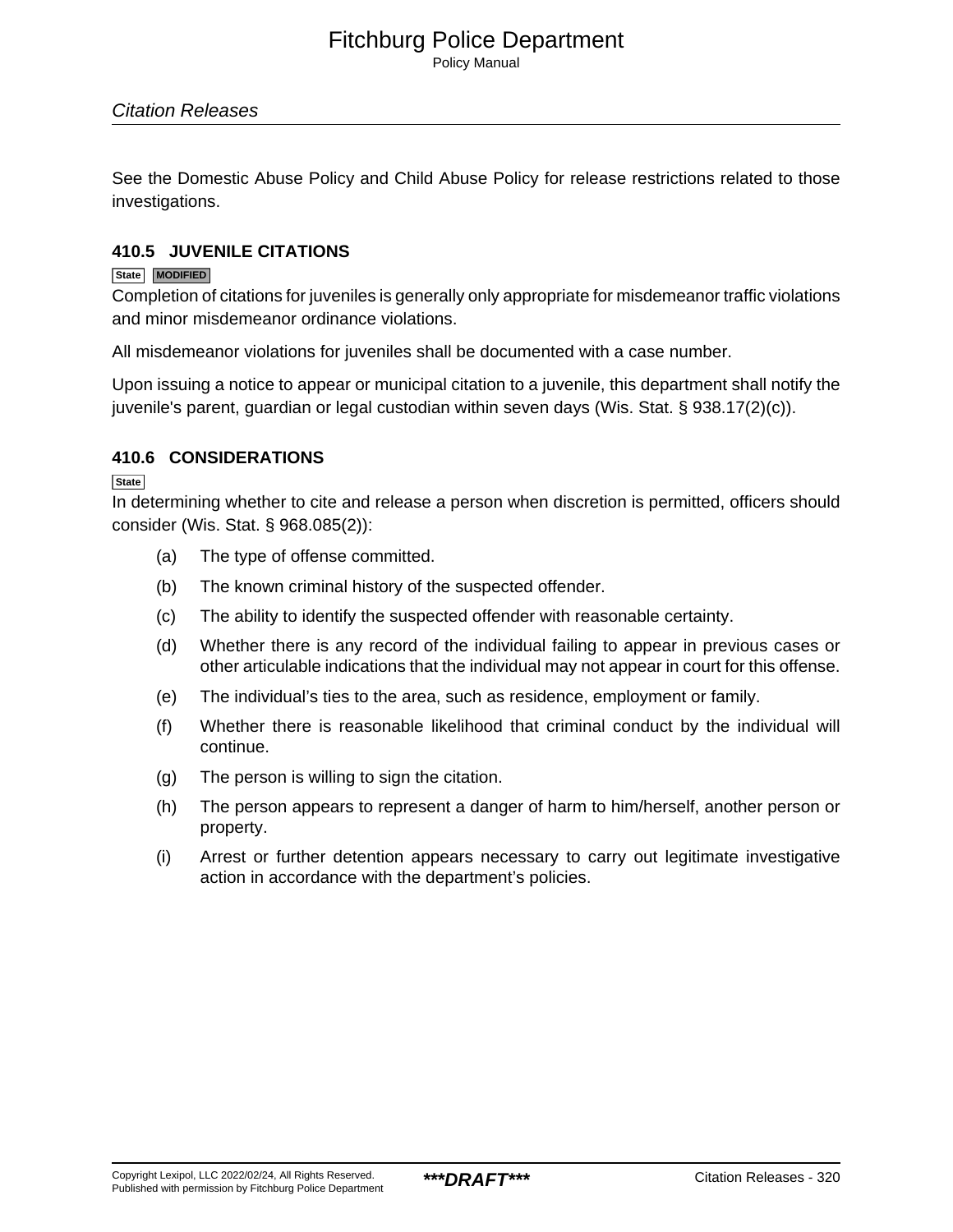# <span id="page-25-0"></span>**Foreign Diplomatic and Consular Representatives**

### **411.1 PURPOSE AND SCOPE**

**Federal**

This policy provides guidelines to ensure that members of the Fitchburg Police Department extend appropriate privileges and immunities to foreign diplomatic and consular representatives in accordance with international law.

### **411.2 POLICY**

**Federal**

The Fitchburg Police Department respects international laws related to the special privileges and immunities afforded foreign diplomatic and consular representatives assigned to the United States.

All foreign diplomatic and consular representatives shall be treated with respect and courtesy, regardless of any privileges or immunities afforded them.

### **411.3 CLAIMS OF IMMUNITY**

**Federal**

If a member comes into contact with a person where law enforcement action may be warranted and the person claims diplomatic or consular privileges and immunities, the member should, without delay:

- (a) Notify a supervisor.
- (b) Advise the person that his/her claim will be investigated and he/she may be released in accordance with the law upon confirmation of the person's status.
- (c) Request the person's identification card, either issued by the U.S. Department of State (DOS), Office of the Chief of Protocol, or in the case of persons accredited to the United Nations, by the U.S. Mission to the United Nations. These are the only reliable documents for purposes of determining privileges and immunities.
- (d) Contact the DOS Diplomatic Security Command Center at 571-345-3146 or toll free at 866-217-2089, or at another current telephone number and inform the center of the circumstances.
- (e) Verify the immunity status with DOS and follow any instructions regarding further detention, arrest, prosecution and/or release, as indicated by the DOS representative. This may require immediate release, even if a crime has been committed.

Identity or immunity status should not be presumed from the type of license plates displayed on a vehicle. If there is a question as to the status or the legitimate possession of a Diplomat or Consul license plate, a query should be run via the National Law Enforcement Telecommunications System (NLETS), designating "US" as the state.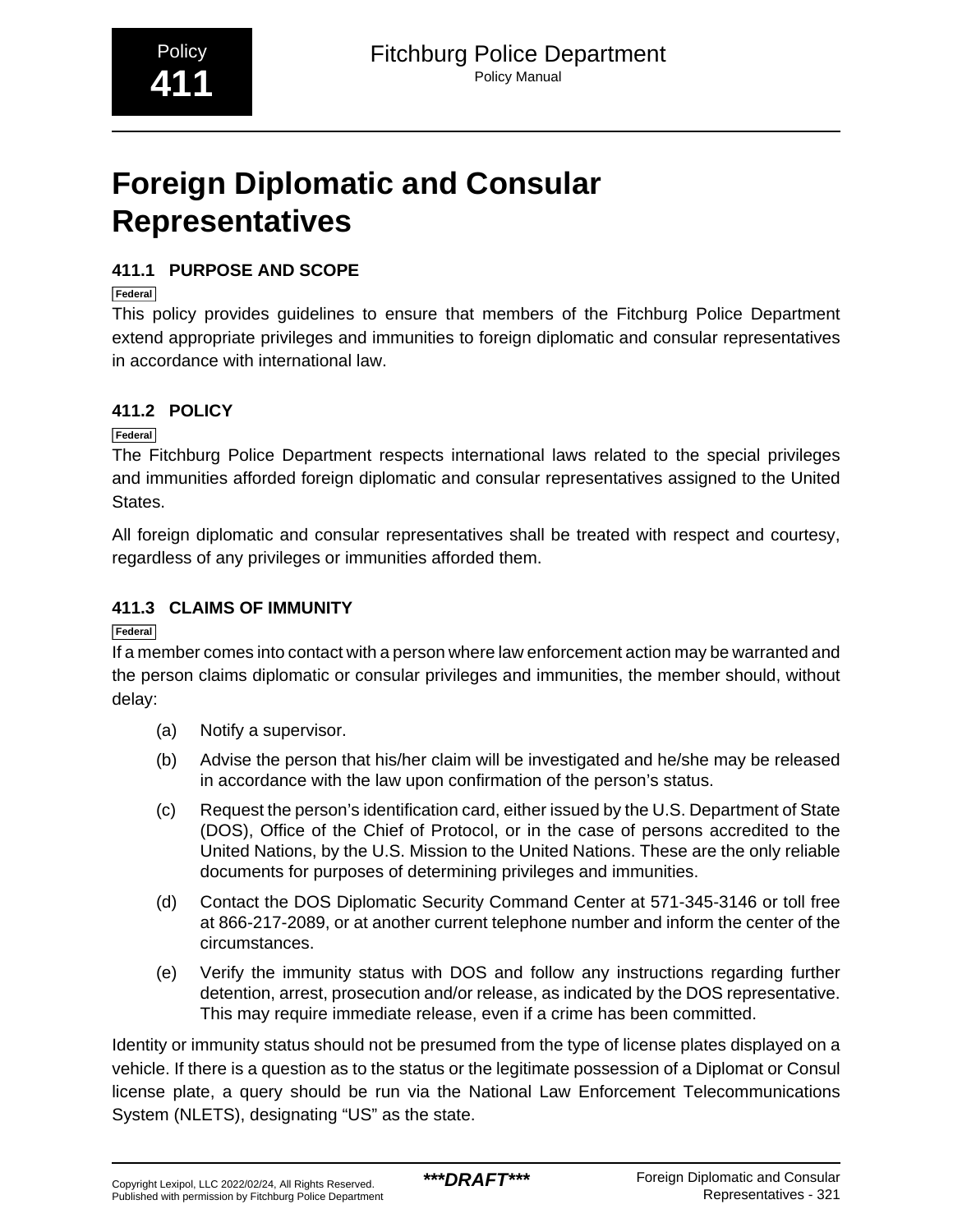Policy Manual

### Foreign Diplomatic and Consular Representatives

### **411.4 ENFORCEMENT ACTION**

### **Federal MODIFIED**

If the DOS is not immediately available for consultation regarding law enforcement action, members shall be aware of the following:

- (a) Generally, all persons with diplomatic and consular privileges and immunities may be issued a citation or notice to appear. However, the person may not be compelled to accept or sign the citation.
- (b) All persons, even those with a valid privilege or immunity, may be reasonably restrained in exigent circumstances for purposes of self-defense, public safety or the prevention of serious criminal acts.
- (c) An impaired foreign diplomatic or consular representative may be prevented from driving a vehicle, even if the person may not be arrested due to privileges and immunities.
	- 1. Investigations, including the request for field sobriety tests, chemical tests and any other tests regarding impaired driving may proceed but they shall not be compelled.
- (d) The following persons may not be detained or arrested, and any property or vehicle owned by these persons may not be searched or seized:
	- 1. Diplomatic-level staff of missions to international organizations and recognized family members
	- 2. Diplomatic agents and recognized family members
	- 3. Members of administrative and technical staff of a diplomatic mission and recognized family members
	- 4. Career consular officers, unless the person is the subject of a felony warrant
- (e) The following persons may generally be detained and arrested:
	- 1. International organization staff; however, some senior officers are entitled to the same treatment as diplomatic agents.
	- 2. Support staff of missions to international organizations
	- 3. Diplomatic service staff and consular employees; however, special bilateral agreements may exclude employees of certain foreign countries.
	- 4. Honorary consular officers

### **411.5 DOCUMENTATION**

### **Federal**

All contacts with persons who have claimed privileges and immunities afforded foreign diplomatic and consular representatives should be thoroughly documented and the related reports forwarded to DOS.

411.5.1 TRAFFIC OFFENSES

**State**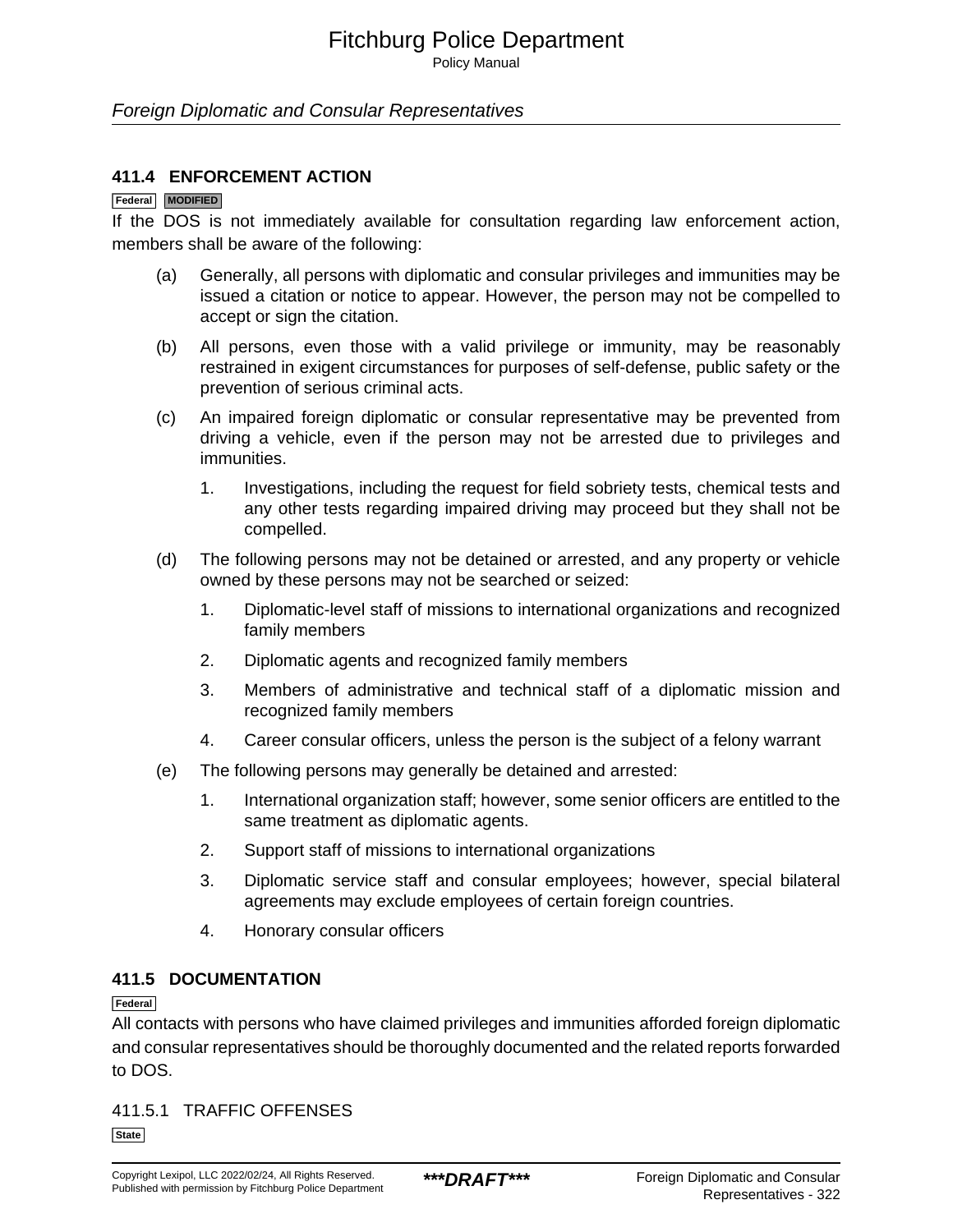Policy Manual

### Foreign Diplomatic and Consular Representatives

An officer who issues a citation to the operator of a motor vehicle who displays a driver license issued by DOS, or otherwise claims immunities or privileges, for violation of any state traffic law or any local traffic law shall (Wis. Stat. § 345.11(7)(b)):

- (a) As soon as practicable, contact the DOS Diplomatic Security Command Center's diplomatic motor vehicle office to verify the operator's status and immunity, if any.
- (b) Within 10 days after the citation is issued, forward a copy of the traffic citation, at no charge, to the DOS Diplomatic Security Command Center's diplomatic motor vehicle office.

### **411.6 DIPLOMATIC IMMUNITY TABLE**

**Federal**

Reference table on diplomatic immunity:

| Category                                                  | <b>Arrested or</b><br><b>Detained</b>                              | <b>Enter</b><br><b>Residence</b><br>Subject to<br>Ordinary<br><b>Procedures</b> | <b>Issued</b><br><b>Traffic</b><br><b>Citation</b> | Subpoenaed<br>as Witness                                                       | <b>Prosecuted</b>                                       | Recognized<br><b>Family</b><br><b>Members</b>            |
|-----------------------------------------------------------|--------------------------------------------------------------------|---------------------------------------------------------------------------------|----------------------------------------------------|--------------------------------------------------------------------------------|---------------------------------------------------------|----------------------------------------------------------|
| <b>Diplomatic</b><br><b>Agent</b>                         | No (note b)                                                        | <b>No</b>                                                                       | Yes                                                | <b>No</b>                                                                      | <b>No</b>                                               | Same as<br>sponsor (full<br>immunity &<br>inviolability) |
| <b>Member</b> of<br><b>Admin and</b><br><b>Tech Staff</b> | No (note b)                                                        | <b>No</b>                                                                       | Yes                                                | <b>No</b>                                                                      | <b>No</b>                                               | Same as<br>sponsor (full<br>immunity &<br>inviolability) |
| Service Staff                                             | Yes (note a)                                                       | Yes                                                                             | Yes                                                | Yes                                                                            | No for official<br>acts<br>Yes<br>otherwise<br>(note a) | No immunity<br>or inviolability<br>(note a)              |
| Career<br>Consul<br><b>Officer</b>                        | Yes if for a<br>felony and<br>pursuant to a<br>warrant<br>(note a) | Yes (note d)                                                                    | Yes                                                | No for official<br>acts<br>Testimony<br>may not be<br>compelled in<br>any case | No for official<br>acts<br>Yes<br>otherwise<br>(note a) | No immunity<br>or<br>inviolability                       |
| Honorable<br><b>Consul</b><br><b>Officer</b>              | Yes                                                                | Yes                                                                             | Yes                                                | No for official<br>acts<br>Yes<br>otherwise                                    | No for official<br>act<br>Yes<br>otherwise              | No immunity<br>or inviolability                          |
| <b>Consulate</b><br><b>Employees</b>                      | Yes (note a)                                                       | Yes                                                                             | Yes                                                | No for official<br>acts<br>Yes<br>otherwise                                    | No for official<br>acts<br>Yes<br>otherwise<br>(note a) | No immunity<br>or inviolability<br>(note a)              |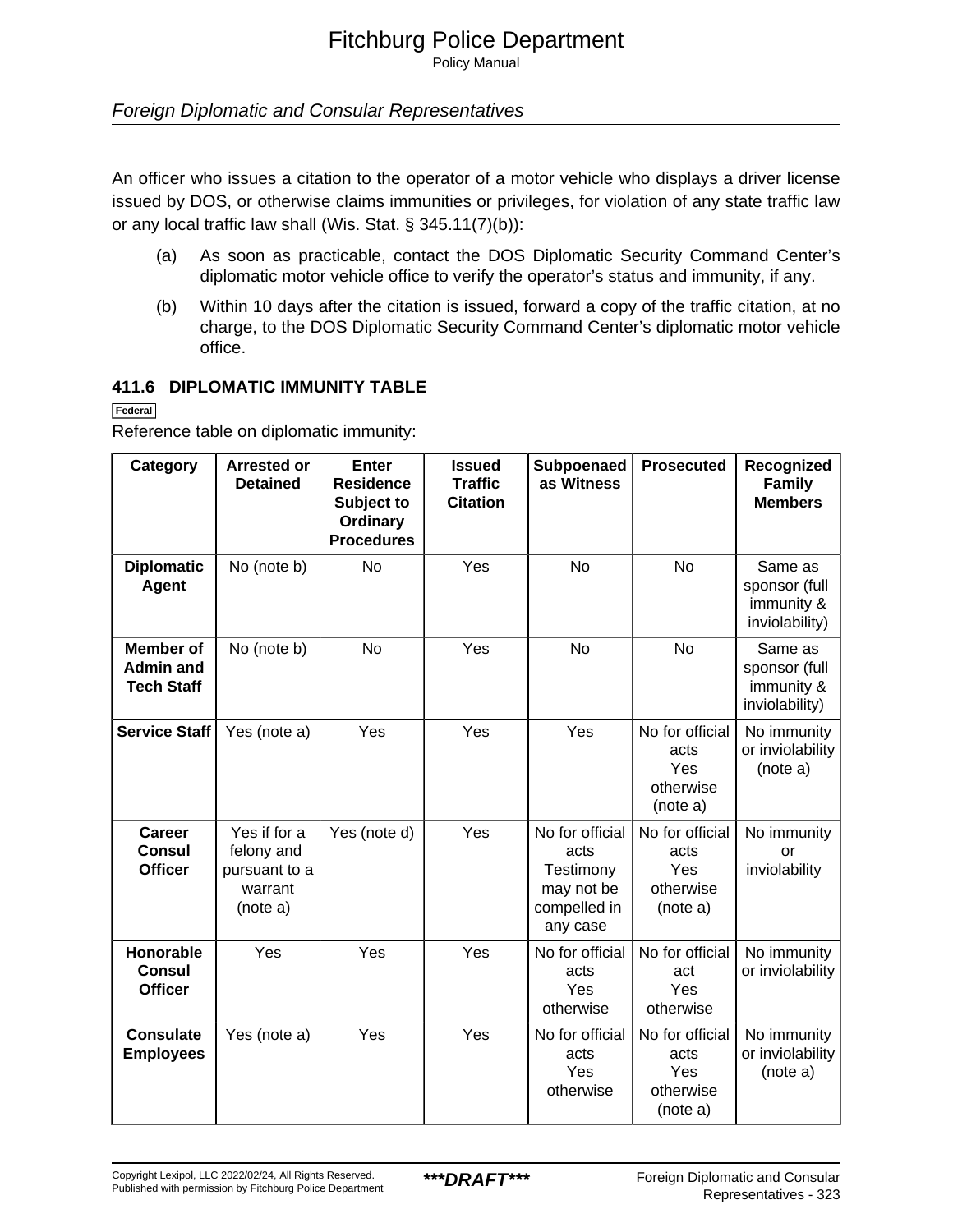Policy Manual

Foreign Diplomatic and Consular Representatives

| Int'l Org<br>Staff (note b)                                      | Yes (note c) | Yes (note c) | <b>Yes</b> | Yes (note c) | No for official<br>acts<br><b>Yes</b><br>otherwise<br>(note c) | No immunity<br>or inviolability                          |
|------------------------------------------------------------------|--------------|--------------|------------|--------------|----------------------------------------------------------------|----------------------------------------------------------|
| Diplomatic-<br><b>Level Staff</b><br>of Missions<br>to Int'l Org | No (note b)  | No           | <b>Yes</b> | No.          | No                                                             | Same as<br>sponsor (full<br>immunity &<br>inviolability) |
| <b>Support</b><br>Staff of<br><b>Missions to</b><br>Int'l Orgs   | Yes          | Yes          | Yes        | Yes          | No for official<br>act<br><b>Yes</b><br>otherwise              | No immunity<br>or inviolability                          |

Notes for diplomatic immunity table:

- (a) This table presents general rules. The employees of certain foreign countries may enjoy higher levels of privileges and immunities on the basis of special bilateral agreements.
- (b) Reasonable constraints, however, may be applied in emergency circumstances involving self-defense, public safety, or in the prevention of serious criminal acts.
- (c) A small number of senior officers are entitled to be treated identically to diplomatic agents.
- (d) Note that consul residences are sometimes located within the official consular premises. In such cases, only the official office space is protected from police entry.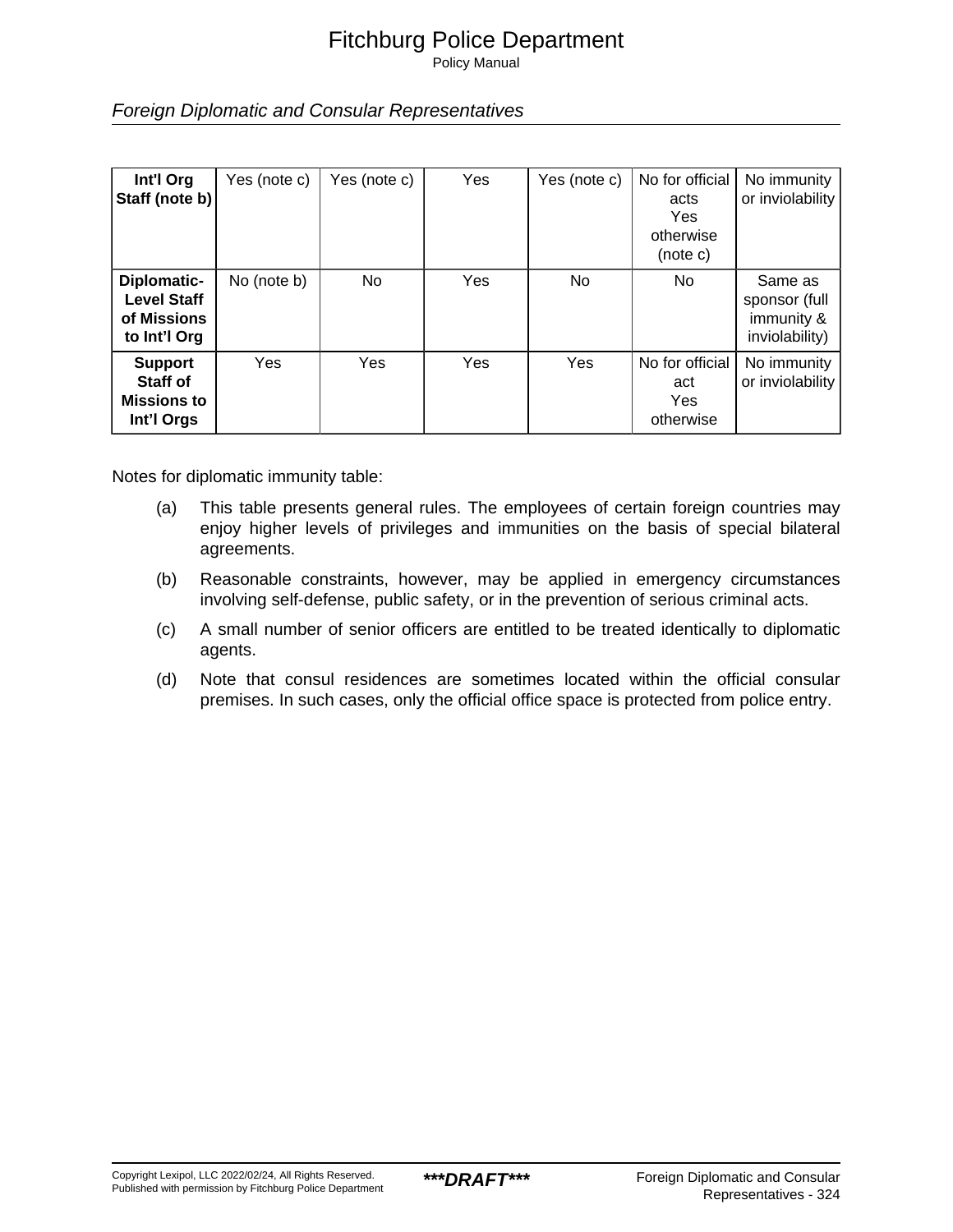# <span id="page-29-0"></span>**Immigration Violations**

### **413.1 PURPOSE AND SCOPE**

### **Best Practice**

The purpose of this policy is to provide guidelines to members of the Fitchburg Police Department relating to immigration and interacting with federal immigration officials.

### **413.2 POLICY**

### **Federal**

It is the policy of the Fitchburg Police Department that all members make personal and professional commitments to equal enforcement of the law and equal service to the public. Confidence in this commitment will increase the effectiveness of this department in protecting and serving the entire community and recognizing the dignity of all persons, regardless of their national origin or immigration status.

### **413.3 VICTIMS AND WITNESSES**

### **Best Practice**

To encourage crime reporting and cooperation in the investigation of criminal activity, all individuals, regardless of their immigration status, must feel secure that contacting or being addressed by members of law enforcement will not automatically lead to immigration inquiry and/or deportation. While it may be necessary to determine the identity of a victim or witness, members shall treat all individuals equally and not in any way that would violate the United States or Wisconsin constitutions.

### **413.4 DETENTIONS**

### **Federal**

An officer should not detain any individual, for any length of time, for a civil violation of federal immigration laws or a related civil warrant.

An officer who has a reasonable suspicion that an individual already lawfully contacted or detained has committed a criminal violation of federal immigration law may detain the person for a reasonable period of time in order to contact federal immigration officials to verify whether an immigration violation is a federal civil violation or a criminal violation. If the violation is a criminal violation, the officer may continue to detain the person for a reasonable period of time if requested by federal immigration officials (8 USC § 1357(g)(10)). No individual who is otherwise ready to be released should continue to be detained only because questions about the individual's status are unresolved.

If the officer has facts that establish probable cause to believe that a person already lawfully detained has committed a criminal immigration offense, he/she may continue the detention and may request a federal immigration official to respond to the location to take custody of the detained person (8 USC § 1357(g)(10)).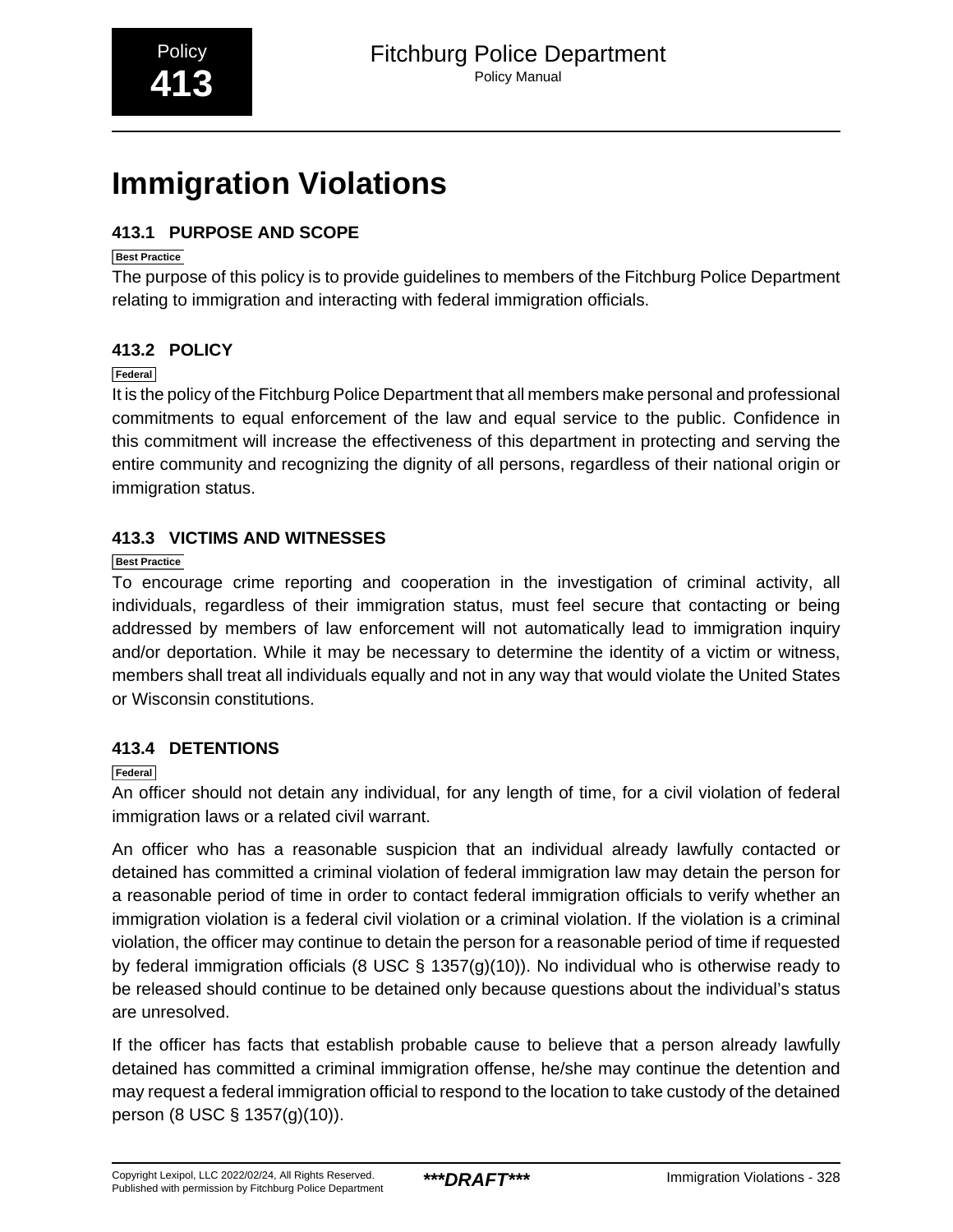Policy Manual

### Immigration Violations

An officer is encouraged to forgo detentions made solely on the basis of a misdemeanor offense when time limitations, availability of personnel, issues of officer safety, communication capabilities, or the potential to obstruct a separate investigation outweigh the need for the detention.

An officer should notify a supervisor as soon as practicable whenever an individual is being detained for a criminal immigration violation.

### 413.4.1 SUPERVISOR RESPONSIBILITIES

### **Best Practice**

When notified that an officer has detained a person and established probable cause to believe the person has violated a criminal immigration offense, the supervisor should determine whether it is appropriate to:

- (a) Transfer the person to federal authorities.
- (b) Lawfully arrest the person for a criminal offense or pursuant to a judicial warrant (see the Law Enforcement Authority Policy).

### **413.5 ARREST NOTIFICATION TO IMMIGRATION AND CUSTOMS ENFORCEMENT**

**Federal**

Generally, an officer should not notify federal immigration officials when booking arrestees at a jail facility. Any required notification will be handled according to jail operation procedures. No individual who is otherwise ready to be released should continue to be detained solely for the purpose of notification.

### **413.6 FEDERAL REQUESTS FOR ASSISTANCE**

### **Federal**

Requests by federal immigration officials for assistance from this department should be directed to a supervisor. The Department may provide available support services, such as traffic control or peacekeeping efforts.

### **413.7 INFORMATION SHARING**

### **Federal**

No member of this department will prohibit, or in any way restrict, any other member from doing any of the following regarding the citizenship or immigration status, lawful or unlawful, of any individual (8 USC § 1373):

- (a) Sending information to, or requesting or receiving such information from federal immigration officials
- (b) Maintaining such information in department records
- (c) Exchanging such information with any other federal, state, or local government entity

### 413.7.1 IMMIGRATION DETAINERS

**Federal**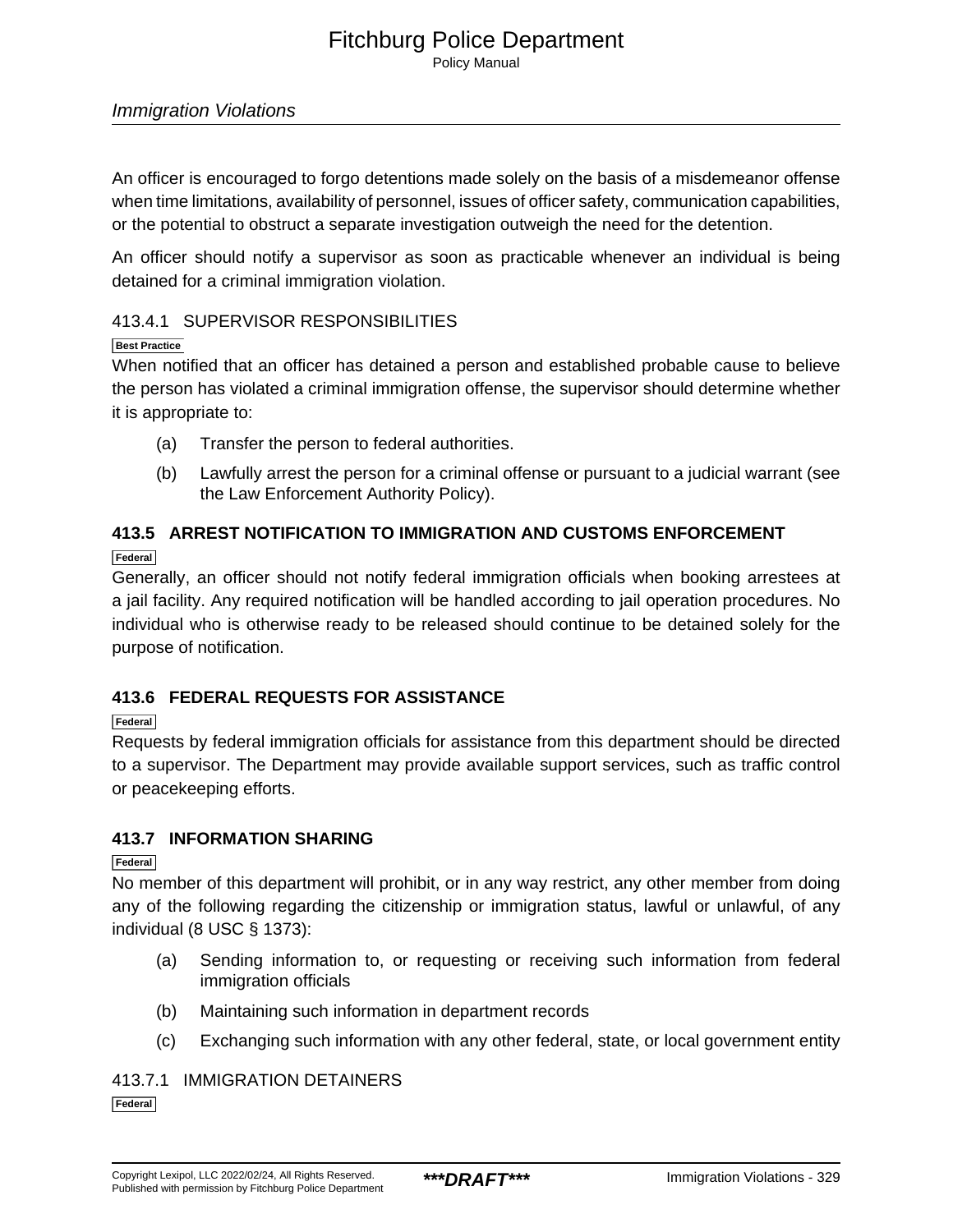Policy Manual

No individual should be held based solely on a federal immigration detainer under 8 CFR 287.7 unless the person has been charged with a federal crime or the detainer is accompanied by a warrant, affidavit of probable cause, or removal order. Notification to the federal authority issuing the detainer should be made prior to the release.

### **413.8 U VISA AND T VISA NONIMMIGRANT STATUS**

### **Federal MODIFIED**

Under certain circumstances, federal law allows temporary immigration benefits, known as a U visa, to victims and witnesses of certain qualifying crimes (8 USC  $\S$  1101(a)(15)(U)).

Similar immigration protection, known as a T visa, is available for certain qualifying victims of human trafficking (8 USC § 1101(a)(15)(T)).

Any request for assistance in applying for U visa or T visa status should be forwarded in a timely manner to the Deputy Chief assigned to oversee the handling of any related case. The should:

- (a) Consult with the assigned investigator to determine the current status of any related case and whether further documentation is warranted.
- (b) Contact the appropriate prosecutor assigned to the case, if applicable, to ensure the certification or declaration has not already been completed and whether a certification or declaration is warranted.
- (c) Address the request and complete the certification or declaration, if appropriate, in a timely manner.
	- (a) The instructions for completing certification and declaration forms can be found on the U.S. Department of Homeland Security (DHS) website.

### **413.9 TRAINING**

**Best Practice**

The Deputy Chief should ensure officers receive training on this policy.

Training should include:

- (a) Identifying civil versus criminal immigration violations.
- (b) Factors that may be considered in determining whether a criminal immigration offense has been committed.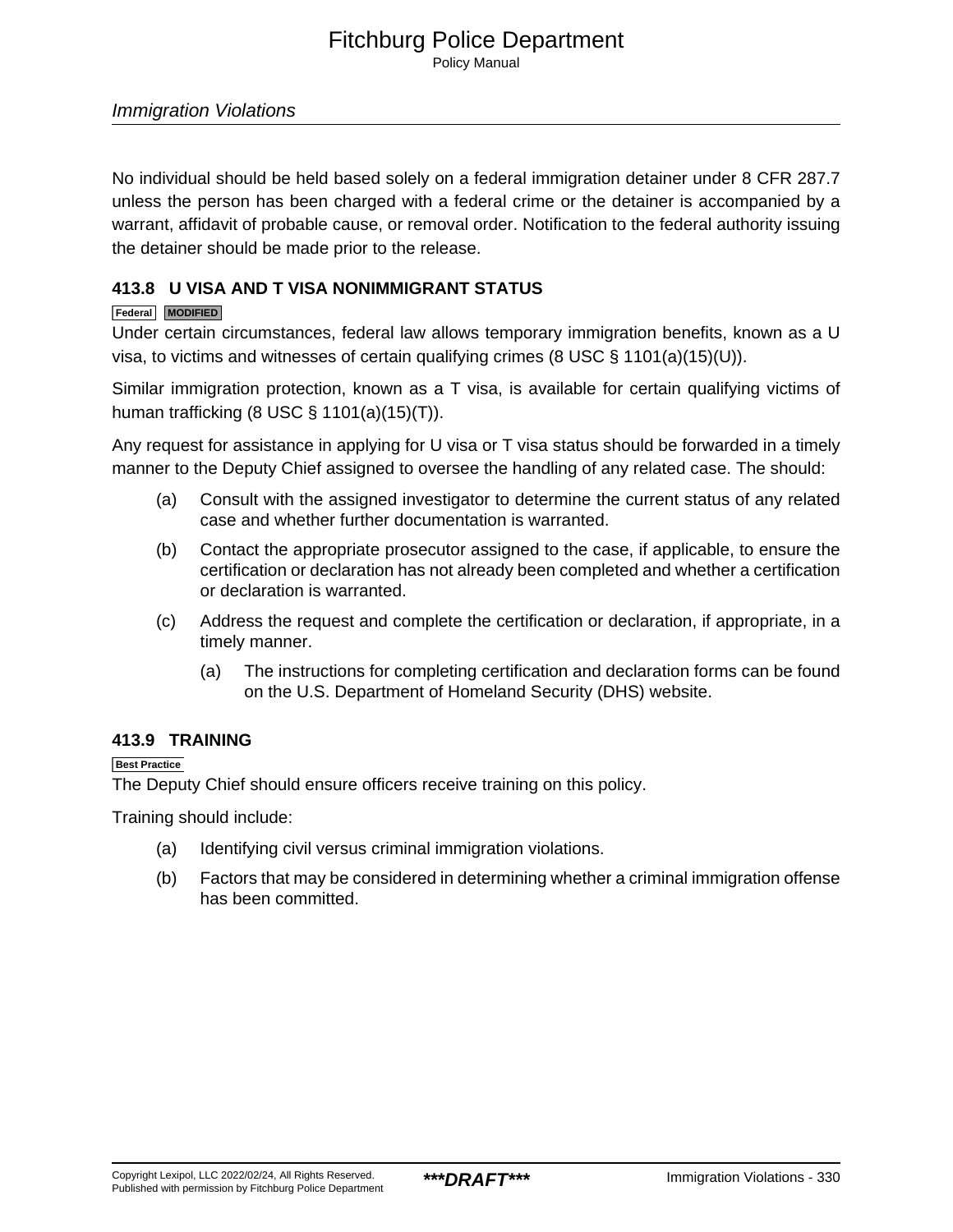# <span id="page-32-0"></span>**Air Support**

### **417.1 PURPOSE AND SCOPE**

### **Best Practice MODIFIED**

The use of air support, which includes the use of Unmanned Aerial Systems or Vehicles, can be invaluable in certain situations. This policy specifies potential situations where the use of air support may be requested and the responsibilities for making a request.

### **417.2 REQUEST FOR AIR SUPPORT**

### **Best Practice**

If a supervisor or officer in charge of an incident determines that the use of air support would be beneficial, a request to obtain air support assistance may be made.

### 417.2.1 REQUEST FOR ASSISTANCE FROM ANOTHER AGENCY

### **Best Practice**

After consideration and approval of the request for air support, the Shift Sergeant or the authorized designee will call the closest agency having air support available. The Shift Sergeant will apprise that agency of the specific details of the incident prompting the request.

### 417.2.2 CIRCUMSTANCES UNDER WHICH AID MAY BE REQUESTED

### **Best Practice MODIFIED**

Law enforcement air support may be requested under any of the following conditions:

- (a) When the air support is activated under existing mutual aid agreements
- (b) Whenever the safety of law enforcement personnel is in jeopardy and the presence of the aircraft may reduce such hazard
- (c) When the use of air support will aid in the capture of a suspected fleeing felon whose continued freedom represents an ongoing threat to the community
- (d) When an air support is needed to locate a person who is lost and whose continued absence constitutes a serious health or safety hazard
- (e) Vehicle pursuits
- (f) Pre-planned events or actions that require air support
- (g) When the Shift Sergeant or equivalent authority determines a reasonable need exists

While it is recognized that the availability of air support will generally provide valuable assistance to ground personnel, the presence of air support will rarely replace the need for officers on the ground.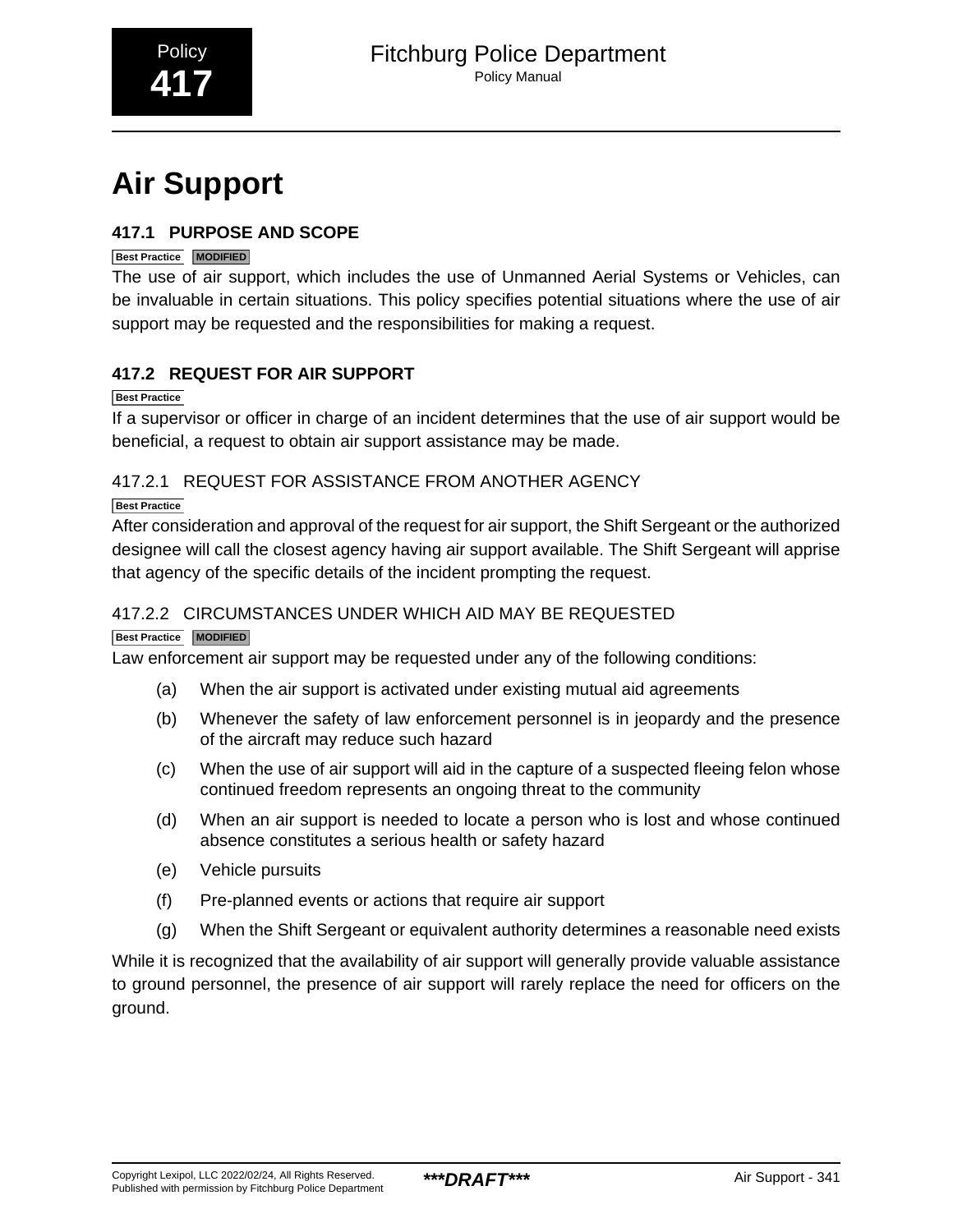# <span id="page-33-0"></span>**Contacts and Temporary Detentions**

### **418.1 PURPOSE AND SCOPE**

### **Best Practice**

The purpose of this policy is to establish guidelines for temporarily detaining but not arresting persons in the field, conducting field interviews (FI) and pat-down searches, and the taking and disposition of photographs.

418.1.1 DEFINITIONS

**Federal**

Definitions related to this policy include:

**Consensual encounter** - When an officer contacts an individual but does not create a detention through words, actions, or other means. In other words, a reasonable individual would believe that his/her contact with the officer is voluntary.

**Field interview (FI)** - The brief detainment of an individual, whether on foot or in a vehicle, based on reasonable suspicion for the purpose of determining the individual's identity and resolving the officer's suspicions (Wis. Stat. § 968.24).

**Field photographs** - Posed photographs taken of a person during a contact, temporary detention, or arrest in the field. Undercover surveillance photographs of an individual and recordings captured by the normal operation of a Mobile Audio Video (MAV) system, body-worn camera, or public safety camera when persons are not posed for the purpose of photographing are not considered field photographs.

**Pat-down search** - This is a limited type of search, often referred to as a "frisk", used by officers in the field when an officer has a reasonable suspicion that an individual may be in possession of a weapon or other potentially dangerous item. Unlike a full search, a frisk is generally limited to a patting down of the outer clothing or the area immediately accessible to the individual to check for the possible presence of a potential weapon or dangerous items that could pose a danger to the an officer, the detainee, or others (Wis. Stat. § 968.25).

**Reasonable suspicion** - When, under the totality of the circumstances, an officer has articulable facts that criminal activity may be afoot and a particular person is connected with that possible criminal activity (Wis. Stat. § 968.24).

**Temporary detention** - When an officer intentionally, through words, actions, or physical force, causes an individual to reasonably believe he/she is being required to restrict his/her movement without an actual arrest. Temporary detentions also occur when an officer actually restrains a person's freedom of movement (Wis. Stat. § 968.24).

### **418.2 POLICY**

### **Best Practice**

The Fitchburg Police Department respects the rights of the public to be free from unreasonable searches or seizures. Due to an unlimited variety of situations confronting the officer, the decision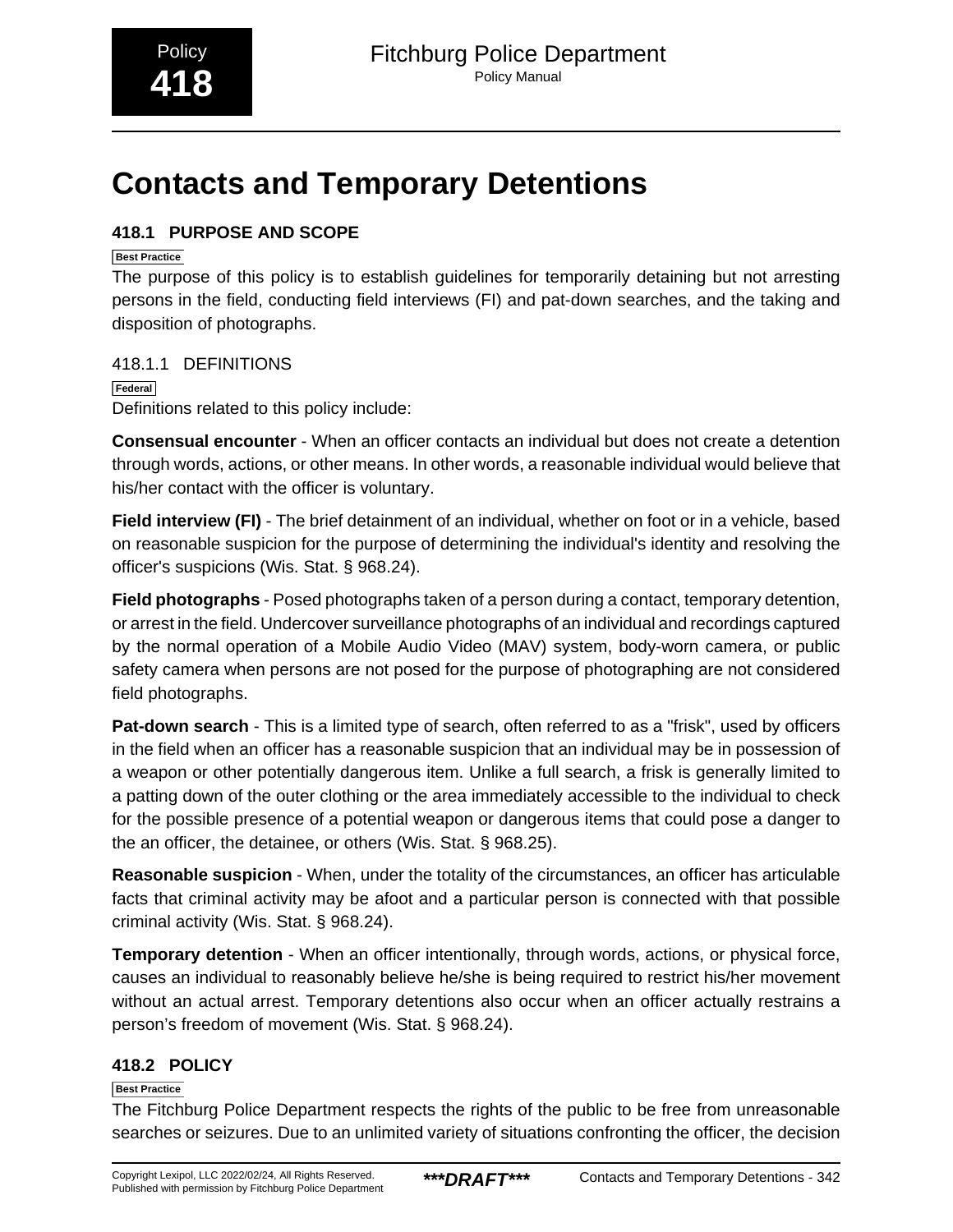Policy Manual

### Contacts and Temporary Detentions

to temporarily detain a person and complete an FI, pat-down search, or field photograph shall be left to the officer based on the totality of the circumstances, officer safety considerations, and constitutional safeguards.

### **418.3 FIELD INTERVIEWS**

### **Federal**

Based on observance of suspicious circumstances or upon information from investigation, an officer may initiate the stop of a person, and conduct an FI, when there is articulable, reasonable suspicion to do so. A person, however, should not be detained longer than is reasonably necessary to resolve the officer's suspicions.

Nothing in this policy is intended to discourage consensual contacts. Frequent casual contacts with consenting individuals is encouraged by the Fitchburg Police Department to strengthen community involvement, community awareness, and problem identification.

### 418.3.1 INITIATING A FIELD INTERVIEW

### **Federal**

When initiating the stop, the officer should be able to point to specific facts which, when considered with the totality of the circumstances, reasonably warrant the stop. Such facts include but are not limited to an individual's:

- (a) Appearance or demeanor suggesting that he/she is part of a criminal enterprise or is engaged in a criminal act.
- (b) Actions suggesting he/she is engaged in a criminal activity.
- (c) Presence in an area at an inappropriate hour of the day or night.
- (d) Presence in a particular area is suspicious.
- (e) Carrying of suspicious objects or items.
- (f) Excessive clothes for the climate or clothes bulging in a manner that suggests he/she is carrying a weapon.
- (g) Location in proximate time and place to an alleged crime.
- (h) Physical description or clothing worn that matches a suspect in a recent crime.
- (i) Prior criminal record or involvement in criminal activity as known by the officer.

### **418.4 PAT-DOWN SEARCHES**

### **Federal**

Once a valid stop has been made, and consistent with the officer's training and experience, an officer may pat a suspect's outer clothing for weapons if the officer has a reasonable, articulable suspicion the suspect may pose a safety risk. The purpose of this limited search is not to discover evidence of a crime, but to allow the officer to pursue the investigation without fear of violence. Circumstances that may establish justification for performing a pat-down search include but are not limited to: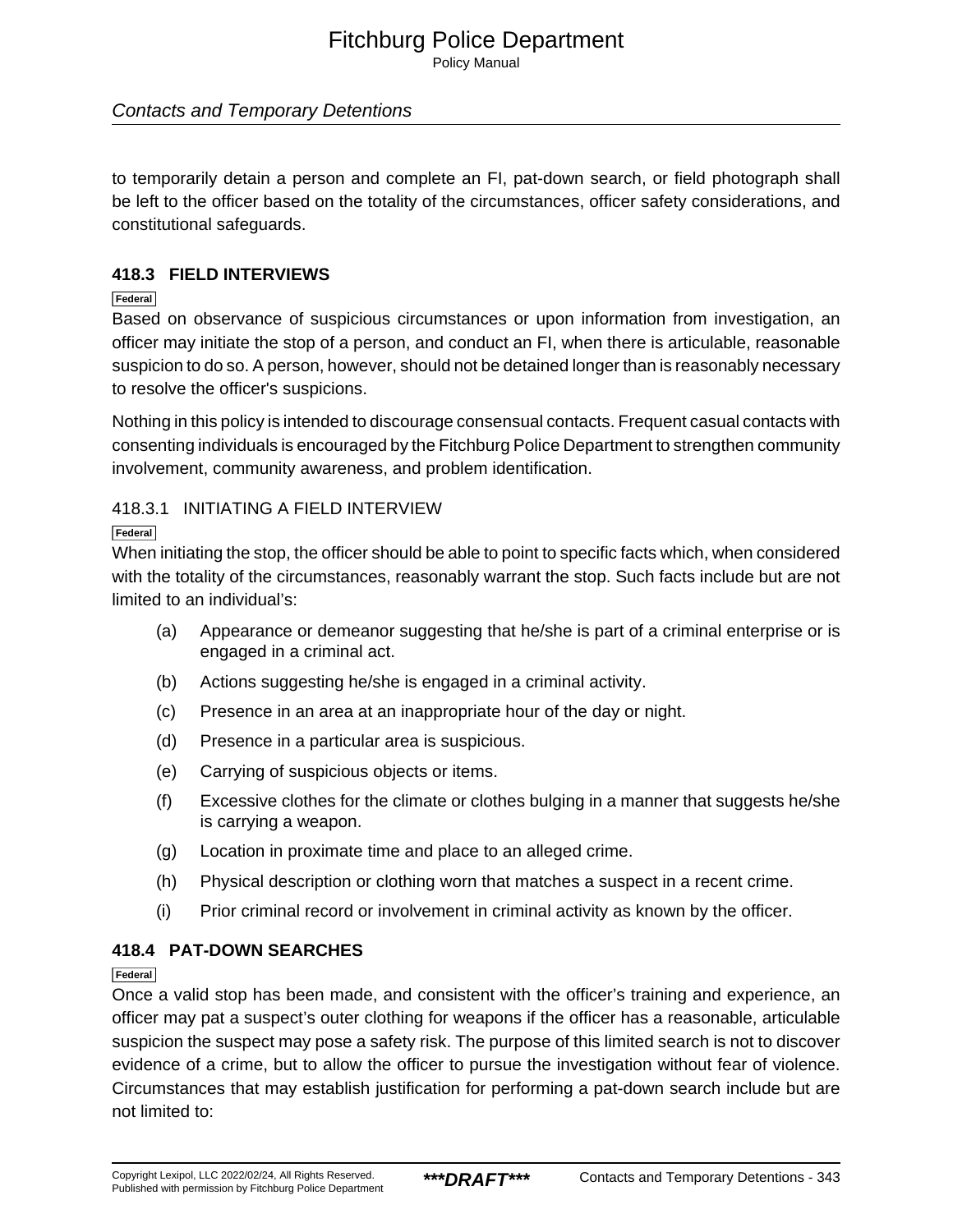Policy Manual

### Contacts and Temporary Detentions

- (a) The type of crime suspected, particularly in crimes of violence where the use or threat of weapons is involved.
- (b) Where more than one suspect must be handled by a single officer.
- (c) The hour of the day and the location or area where the stop takes place.
- (d) Prior knowledge of the suspect's use of force and/or propensity to carry weapons.
- (e) The actions and demeanor of the suspect.
- (f) Visual indications that suggest the suspect is carrying a firearm or other weapon.

Whenever practicable, a pat-down search should not be conducted by a lone officer. A cover officer should be positioned to ensure safety and should not be involved in the search.

### **418.5 FIELD PHOTOGRAPHS**

**Best Practice**

All available databases should be searched before photographing any field detainee. If a photograph is not located, or if an existing photograph no longer resembles the detainee, the officer shall carefully consider, among other things, the factors listed below.

### 418.5.1 FIELD PHOTOGRAPHS TAKEN WITH CONSENT

**Best Practice**

Field photographs may be taken when the subject of the photograph knowingly and voluntarily gives consent. When taking a consensual photograph, the officer should have the individual read and sign the appropriate form accompanying the photograph.

### 418.5.2 FIELD PHOTOGRAPHS TAKEN WITHOUT CONSENT

**Federal**

Field photographs may be taken without consent only if they are taken during a detention that is based upon reasonable suspicion of criminal activity, and the photograph serves a legitimate law enforcement purpose related to the detention. The officer must be able to articulate facts that reasonably indicate that the subject was involved in or was about to become involved in criminal conduct. The subject should not be ordered to remove or lift any clothing for the purpose of taking a photograph.

If, prior to taking a photograph, the officer's reasonable suspicion of criminal activity has been dispelled, the detention must cease and the photograph should not be taken.

All field photographs and related reports shall be submitted to a supervisor and retained in compliance with this policy.

### 418.5.3 DISPOSITION OF PHOTOGRAPHS

### **Best Practice MODIFIED**

All detainee photographs must be adequately labeled and submitted to the Shift Sergeant with either an associated case report or other documentation explaining the nature of the contact. If an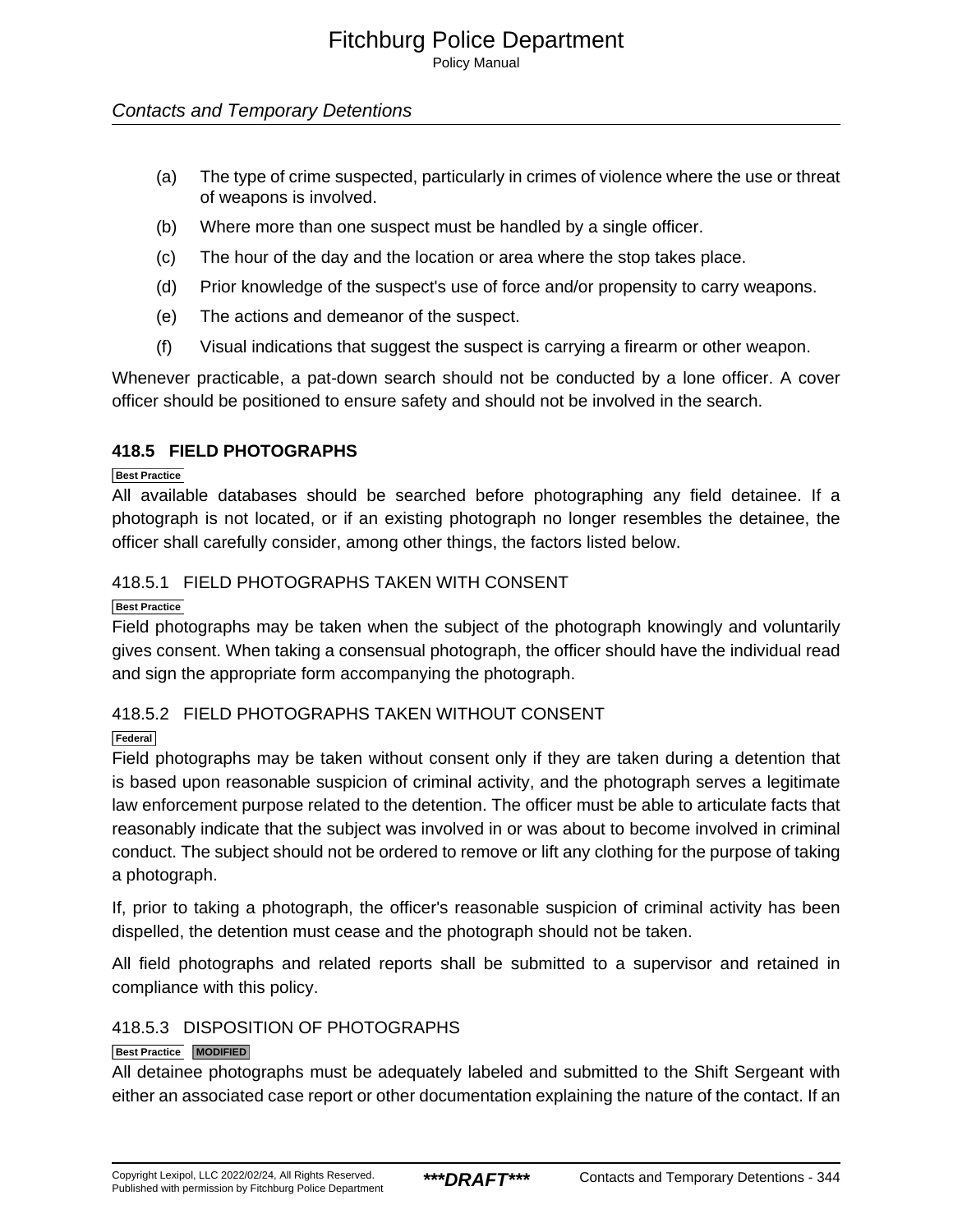Policy Manual

### Contacts and Temporary Detentions

individual is photographed as a suspect in a particular crime, the photograph should be submitted as an evidence item in the related case, following standard evidence procedures.

Thereafter, the individual photograph should be retained as a part of the case file. All other photographs will be kept in compliance with the organization's records retention schedule.

### 418.5.4 SUPERVISOR RESPONSIBILITIES

### **Best Practice**

While it is recognized that field photographs often become valuable investigative tools, supervisors should monitor such practices in view of the above listed considerations. This is not to imply that supervisor approval is required before each photograph is taken.

Access to, and use of, field photographs shall be strictly limited to law enforcement purposes.

### **418.6 WITNESS IDENTIFICATION AND INTERVIEWS**

### **Best Practice MODIFIED**

Because potential witnesses to an incident may become unavailable or the integrity of their statements compromised with the passage of time, officers should, when warranted by the seriousness of the case, take reasonable steps to promptly coordinate with an on-scene supervisor and/or additional officers to utilize available personnel for the following:

- (a) Identifying all persons present at the scene and in the immediate area.
	- 1. When feasible, a recorded statement should be obtained from those persons who claim not to have witnessed the incident but who were present at the time it occurred.
	- 2. Any potential witness who is unwilling or unable to remain available for a formal interview should not be detained absent reasonable suspicion to detain or probable cause to arrest. Without detaining the individual for the sole purpose of identification, officers should attempt to identify the witness prior to his/her departure.
- (b) Witnesses who are willing to provide a formal interview should be asked to meet at a suitable location where officers or detectives may obtain a recorded statement. Such witnesses, if willing, may be transported by Department members.
	- 1. A written, verbal, or recorded statement of consent should be obtained prior to transporting a witness. When the witness is a minor, consent should be obtained from the parent or guardian, if available, prior to transport.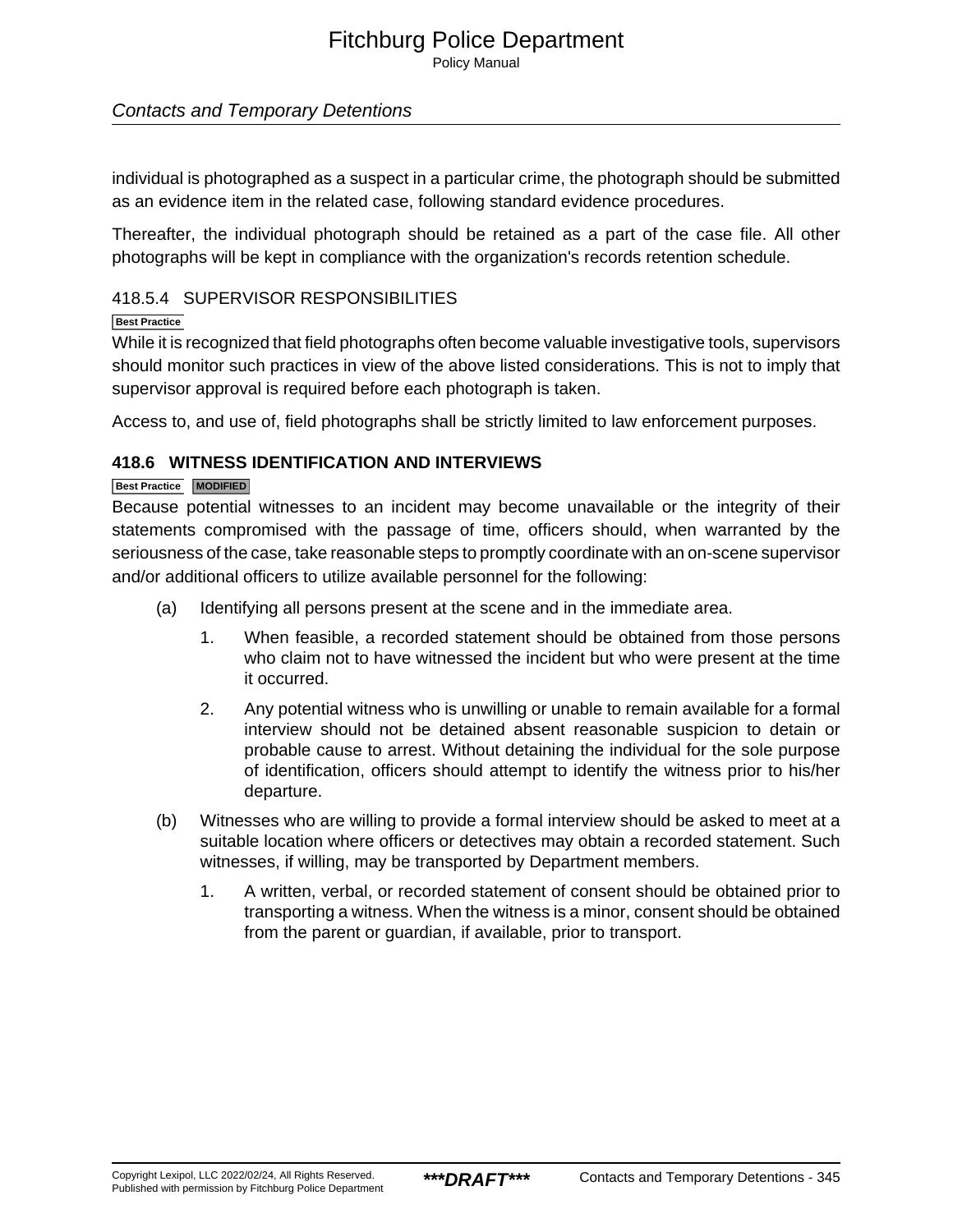<span id="page-37-0"></span>

# **Shift Sergeants**

### **420.1 PURPOSE AND SCOPE**

### **Discretionary MODIFIED**

Each patrol shift must be directed by supervisors who are capable of making decisions and communicating in a manner consistent with department policies, procedures, practices, functions and objectives. To accomplish this goal, a Sergeant heads each watch. The Fitchburg Police Department maintains mandatory supervisory coverage between the hours of 3:00pm and 7:00am.

### **420.2 DESIGNATION AS ACTING SHIFT SERGEANT**

### **Discretionary MODIFIED**

When a Sergeant is unavailable for duty as Shift Sergeant, an on-call sergeant will be contacted to assist on-duty personnel with situations requiring supervisory intervention or notification. Other command staff personnel can be used to act as supervisory staff; however, should not be utilized in on-going, resource heavy incidents or situations.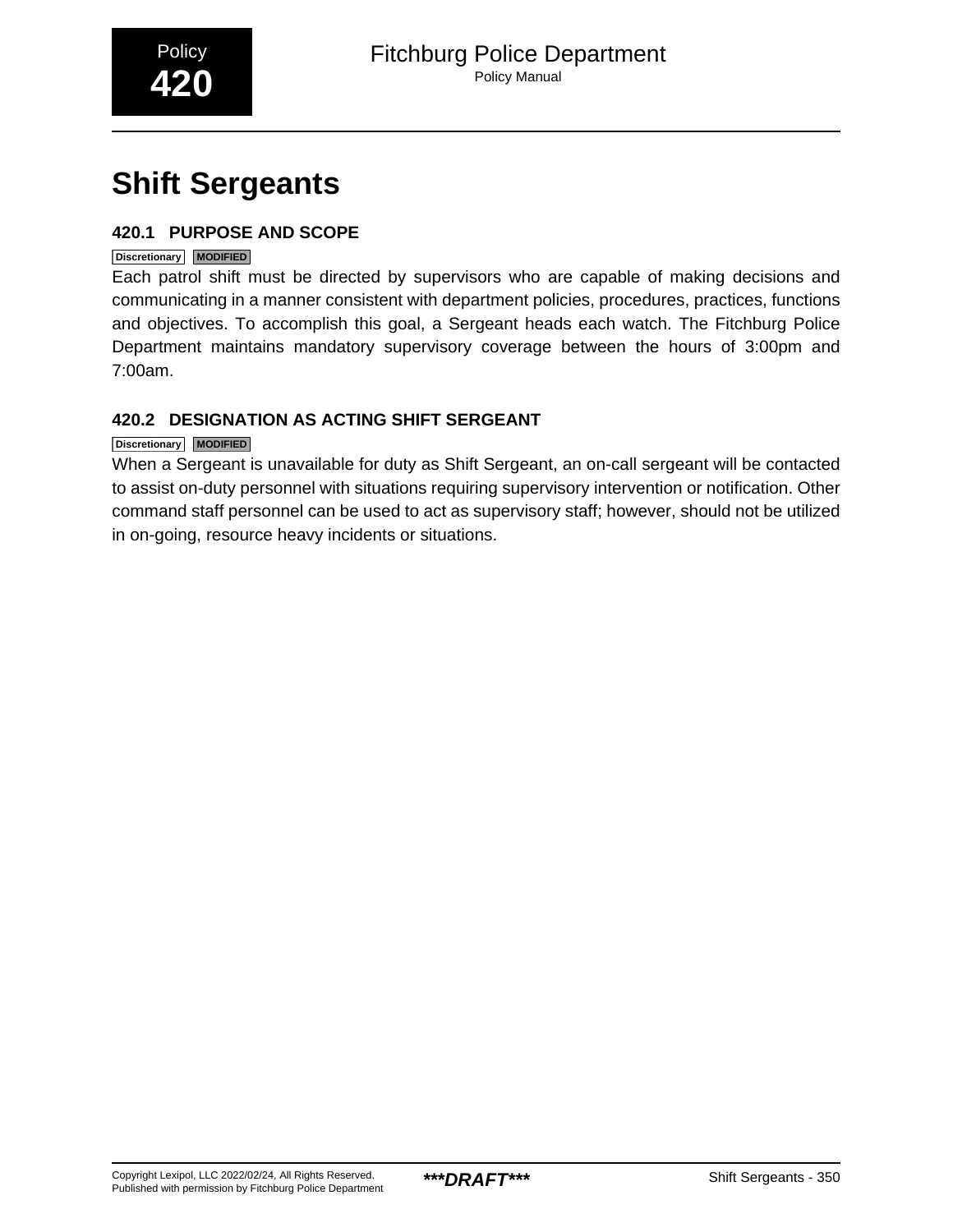# <span id="page-38-0"></span>**Public Recording of Law Enforcement Activity**

### **424.1 PURPOSE AND SCOPE**

### **Best Practice**

This policy provides guidelines for handling situations in which members of the public photograph or audio/video record law enforcement actions and other public activities that involve members of this department. In addition, this policy provides guidelines for situations where the recordings may be evidence.

### **424.2 POLICY**

### **Best Practice**

The Fitchburg Police Department recognizes the right of persons to lawfully record members of this department who are performing their official duties. Members of this department will not prohibit or intentionally interfere with such lawful recordings. Any recordings that are deemed to be evidence of a crime or relevant to an investigation will only be collected or seized lawfully.

Officers should exercise restraint and should not resort to highly discretionary arrests for offenses such as interference, failure to comply or disorderly conduct as a means of preventing someone from exercising the right to record members performing their official duties.

### **424.3 RECORDING OF LAW ENFORCEMENT ACTIVITY**

### **Federal**

Members of the public who wish to record law enforcement activities are limited only in certain aspects.

- (a) Recordings may be made from any public place or any private property where the individual has the legal right to be present.
- (b) Beyond the act of photographing or recording, individuals may not interfere with the law enforcement activity. Examples of interference include, but are not limited to:
	- 1. Tampering with a witness or suspect.
	- 2. Inciting others to violate the law.
	- 3. Being so close to the activity as to present a clear safety hazard to the officers.
	- 4. Being so close to the activity as to interfere with an officer's effective communication with a suspect or witness.
- (c) The individual may not present an undue safety risk to the officers, him/herself or others.

### **424.4 OFFICERS RESPONSE**

### **Best Practice**

Officers should promptly request that a supervisor respond to the scene whenever it appears that anyone recording activities may be interfering with an investigation or it is believed that the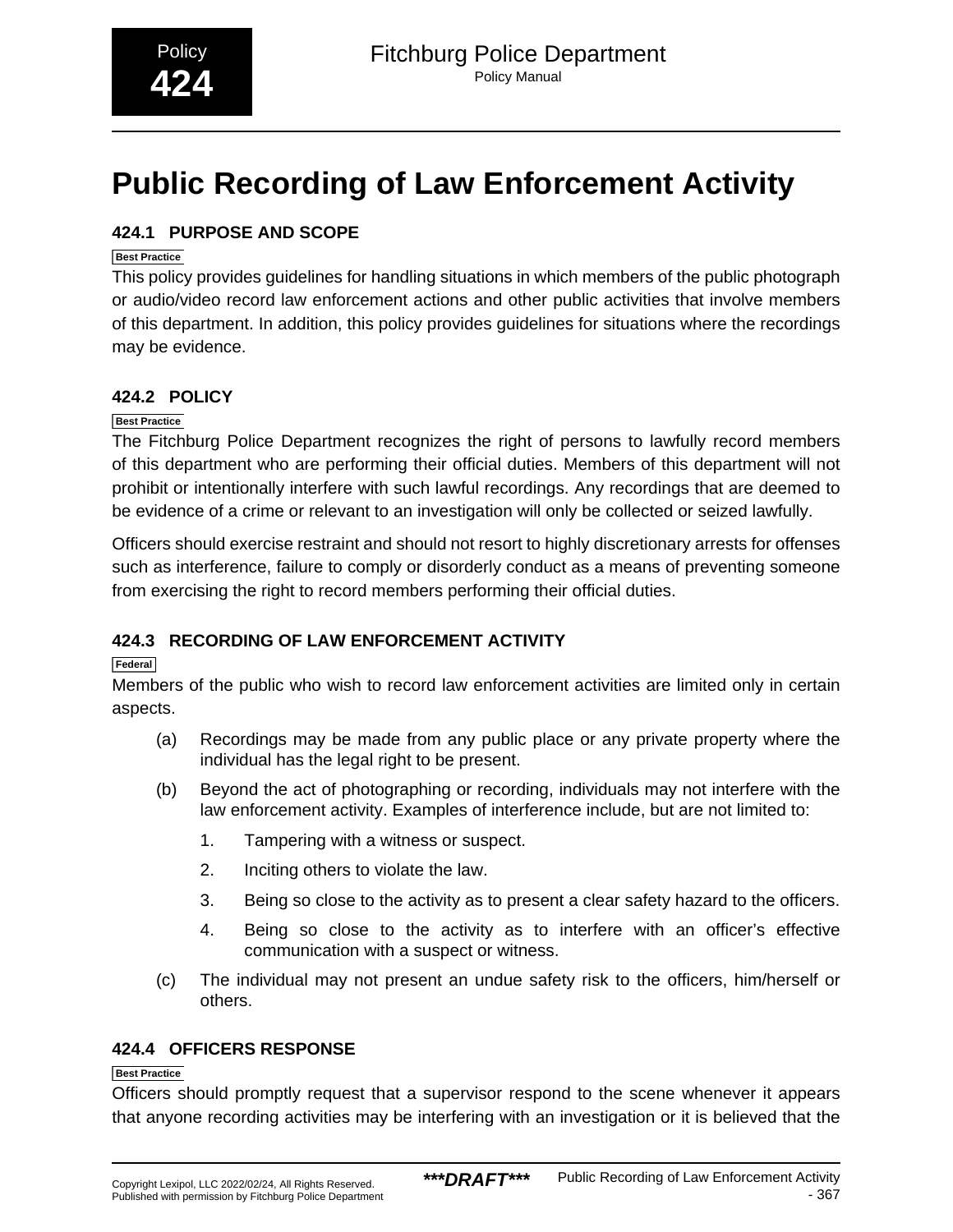Policy Manual

### Public Recording of Law Enforcement Activity

recording may be evidence. If practicable, officers should wait for the supervisor to arrive before taking enforcement action or seizing any cameras or recording media.

Whenever practicable, officers or supervisors should give clear and concise warnings to individuals who are conducting themselves in a manner that would cause their recording or behavior to be unlawful. Accompanying the warnings should be clear directions on what an individual can do to be compliant; directions should be specific enough to allow compliance. For example, rather than directing an individual to clear the area, an officer could advise the person that he/she may continue observing and recording from the sidewalk across the street.

If an arrest or other significant enforcement activity is taken as the result of a recording that interferes with law enforcement activity, officers shall document in a report the nature and extent of the interference or other unlawful behavior and the warnings that were issued.

### **424.5 SUPERVISOR RESPONSIBILITIES**

#### **Best Practice**

A supervisor should respond to the scene when requested or any time the circumstances indicate a likelihood of interference or other unlawful behavior.

The supervisor should review the situation with the officer and:

- (a) Request any additional assistance as needed to ensure a safe environment.
- (b) Take a lead role in communicating with individuals who are observing or recording regarding any appropriate limitations on their location or behavior. When practical, the encounter should be recorded.
- (c) When practicable, allow adequate time for individuals to respond to requests for a change of location or behavior.
- (d) Ensure that any enforcement, seizure or other actions are consistent with this policy and constitutional and state law.
- (e) Explain alternatives for individuals who wish to express concern about the conduct of Department members, such as how and where to file a complaint.

### **424.6 SEIZING RECORDINGS AS EVIDENCE**

**Federal**

Officers should not seize recording devices or media unless (42 USC § 2000aa):

- (a) There is probable cause to believe the person recording has committed or is committing a crime to which the recording relates, and the recording is reasonably necessary for prosecution of the person.
	- 1. Absent exigency or consent, a warrant should be sought before seizing or viewing such recordings. Reasonable steps may be taken to prevent erasure of the recording.
- (b) There is reason to believe that the immediate seizure of such recordings is necessary to prevent serious bodily injury or death of any person.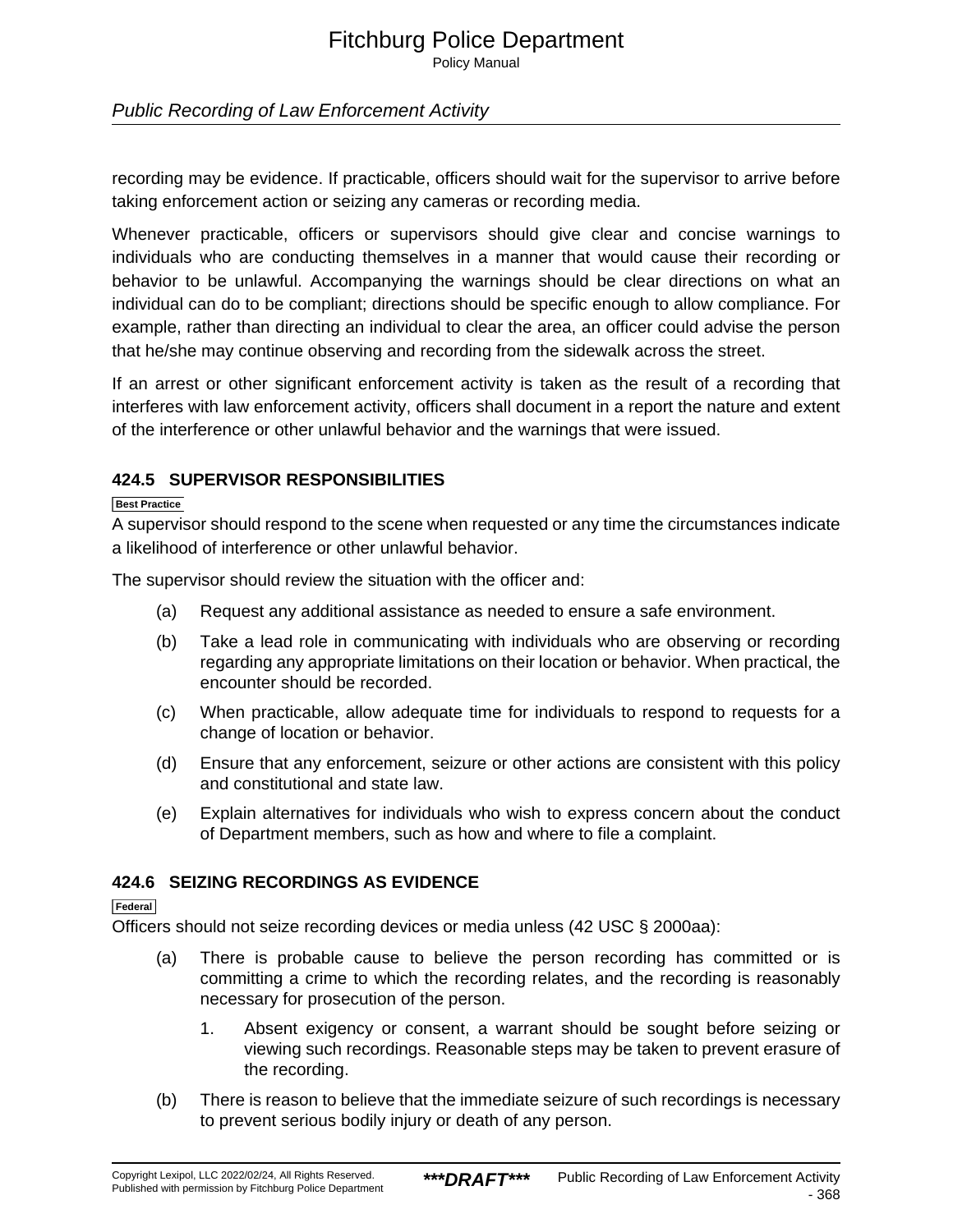Policy Manual

### Public Recording of Law Enforcement Activity

- (c) The person consents.
	- 1. To ensure that the consent is voluntary, the request should not be made in a threatening or coercive manner.
	- 2. If the original recording is provided, a copy of the recording should be provided to the recording party, if practicable. The recording party should be permitted to be present while the copy is being made, if feasible. Another way to obtain the evidence is to transmit a copy of the recording from a device to a departmentowned device.

Recording devices and media that are seized will be submitted within the guidelines of the Property and Evidence Policy.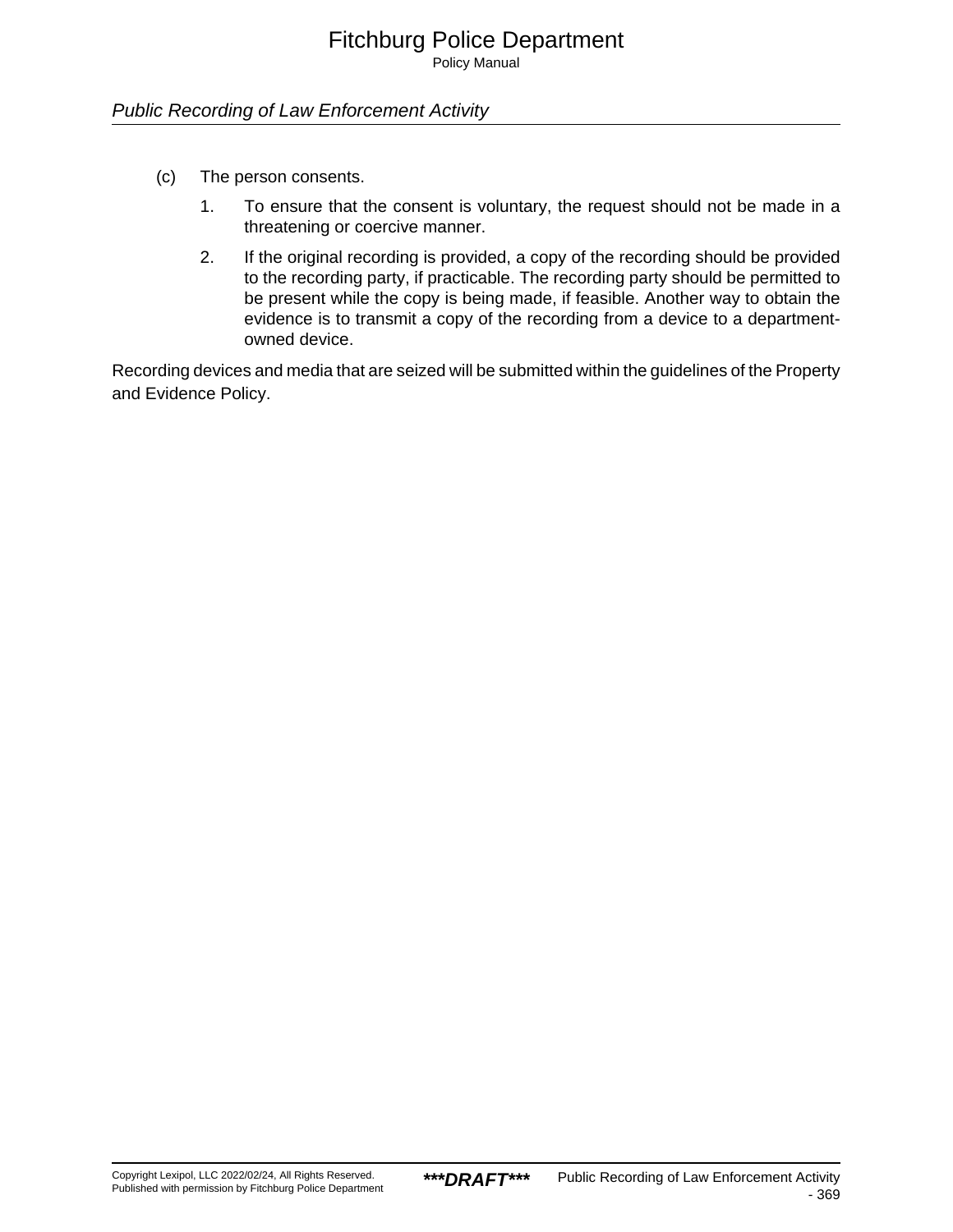# <span id="page-41-0"></span>**Bicycle Patrol Unit**

### **425.1 PURPOSE AND SCOPE**

### **Best Practice**

The Fitchburg Police Department has established the Bicycle Patrol Unit for the purpose of enhancing patrol efforts in the community. Bicycle patrol has been shown to be an effective way to increase officer visibility in congested areas. A bicycle's quiet operation can provide a tactical approach to crimes in progress. The purpose of this policy is to provide guidelines for the safe and effective operation of the patrol bicycle.

### **425.2 POLICY**

### **Best Practice**

Patrol bicycles may be used for regular patrol duty, traffic enforcement, parking control or special events. The use of the patrol bicycle will emphasize officer's mobility and visibility in the community.

Bicycles may be deployed to any area at all hours of the day or night, according to department needs and as staffing levels allow.

Requests for specific deployment of bicycle patrol officers shall be coordinated through the Bicycle Patrol Unit supervisor or the Shift Sergeant.

### **425.3 SELECTION OF PERSONNEL**

### **Best Practice MODIFIED**

Interested sworn personnel, who are off probation, shall submit a letter of interest to their appropriate Section Commander, when a vacancy on the unit becomes available or when additional members are added. A copy will be forwarded to the Bicycle Patrol Unit supervisor. Qualified applicants will then be invited to an oral interview. The oral board will consist of the Bicycle Patrol Unit supervisor and a second person to be selected by the Bicycle Patrol Unit supervisor. Interested personnel shall be evaluated by the following criteria:

- (a) Recognized competence and ability as evidenced by performance
- (b) Special skills or training as they pertain to the assignment
- (c) Good physical condition
- (d) Willingness to perform duties using the bicycle as a mode of transportation

### 425.3.1 BICYCLE PATROL UNIT SUPERVISOR

### **Best Practice**

The Bicycle Patrol Unit supervisor will be selected by the Patrol Section Commander or the authorized designee.

The Bicycle Patrol Unit supervisor's responsibilities include:

(a) Organizing bicycle patrol training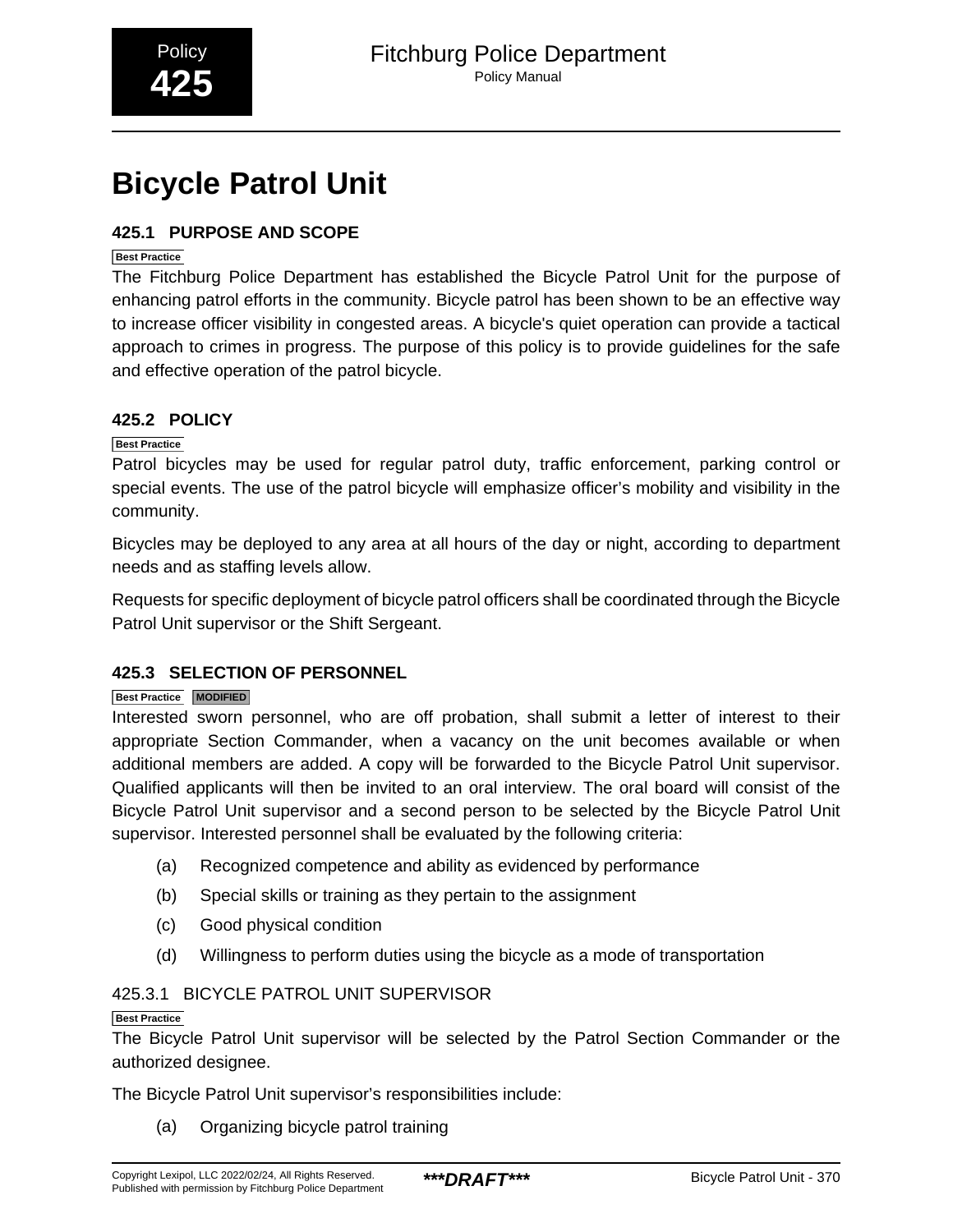Policy Manual

- (b) Inspecting and maintaining inventory of patrol bicycles and program equipment
- (c) Scheduling maintenance and repairs
- (d) Evaluating the performance of bicycle officers
- (e) Coordinating activities with the Patrol Section
- (f) Inspecting and documenting, no less than every three months, that bicycles not in active service are in a serviceable condition
- (g) Other activities as required to maintain the efficient operation of the unit

### **425.4 TRAINING**

### **Best Practice**

Participants in the program must complete an initial department-approved bicycle-training course after acceptance into the program. Thereafter, bicycle patrol officers should receive yearly inservice training to improve skills and refresh safety, health and operational procedures. The initial training shall minimally include the following:

- Bicycle patrol strategies
- Bicycle safety and accident prevention
- Operational tactics using bicycles

Bicycle patrol officers will be required to qualify with their duty firearm while wearing bicycle safety equipment, including the helmet and riding gloves.

### **425.5 UNIFORMS AND EQUIPMENT**

### **Best Practice MODIFIED**

Bicycle officers shall wear the department-approved uniform and safety equipment while operating the police bicycle. Safety equipment includes department-approved helmet, riding gloves, protective eyewear and approved footwear.

The bicycle uniform consists of the standard short sleeve uniform shirt or other departmentapproved shirt with department badge and patches, and department-approved bicycle patrol pants or shorts.

Optional equipment includes a jacket in colder weather, turtleneck shirts or sweaters when worn under the uniform shirt, and a radio head set and microphone.

Bicycle patrol officers shall carry the same equipment on the bicycle patrol duty belt as they would on a regular patrol assignment.

### **425.6 CARE AND USE OF PATROL BICYCLES**

**Best Practice MODIFIED**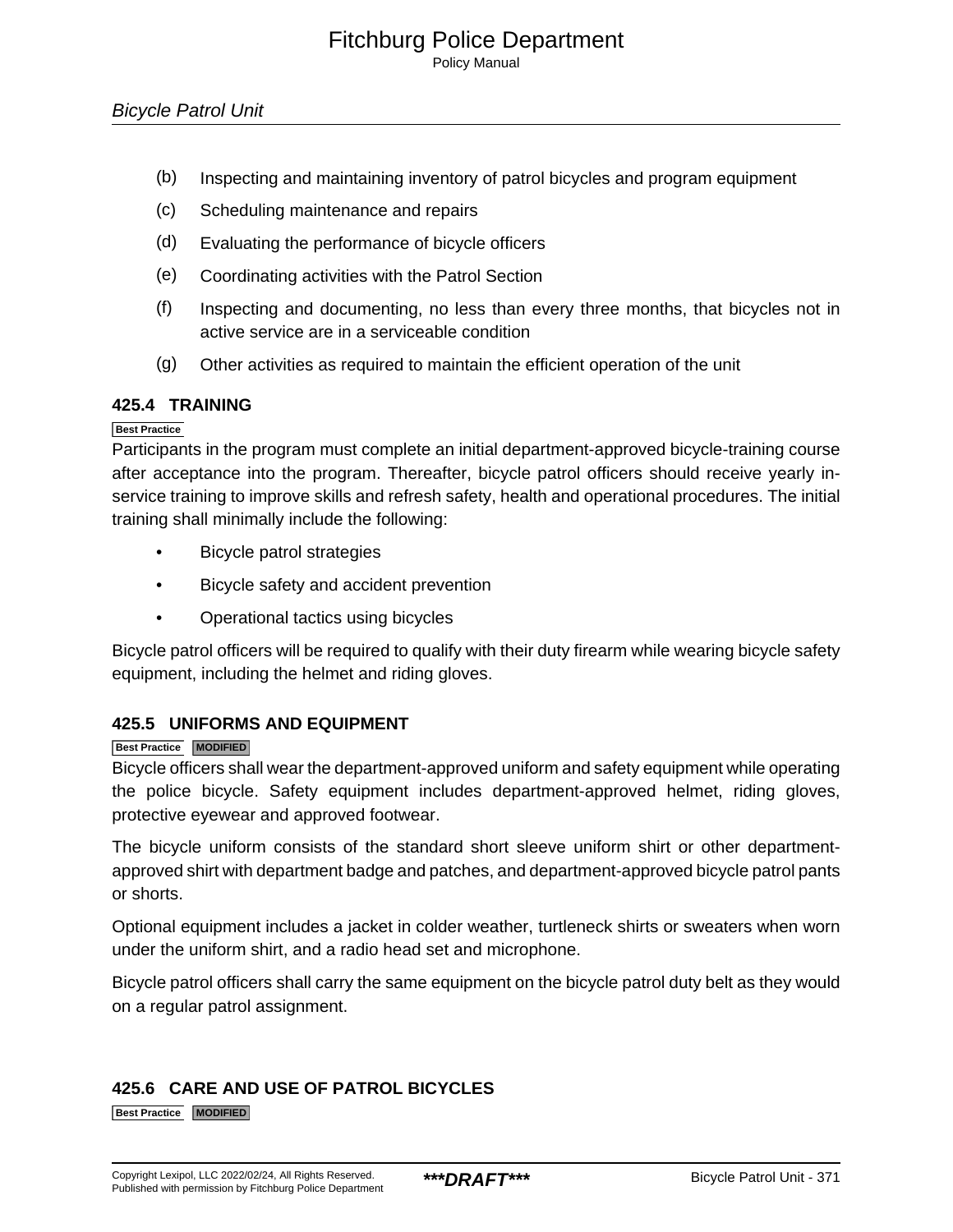- (a) Officers will be assigned a specially marked and equipped patrol bicycle, attached gear bag, two batteries and a charger.
- (b) Bicycles utilized for uniformed bicycle patrol shall be primarily black or white with a "Police" decal affixed to each side of the crossbar or the bike's saddlebag. Every such bicycle shall be equipped with front and rear reflectors, front and rear lamps and a siren/horn. Lamps and reflectors must meet legal requirements.
- (c) Bicycles utilized for uniformed bicycle patrol shall be equipped with a rear rack for attached gear bags and/or saddle bags sufficient to carry the necessary equipment for handling routine patrol calls, including report writing, vehicle storage and citations.
- (d) Each bicycle gear bag shall include a first-aid kit, tire pump, repair tool, tire tube, security lock with chain/cable, equipment information and use manuals. These items are to remain with/on the bicycle at all times.
- (e) Each bicycle may be equipped with a steady or flashing blue warning light that is visible from the front, sides or rear of the bicycle. This lighting may be used at the officer's discretion.
- (f) Bicycle officers shall conduct an inspection of the bicycle and equipment prior to use to ensure proper working order of the equipment. Officers are responsible for the routine care and maintenance of their assigned equipment (e.g., tire pressure, chain lubrication, overall cleaning).
- (g) If a needed repair is beyond the ability of the bicycle officer, a repair work order will be completed and forwarded to the program supervisor for repair by an approved technician.
- (h) Each bicycle will have scheduled maintenance yearly, to be performed by a repair shop/technician that is approved by the Department.
- (i) At the end of a bicycle assignment, the bicycle shall be returned clean and ready for the next tour of duty.
- (j) Electric patrol bicycle batteries shall be rotated on the assigned charger at the end of each tour of duty. During prolonged periods of non-use, each officer assigned an electric bicycle shall periodically rotate the batteries on the respective chargers to increase battery life.
- (k) Officers shall not modify the patrol bicycle, remove, modify or add components except with the express approval of the Bicycle Patrol Unit supervisor or in the event of an emergency.
- (l) Vehicle bicycle racks are available should the officer need to transport the patrol bicycle. Due to possible component damage, transportation of the patrol bicycle in a trunk or on a patrol car push-bumper is discouraged.
- (m) Bicycles shall be properly secured when not in the officer's immediate presence.

### **425.7 OFFICER RESPONSIBILITIES**

**State**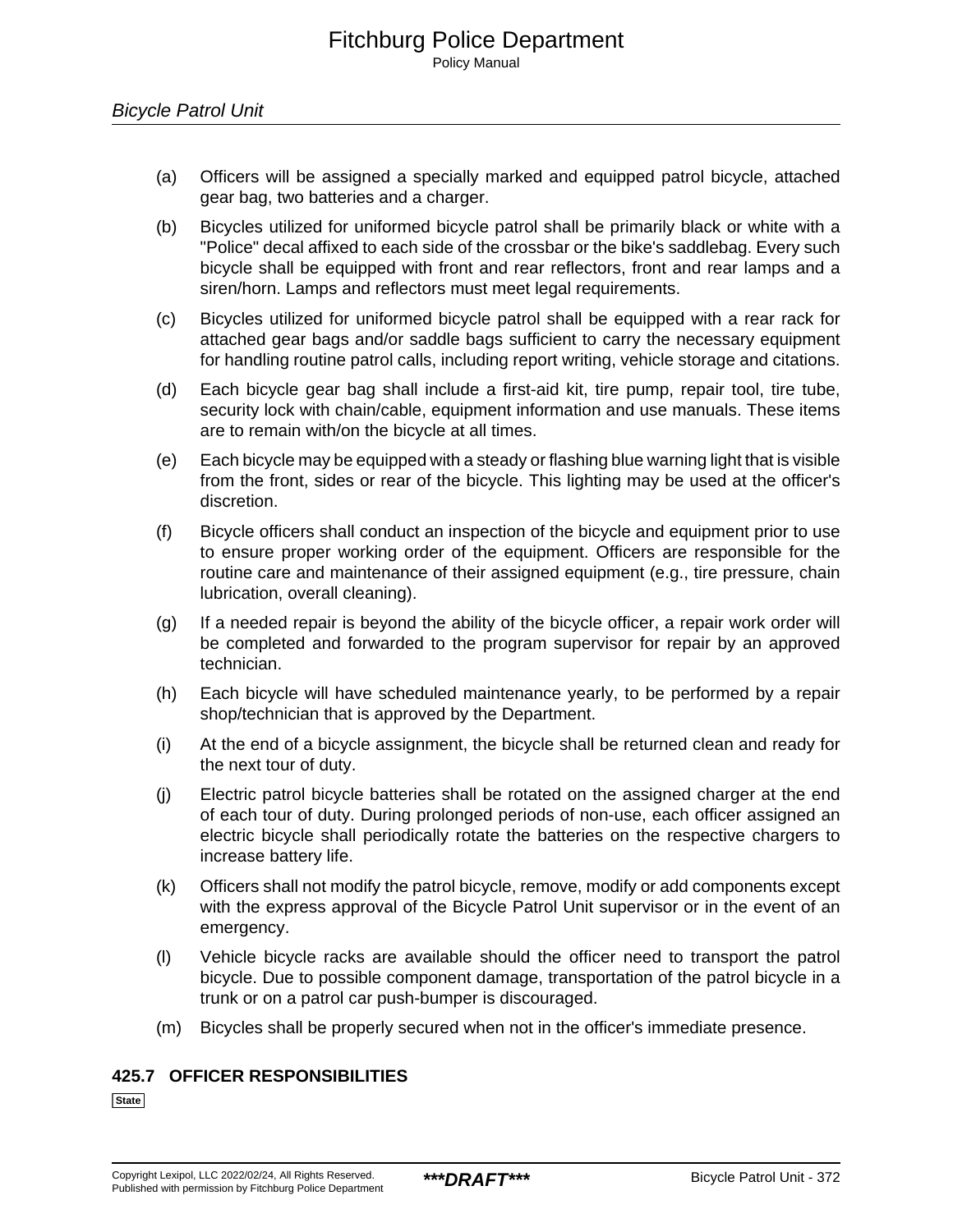Policy Manual

Bicycle Patrol Unit

Officers must operate the bicycle in compliance with Wisconsin law under normal operation. Officers may operate the bicycle without lighting equipment during hours of darkness when such operation reasonably appears necessary for officer safety and tactical considerations. Officers must use caution and care when operating the bicycle without lighting equipment. During any operation of a bicycle, the exemptions granted to an officer when operating an authorized emergency vehicle do not provide relief from the duty to drive or ride with due regard for the safety of all persons nor do they provide protection from the consequences of reckless disregard for the safety of others (Wis. Stat. § 346.03(5)).

Officers are exempt from the rules of the road under the following conditions (Wis. Stat. § 346.03(3)):

- (a) In response to an emergency call
- (b) While engaged in rescue operations
- (c) In the immediate pursuit of an actual or suspected violator of the law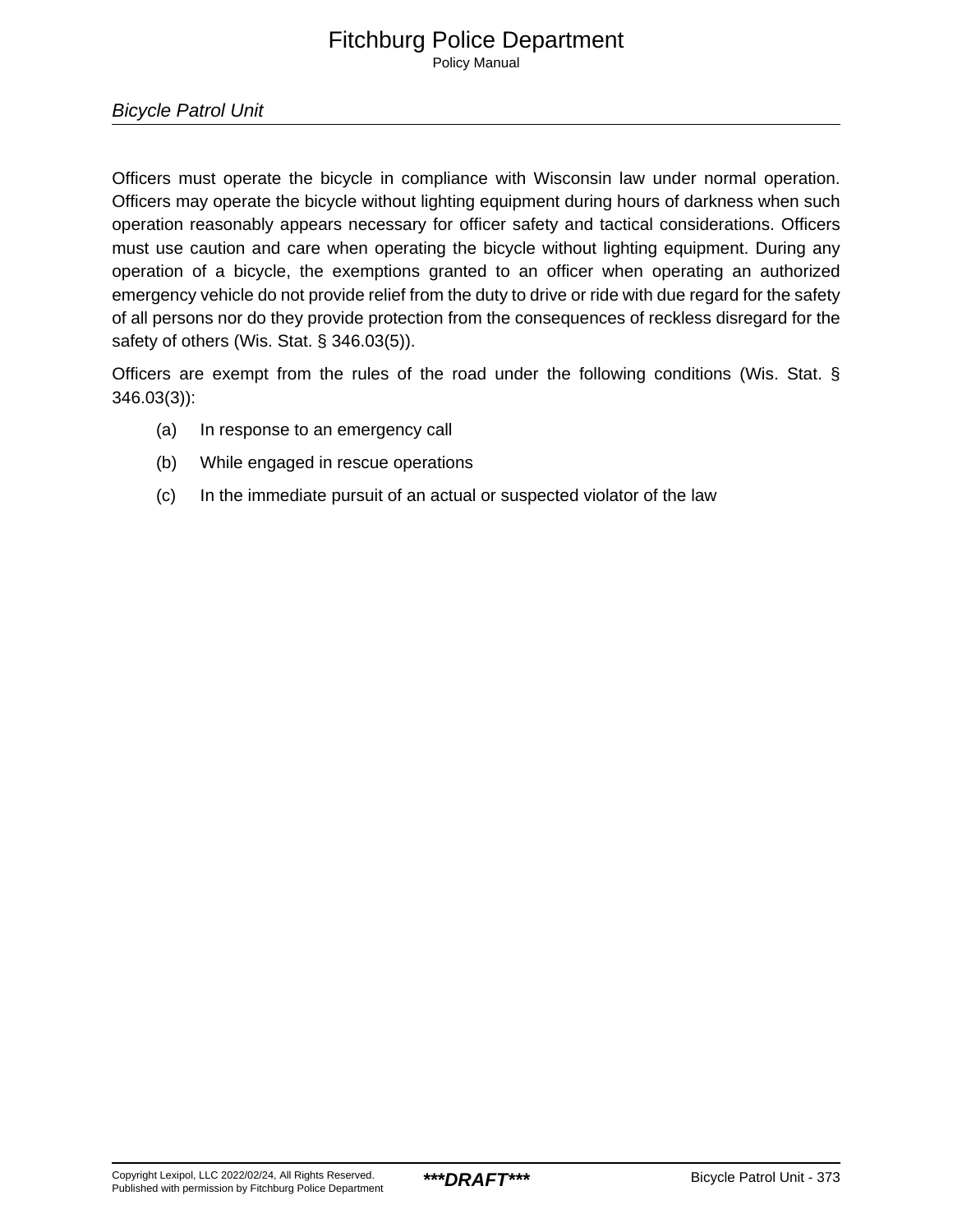# <span id="page-45-0"></span>**Foot Pursuits**

### **426.1 PURPOSE AND SCOPE**

### **Best Practice**

This policy provides guidelines to assist officers in making the decision to initiate or continue the pursuit of suspects on foot.

### **426.2 POLICY**

### **Best Practice**

It is the policy of this department that officers, when deciding to initiate or continue a foot pursuit, continuously balance the objective of apprehending the suspect with the risk and potential for injury to department members, the public or the suspect.

Officers are expected to act reasonably, based on the totality of the circumstances.

### **426.3 DECISION TO PURSUE**

### **Best Practice MODIFIED**

The safety of department members and the public should be the primary consideration when determining whether a foot pursuit should be initiated or continued. Officers must be mindful that immediate apprehension of a suspect is rarely more important than the safety of the public and department members.

Officers may be justified in initiating a foot pursuit of any individual that the officer reasonably believes is about to engage in, is engaging in or has engaged in criminal activity. The decision to initiate or continue such a foot pursuit, however, must be continuously re-evaluated in light of the circumstances presented at the time.

Deciding to initiate or continue a foot pursuit is a decision that an officer must make quickly and under unpredictable and dynamic circumstances. It is recognized that foot pursuits may place department members and the public at significant risk. Therefore, no officer or supervisor shall be criticized or disciplined for deciding not to engage in a foot pursuit because of the perceived risk involved.

If circumstances permit, surveillance and containment are generally the safest tactics for apprehending fleeing persons. In deciding whether to initiate or continue a foot pursuit, an officer should continuously consider reasonable alternatives to a foot pursuit based upon the circumstances and resources available, such as:

- (a) Containment of the area.
- (b) Saturation of the area with law enforcement personnel, including assistance from other agencies.
- (c) A canine search.
- (d) Thermal imaging or other sensing technology.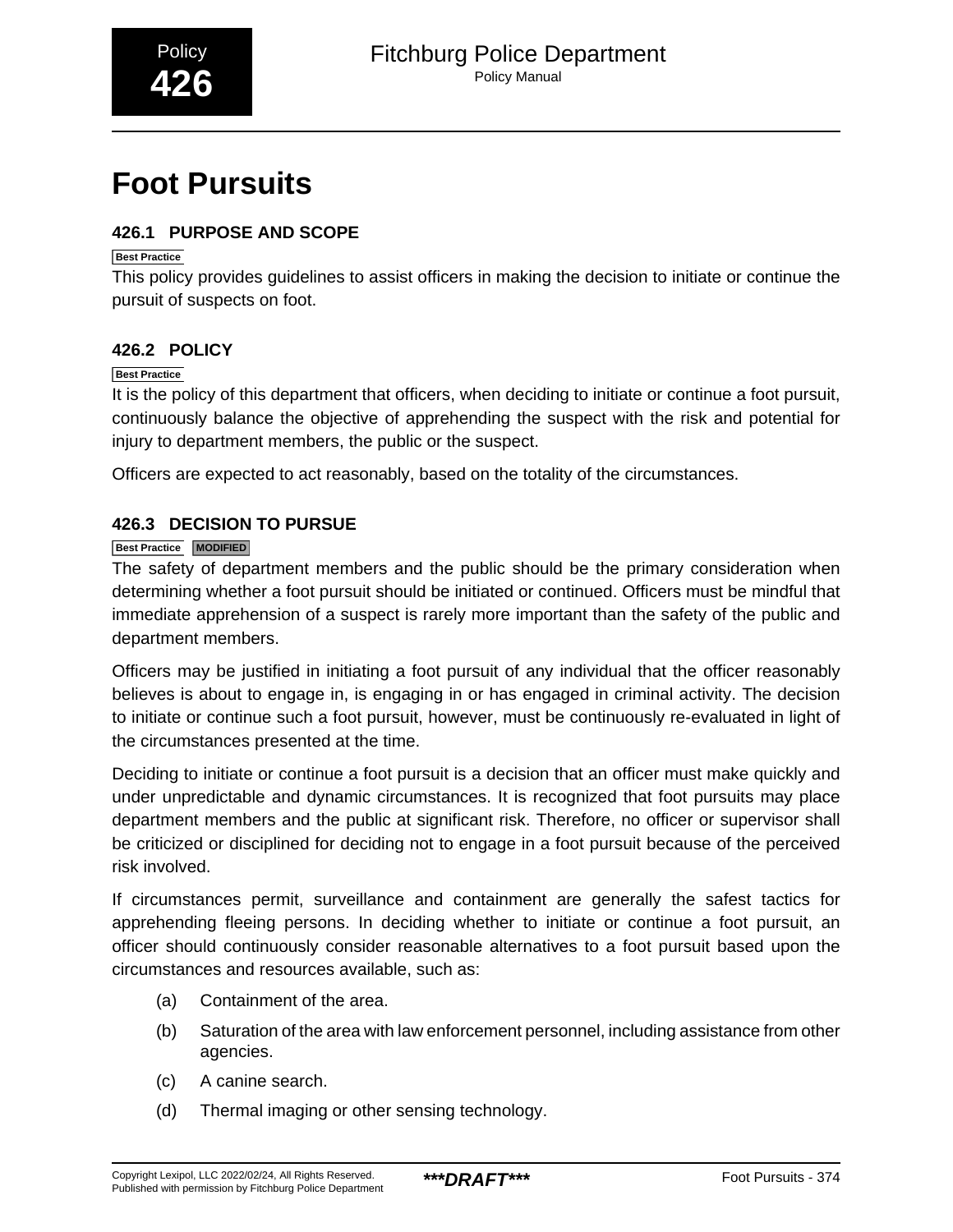- (e) Air support, including drones.
- (f) Apprehension at another time when the identity of the suspect is known or there is information available that would likely allow for later apprehension, and the need to immediately apprehend the suspect does not reasonably appear to outweigh the risk of continuing the foot pursuit.

### **426.4 GENERAL GUIDELINES**

#### **Best Practice**

When reasonably practicable, officers should consider alternatives to engaging in or continuing a foot pursuit when:

- (a) Directed by a supervisor to terminate the foot pursuit; such an order shall be considered mandatory.
- (b) The officer is acting alone.
- (c) Two or more officers become separated, lose visual contact with one another or obstacles separate them to the degree that they cannot immediately assist each other should a confrontation take place. In such circumstances, it is generally recommended that a single officer keep the suspect in sight from a safe distance and coordinate the containment effort.
- (d) The officer is unsure of his/her location and direction of travel.
- (e) The officer is pursuing multiple suspects and it is not reasonable to believe that the officer would be able to control the suspect should a confrontation occur.
- (f) The physical condition of the officer renders him/her incapable of controlling the suspect if apprehended.
- (g) The officer loses radio contact with Dispatch or with assisting or backup officers.
- (h) The suspect enters a building, structure, confined space, isolated area or dense or difficult terrain, and there are insufficient officers to provide backup and containment. The primary officer should consider discontinuing the foot pursuit and coordinating containment pending the arrival of sufficient resources.
- (i) The officer becomes aware of unanticipated or unforeseen circumstances that unreasonably increase the risk to officers or the public.
- (j) The officer reasonably believes that the danger to the pursuing officers or public outweighs the objective of immediate apprehension.
- (k) The officer loses possession of his/her firearm or other essential equipment.
- (l) The officer or a third party is injured during the foot pursuit, requiring immediate assistance, and there are no other emergency personnel available to render assistance.
- (m) The suspect's location is no longer known.
- (n) The identity of the suspect is established or other information exists that will allow for the suspect's apprehension at a later time, and it reasonably appears that there is no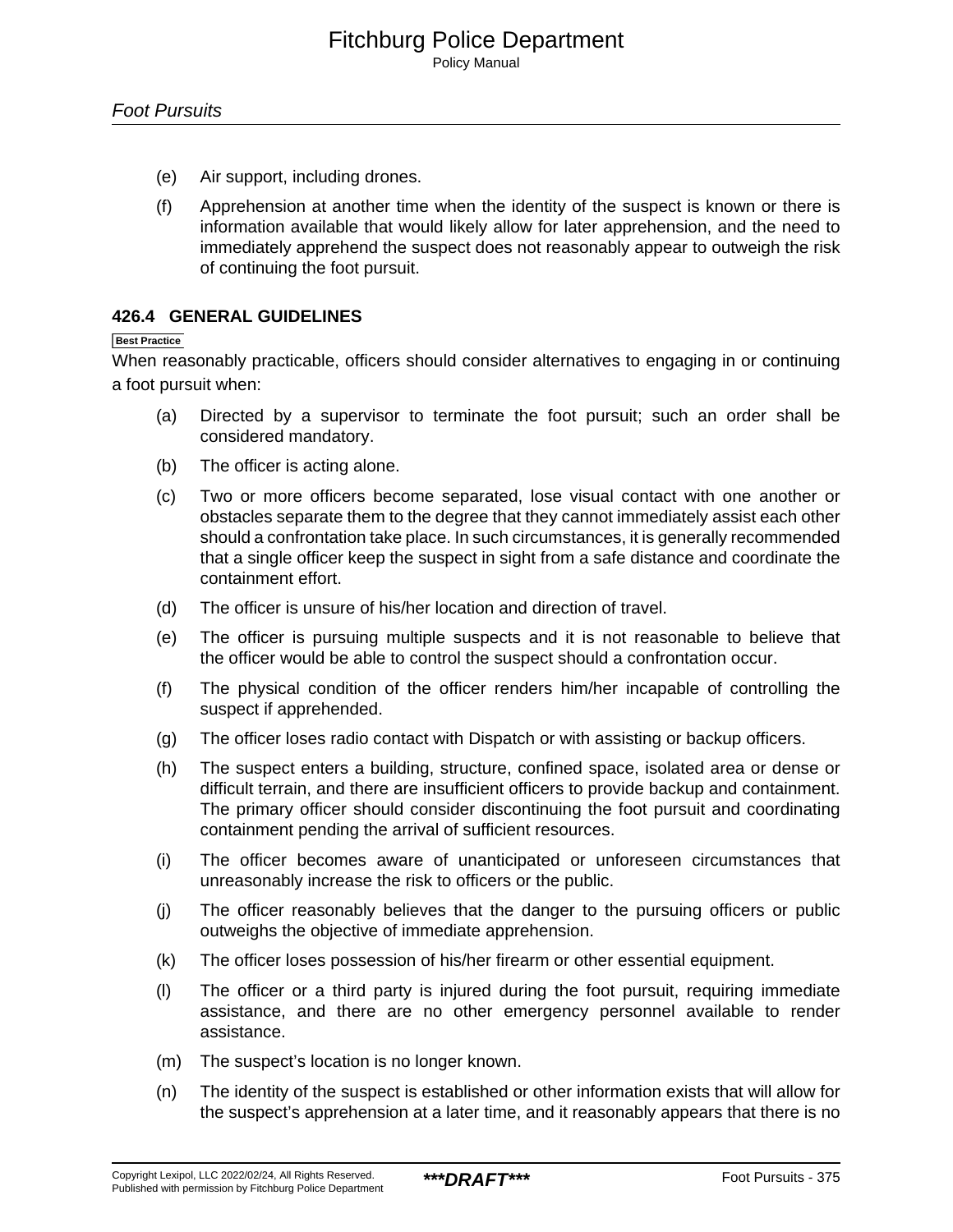immediate threat to department members or the public if the suspect is not immediately apprehended.

(o) The officer's ability to safely continue the foot pursuit is impaired by inclement weather, darkness or other environmental conditions.

### **426.5 RESPONSIBILITIES IN FOOT PURSUITS**

**Best Practice**

### 426.5.1 INITIATING OFFICER RESPONSIBILITIES

### **Best Practice MODIFIED**

Unless relieved by another officer or a supervisor, the initiating officer shall be responsible for coordinating the progress of the pursuit and containment. When acting alone and when practicable, the initiating officer should not attempt to overtake and confront the suspect but should attempt to keep the suspect in sight until sufficient officers are present to safely apprehend the suspect.

Early communication of available information from the involved officers is essential so that adequate resources can be coordinated and deployed to bring a foot pursuit to a safe conclusion. Officers initiating a foot pursuit should, at a minimum, broadcast the following information as soon as it becomes practicable and available:

- (a) Location and direction of travel
- (b) Call sign identifier
- (c) Reason for the foot pursuit, such as the crime classification
- (d) Number of suspects and description, to include name if known
- (e) Description of suspect(s)
- (f) Whether the suspect is known or believed to be armed with a dangerous weapon

Officers should be mindful that radio transmissions made while running may be difficult to understand and may need to be repeated.

Absent extenuating circumstances, any officer unable to promptly and effectively broadcast this information should terminate the foot pursuit. If the foot pursuit is discontinued for any reason, immediate efforts for containment should be established and alternatives considered based upon the circumstances and available resources.

When a foot pursuit terminates, the officer will notify Dispatch of his/her location and the status of the foot pursuit termination (e.g., suspect in custody, lost sight of suspect), and will direct further actions as reasonably appear necessary, to include requesting medical aid as needed for officers, suspects or members of the public.

426.5.2 ASSISTING OFFICER RESPONSIBILITIES **Best Practice**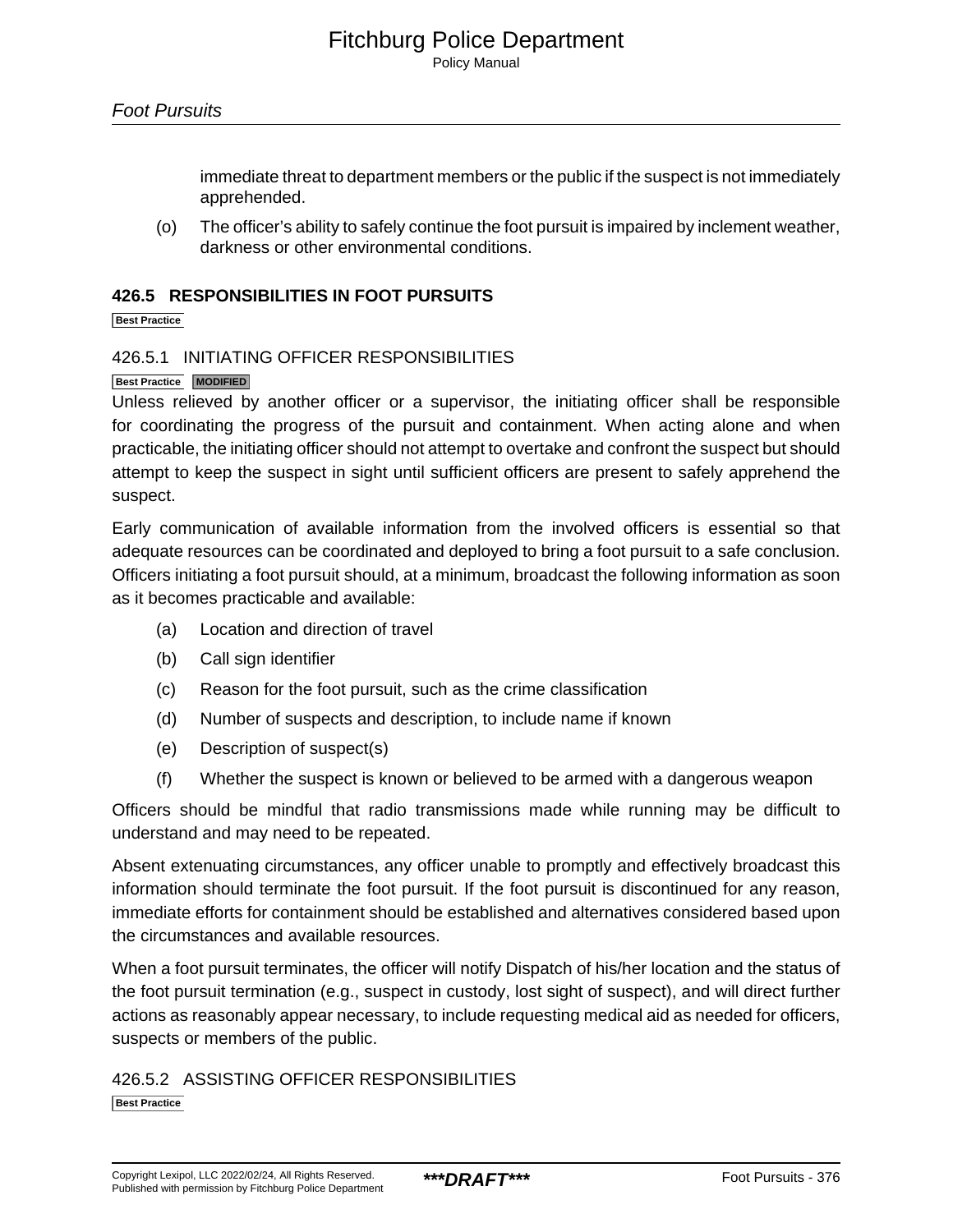Policy Manual

Whenever any officer announces that he/she is engaged in a foot pursuit, all other officers should minimize non-essential radio traffic to permit the involved officers maximum access to the radio frequency.

### 426.5.3 SUPERVISOR RESPONSIBILITIES

### **Best Practice MODIFIED**

Upon becoming aware of a foot pursuit, the supervisor shall make every reasonable effort to ascertain sufficient information to direct responding resources and to take command, control and coordination of the foot pursuit. The supervisor should respond to the area whenever possible; the supervisor does not, however, need not be physically present to exercise control over the foot pursuit. The supervisor shall continuously assess the situation in order to ensure the foot pursuit is conducted within established department guidelines.

The supervisor shall terminate the foot pursuit when the danger to pursuing officers or the public appears to unreasonably outweigh the objective of immediate apprehension of the suspect.

Upon apprehension of the suspect, the supervisor shall promptly proceed to the termination point to direct the post-foot pursuit activity.

A preliminary determination that the pursuit appears to be in compliance with this policy or that additional review and/or follow-up is warranted.

### 426.5.4 DISPATCH RESPONSIBILITIES

### **Best Practice MODIFIED**

Upon notification or becoming aware that a foot pursuit is in progress, Dispatch is responsible for:

- (a) Clearing the radio channel of non-emergency traffic.
- (b) Coordinating pursuit communications of the involved officers.
- (c) Broadcasting pursuit updates as well as other pertinent information as necessary.
- (d) Ensuring that a supervisor is notified of the foot pursuit.
- (e) Notifying and coordinating with other involved or affected agencies as practicable.
- (f) Assigning an incident number and logging all pursuit activities.

### **426.6 REPORTING REQUIREMENTS**

#### **Best Practice MODIFIED**

The initiating officer shall complete appropriate crime/arrest reports documenting, at a minimum:

- (a) Date and time of the foot pursuit.
- (b) Initial reason and circumstances surrounding the foot pursuit.
- (c) Course and approximate distance of the foot pursuit.
- (d) Alleged offenses.
- (e) Involved vehicles and officers.
- (f) Whether a suspect was apprehended as well as the means and methods used.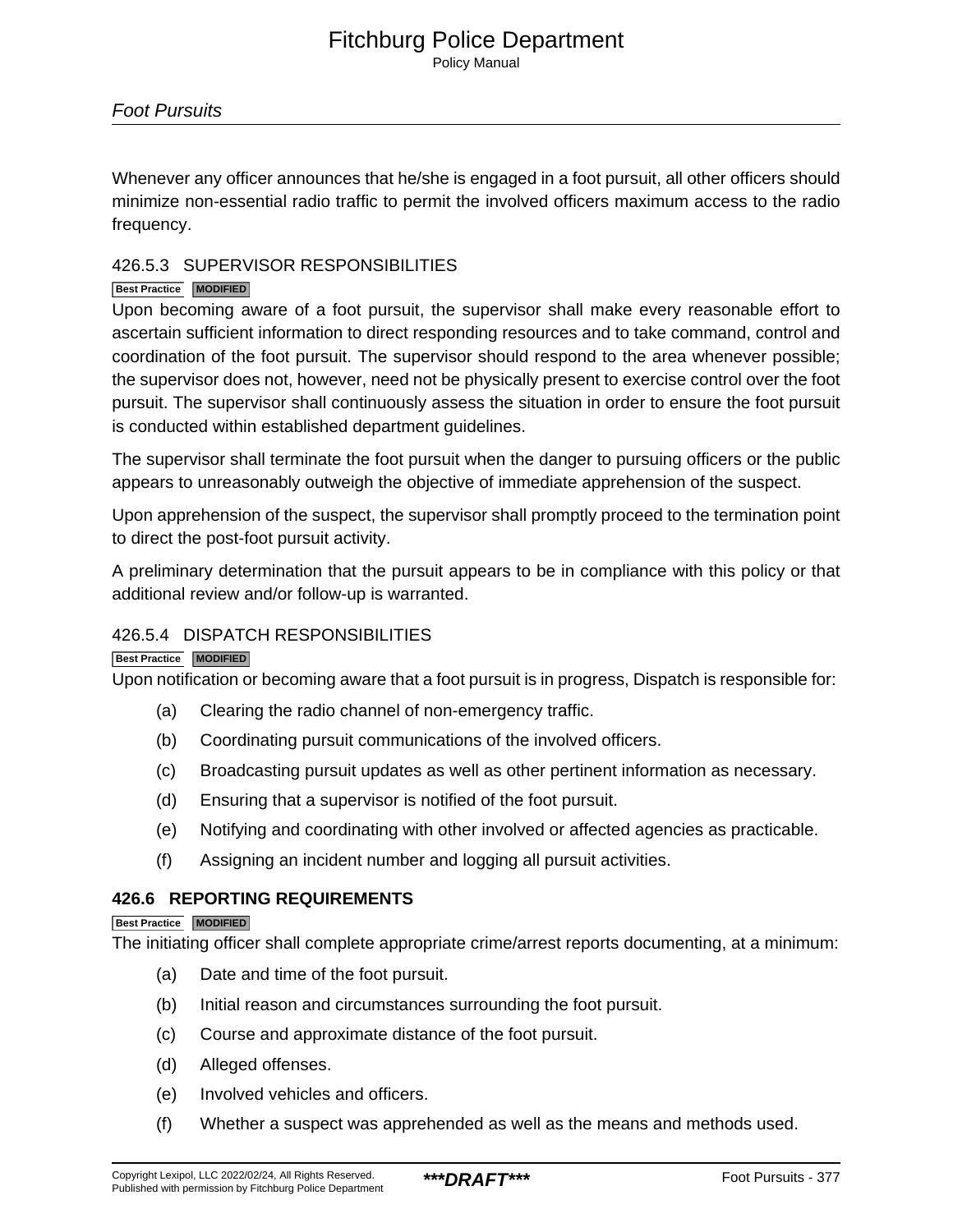Policy Manual

- 1. Any use of force shall be reported and documented in compliance with the Use of Force Policy.
- (g) Arrestee information, if applicable.
- (h) Any injuries and/or medical treatment.
- (i) Any property or equipment damage.
- (j) Name of the supervisor at the scene or who handled the incident.

Assisting officers taking an active role in the apprehension of the suspect shall complete supplemental reports as necessary or as directed.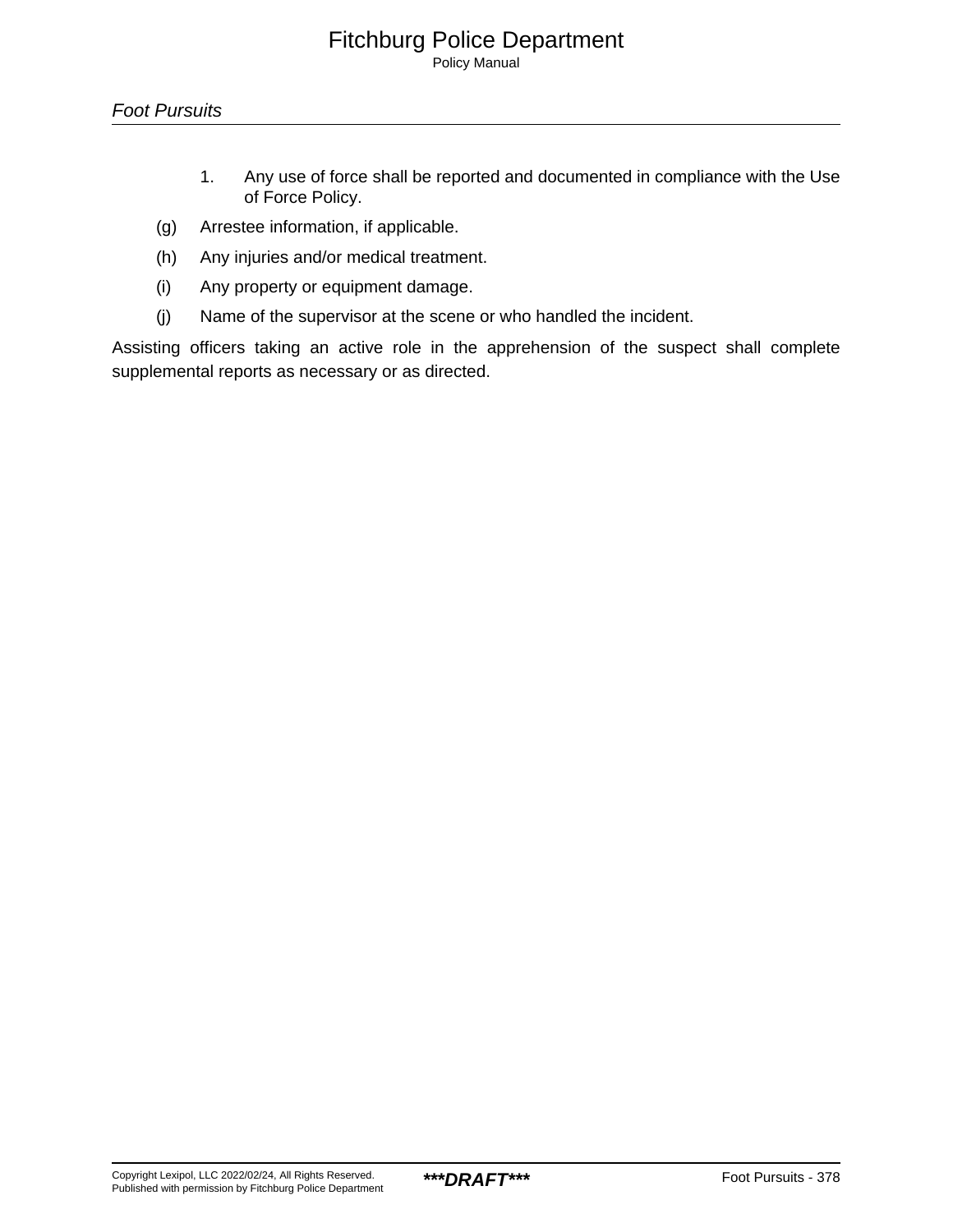## <span id="page-50-0"></span>**First Amendment Assemblies**

### **429.1 PURPOSE AND SCOPE**

### **Best Practice**

This policy provides guidance for responding to public assemblies or demonstrations.

### **429.2 POLICY**

### **Best Practice**

The Fitchburg Police Department respects the rights of people to peaceably assemble. It is the policy of this department not to unreasonably interfere with, harass, intimidate or discriminate against persons engaged in the lawful exercise of their rights, while also preserving the peace, protecting life and preventing the destruction of property.

### **429.3 GENERAL CONSIDERATIONS**

### **Best Practice**

Individuals or groups present on the public way, such as public facilities, streets or walkways, generally have the right to assemble, rally, demonstrate, protest or otherwise express their views and opinions through varying forms of communication, including the distribution of printed matter. These rights may be limited by laws or ordinances regulating such matters as the obstruction of individual or vehicle access or egress, trespass, noise, picketing, distribution of handbills and leafleting, loitering and disorderly conduct. However, officers shall not take action or fail to take action based on the opinions being expressed.

Participant behavior during a demonstration or other public assembly can vary. This may include, but is not limited to:

- Lawful, constitutionally protected actions and speech.
- Civil disobedience (typically involving minor criminal acts).
- Rioting.

All of these behaviors may be present during the same event. Therefore, it is imperative that law enforcement actions are measured and appropriate for the behaviors officers may encounter. This is particularly critical if force is being used. Adaptable strategies and tactics are essential. The purpose of a law enforcement presence at the scene of public assemblies and demonstrations should be to preserve the peace, to protect life and prevent the destruction of property.

Officers should not:

- (a) Engage in assembly or demonstration-related discussion with participants.
- (b) Harass, confront or intimidate participants.
- (c) Seize the cameras, cell phones or materials of participants or observers unless an officer is placing a person under lawful arrest.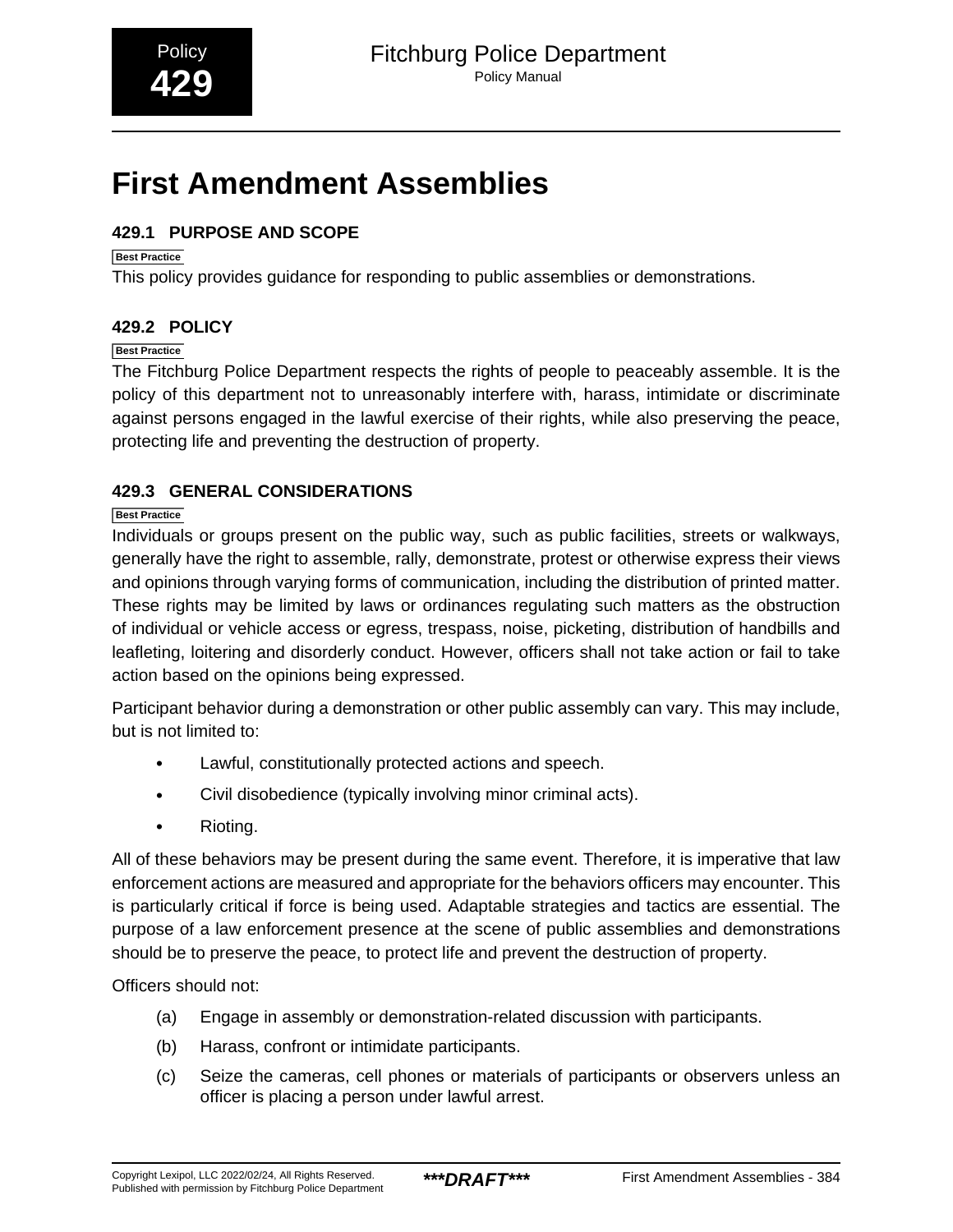Policy Manual

### First Amendment Assemblies

Supervisors should continually observe department members under their commands to ensure that members' interaction with participants and their response to crowd dynamics is appropriate.

### 429.3.1 PHOTOGRAPHS AND VIDEO RECORDINGS

### **Best Practice**

Photographs and video recording, when appropriate, can serve a number of purposes, including support of criminal prosecutions by documenting criminal acts; assistance in evaluating department performance; serving as training material; recording the use of dispersal orders; and facilitating a response to allegations of improper law enforcement conduct.

Photographs and videos will not be used or retained for the sole purpose of collecting or maintaining information about the political, religious or social views of associations, or the activities of any individual, group, association, organization, corporation, business or partnership, unless such information directly relates to an investigation of criminal activities and there is reasonable suspicion that the subject of the information is involved in criminal conduct.

### **429.4 UNPLANNED EVENTS**

### **Best Practice**

When responding to an unplanned or spontaneous public gathering, the first responding officer should conduct an assessment of conditions, including, but not limited to, the following:

- Location
- Number of participants
- Apparent purpose of the event
- Leadership (whether it is apparent and/or whether it is effective)
- Any initial indicators of unlawful or disruptive activity
- Indicators that lawful use of public facilities, streets or walkways will be impacted
- Ability and/or need to continue monitoring the incident

Initial assessment information should be promptly communicated to Dispatch, and the assignment of a supervisor should be requested. Additional resources should be requested as appropriate. The responding supervisor shall assume command of the incident until command is expressly assumed by another, and the assumption of command is communicated to the involved members. A clearly defined command structure that is consistent with the Incident Command System (ICS) should be established as resources are deployed.

### **429.5 PLANNED EVENT PREPARATION**

### **Best Practice**

For planned events, comprehensive, incident-specific operational plans should be developed. The ICS should be considered for such events.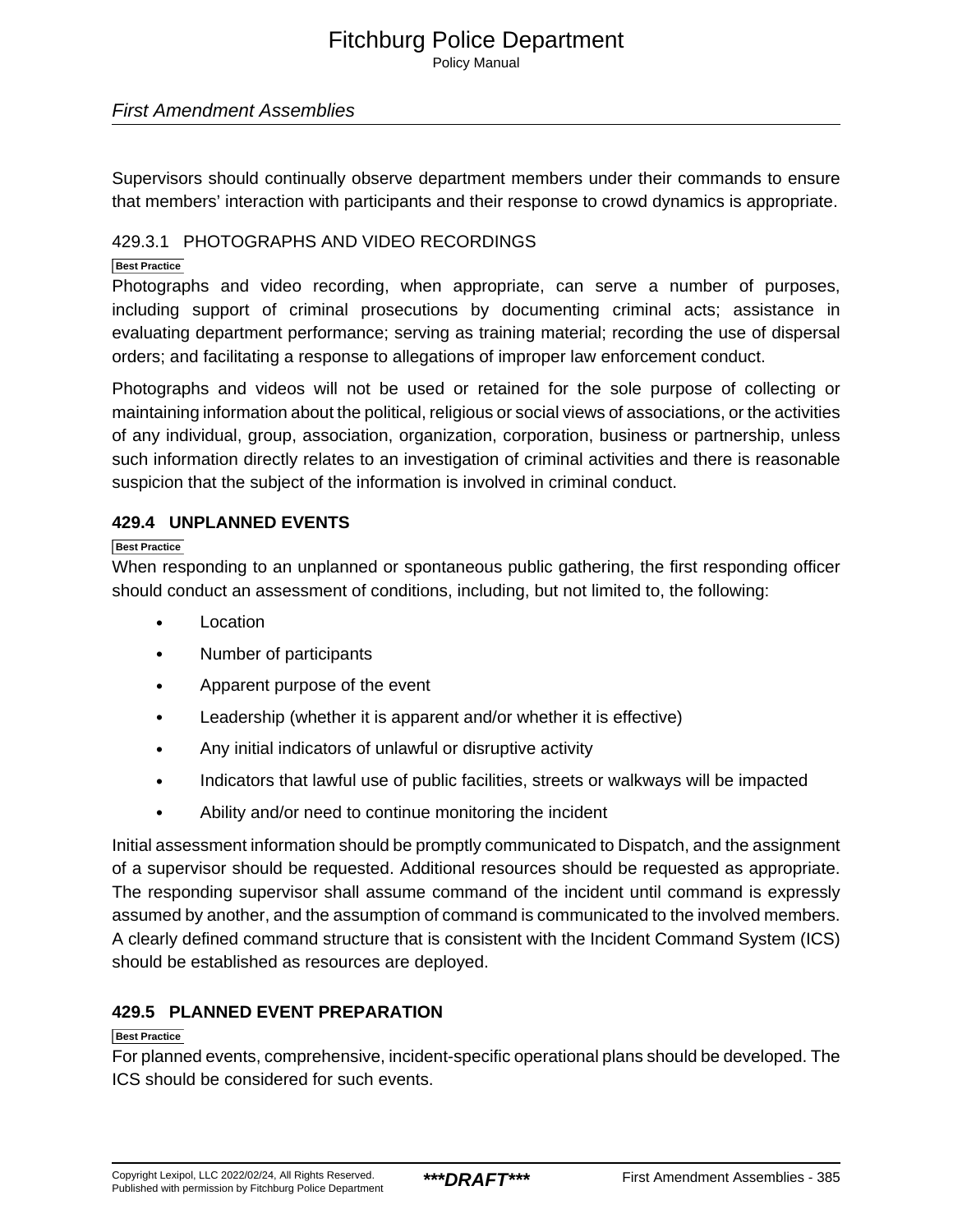Policy Manual

### First Amendment Assemblies

### 429.5.1 INFORMATION GATHERING AND ASSESSMENT

#### **Best Practice**

In order to properly assess the potential impact of a public assembly or demonstration on public safety and order, relevant information should be collected and vetted. This may include:

- Information obtained from outreach to group organizers or leaders.
- Information about past and potential unlawful conduct associated with the event or similar events.
- The potential time, duration, scope, and type of planned activities.
- Any other information related to the goal of providing a balanced response to criminal activity and the protection of public safety interests.

Information should be obtained in a transparent manner, and the sources documented. Relevant information should be communicated to the appropriate parties in a timely manner.

Information will be obtained in a lawful manner and will not be based solely on the purpose or content of the assembly or demonstration, or actual or perceived characteristics such as race, ethnicity, national origin, religion, sex, sexual orientation, gender identity or expression, economic status, age, cultural group, or disability of the participants (or any other characteristic that is unrelated to criminal conduct or the identification of a criminal subject).

### 429.5.2 OPERATIONAL PLANS

### **Best Practice MODIFIED**

An operational planning team with responsibility for event planning and management should be established. The planning team should develop an operational plan for the event.

The operational plan will minimally provide for the following:

- (a) Command assignments, chain of command structure, roles and responsibilities
- (b) Staffing and resource allocation
- (c) Management of criminal investigations
- (d) Designation of uniform of the day and related safety equipment (e.g., helmets, shields)
- (e) Deployment of specialized resources (SRT)
- (f) Event communications and interoperability in a multijurisdictional event
- (g) Liaison with demonstration leaders and external agencies
- (h) Liaison with City government and legal staff
- (i) Media relations
- (j) Logistics: food, fuel, replacement equipment, duty hours, relief and transportation
- (k) Traffic management plans
- (l) First aid and emergency medical service provider availability
- (m) Prisoner transport and detention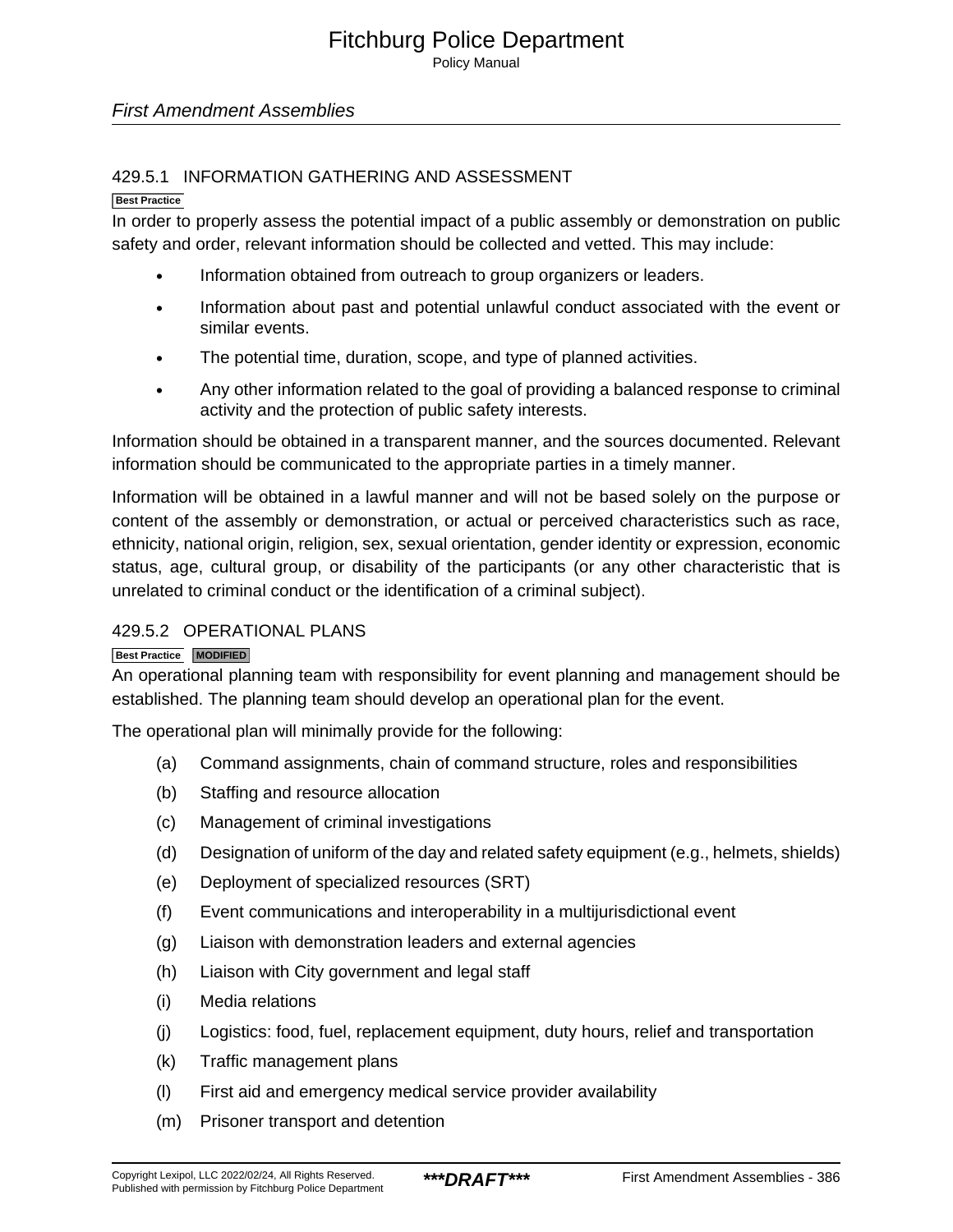Policy Manual

### First Amendment Assemblies

- (n) Review of policies regarding public assemblies and use of force in crowd control
- (o) Parameters for declaring an unlawful assembly
- (p) Arrest protocol, including management of mass arrests
- (q) Protocol for recording information flow and decisions
- (r) Rules of engagement, including rules of conduct, protocols for field force extraction and arrests, and any authorization required for the use of force
- (s) Protocol for handling complaints during the event
- (t) Parameters for the use of body-worn cameras and other portable recording devices

### 429.5.3 MUTUAL AID AND EXTERNAL RESOURCES

#### **Best Practice**

The magnitude and anticipated duration of an event may necessitate interagency cooperation and coordination. The assigned Incident Commander should ensure that any required memorandums of understanding or other agreements are properly executed, and that any anticipated mutual aid is requested and facilitated (see the Outside Agency Assistance Policy).

### **429.6 UNLAWFUL ASSEMBLY DISPERSAL ORDERS**

#### **Best Practice**

If a public gathering or demonstration remains peaceful and nonviolent, and there is no reasonably imminent threat to persons or property, the Incident Commander should generally authorize continued monitoring of the event.

Should the Incident Commander make a determination that public safety is presently or is about to be jeopardized, he/she or the authorized designee should attempt to verbally persuade event organizers or participants to disperse of their own accord. Warnings and advisements may be communicated through established communications links with leaders and/or participants or to the group.

When initial attempts at verbal persuasion are unsuccessful, the Incident Commander or the authorized designee should make a clear standardized announcement to the gathering that the event is an unlawful assembly, and should order the dispersal of the participants. The announcement should be communicated by whatever methods are reasonably available to ensure that the content of the message is clear and that it has been heard by the participants. The announcement should be amplified, made in different languages as appropriate, made from multiple locations in the affected area and documented by audio and video. The announcement should provide information about what law enforcement actions will take place if illegal behavior continues and should identify routes for egress. A reasonable time to disperse should be allowed following a dispersal order.

### **429.7 USE OF FORCE**

**Best Practice**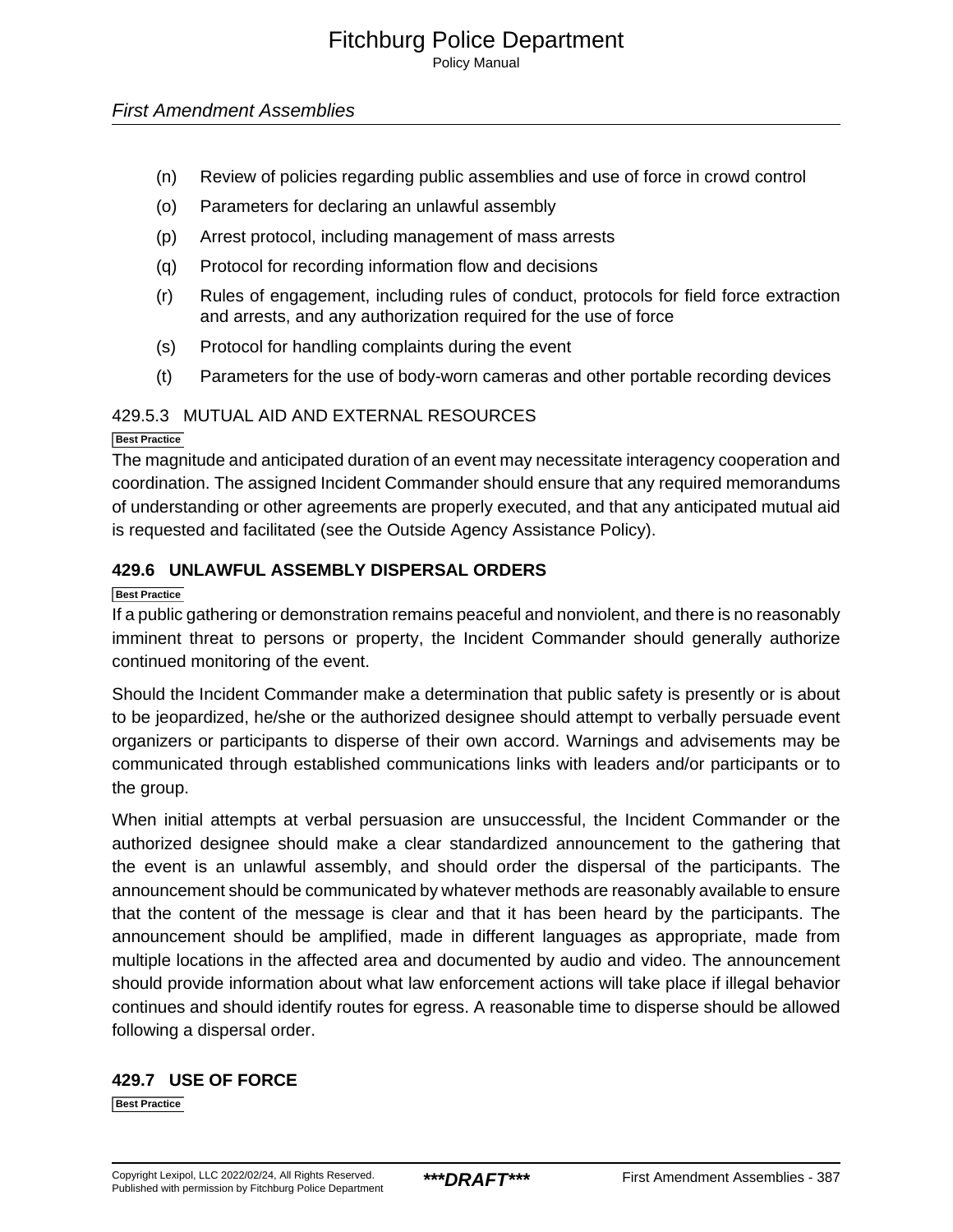Policy Manual

### First Amendment Assemblies

Use of force is governed by current department policy and applicable law (see the Use of Force, Handcuffing and Restraints, Control Devices and Techniques, and Conducted Energy Device policies).

Individuals refusing to comply with lawful orders (e.g., nonviolent refusal to disperse) should be given a clear verbal warning and a reasonable opportunity to comply. If an individual refuses to comply with lawful orders, the Incident Commander shall evaluate the type of resistance and adopt a reasonable response in order to accomplish the law enforcement mission (such as dispersal or arrest of those acting in violation of the law). Control devices should be considered only when the participants' conduct reasonably appears to present the potential to harm officers, themselves or others, or will result in substantial property loss or damage. Any use of ECD must conform to the Conducted Energy Device Policy.

Force or control devices, including oleoresin capsaicin (OC), should be directed toward individuals and not toward groups or crowds, unless specific individuals cannot reasonably be targeted due to extreme circumstances, such as a riotous crowd.

Any use of force by a member of this department shall be documented promptly, completely and accurately in an appropriate report. The type of report required may depend on the nature of the incident.

### **429.8 ARRESTS**

### **Best Practice**

The Fitchburg Police Department should respond to unlawful behavior in a manner that is consistent with the operational plan. If practicable, warnings or advisements should be communicated prior to arrest.

Mass arrests should be employed only when alternate tactics and strategies have been, or reasonably appear likely to be, unsuccessful. Mass arrests shall only be undertaken upon the order of the Incident Commander or the authorized designee. There must be probable cause for each arrest.

If employed, mass arrest protocols should fully integrate:

- (a) Reasonable measures to address the safety of officers and arrestees.
- (b) Dedicated arrest, booking and report writing teams.
- (c) Timely access to medical care.
- (d) Timely access to legal resources.
- (e) Timely processing of arrestees.
- (f) Full accountability for arrestees and evidence.
- (g) Coordination and cooperation with the prosecuting authority, jail and courts (see Citation Releases Policy).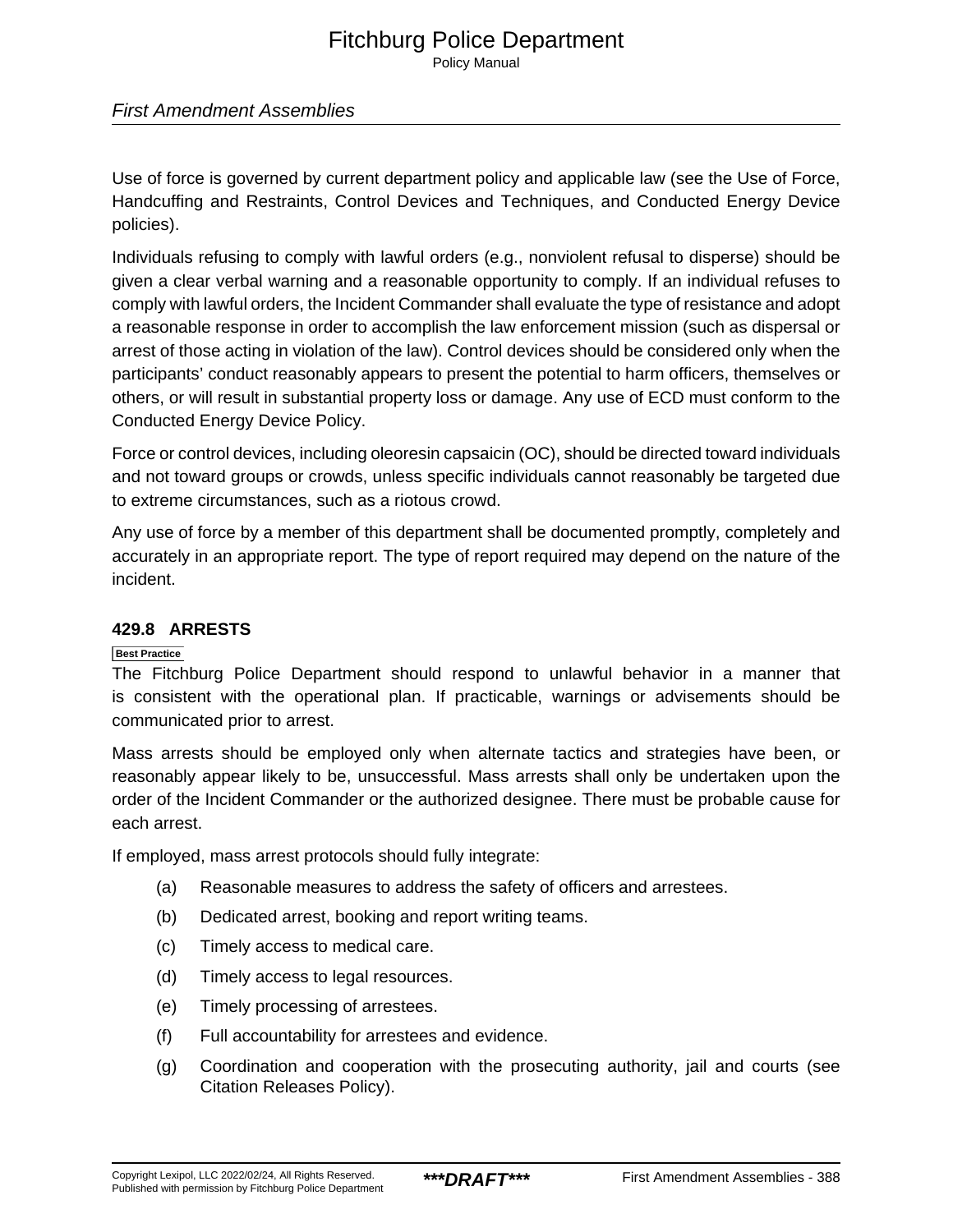Policy Manual

### First Amendment Assemblies

### **429.9 MEDIA RELATIONS**

### **Best Practice**

The Chief or designee should use all available avenues of communication, including press releases, briefings, press conferences and social media to maintain open channels of communication with media representatives and the public about the status and progress of the event, taking all opportunities to reassure the public about the professional management of the event (see the Media Relations Policy).

### **429.10 DEMOBILIZATION**

#### **Best Practice**

When appropriate, the Incident Commander or the authorized designee should implement a phased and orderly withdrawal of law enforcement resources. All relieved personnel should promptly complete any required reports, including use of force reports, and account for all issued equipment and vehicles to their supervisors prior to returning to normal operational duties.

### **429.11 POST EVENT**

#### **Best Practice**

The Incident Commander should designate a member to assemble full documentation of the event, to include the following:

- (a) Operational plan
- (b) Any incident logs
- (c) Any assignment logs
- (d) Vehicle, fuel, equipment and supply records
- (e) Incident, arrest, use of force, injury and property damage reports
- (f) Photographs, audio/video recordings, Dispatch records/tapes
- (g) Media accounts (print and broadcast media)

### 429.11.1 AFTER-ACTION REPORTING

#### **Best Practice**

The Incident Commander should work with City legal counsel, as appropriate, to prepare a comprehensive after-action report of the event, explaining all incidents where force was used including the following:

- (a) Date, time and description of the event
- (b) Actions taken and outcomes (e.g., injuries, property damage, arrests)
- (c) Problems identified
- (d) Significant events
- (e) Recommendations for improvement; opportunities for training should be documented in a generic manner, without identifying individuals or specific incidents, facts or circumstances.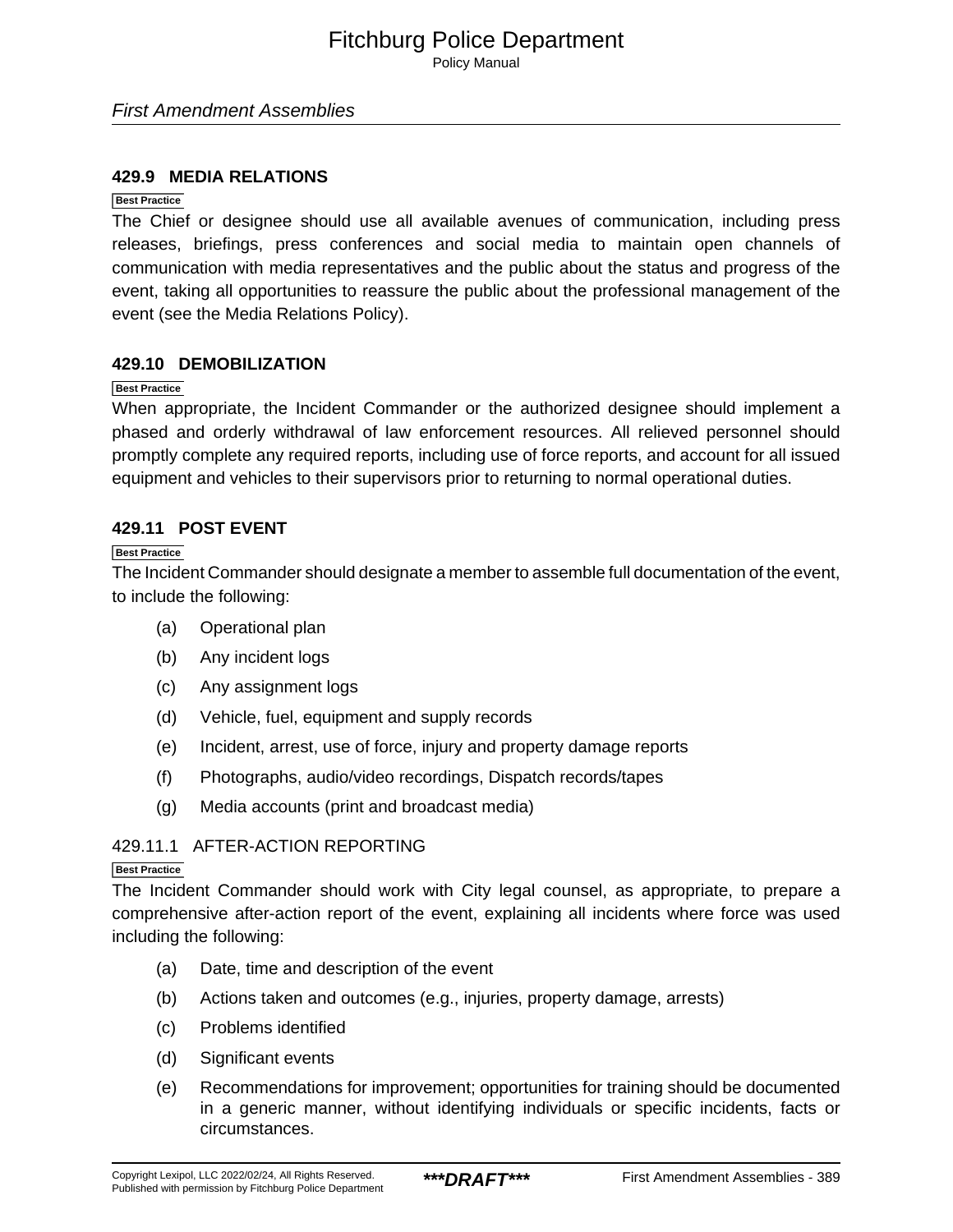Policy Manual

### **429.12 TRAINING**

### **Best Practice**

Department members should receive periodic training regarding this policy, as well as the dynamics of crowd control and incident management. The Department should, when practicable, train with its external and mutual aid partners.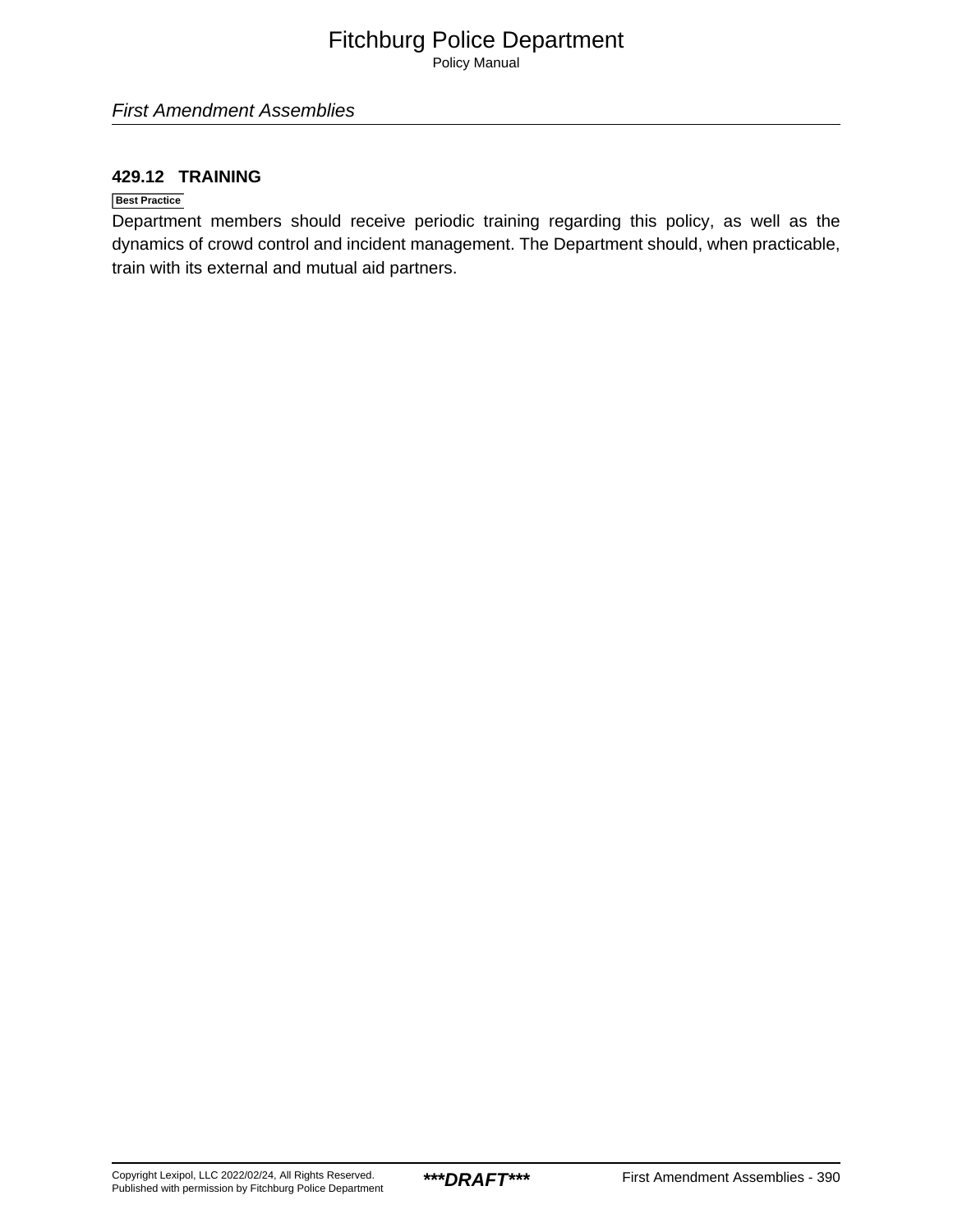# <span id="page-57-0"></span>**Civil Disputes**

### **430.1 PURPOSE AND SCOPE**

### **Best Practice**

This policy provides members of the Fitchburg Police Department with guidance for addressing conflicts between persons when no criminal investigation or enforcement action is warranted (e.g., civil matters), with the goal of minimizing any potential for violence or criminal acts.

The Domestic Abuse Policy will address specific legal mandates related to domestic violence court orders. References in this policy to "court orders" apply to any order of a court that does not require arrest or enforcement by the terms of the order or by Wisconsin law.

### **430.2 POLICY**

### **Best Practice**

The Fitchburg Police Department recognizes that a law enforcement presence at a civil dispute can play an important role in the peace and safety of the community. Subject to available resources, members of this department will assist at the scene of civil disputes with the primary goal of safeguarding persons and property, preventing criminal activity and maintaining the peace. When handling civil disputes, members will remain impartial, maintain a calm presence, give consideration to all sides and refrain from giving legal or inappropriate advice.

### **430.3 GENERAL CONSIDERATIONS**

### **Best Practice**

When appropriate, members handling a civil dispute should encourage the involved parties to seek the assistance of resolution services or take the matter to the civil courts. Members must not become personally involved in disputes and shall at all times remain impartial.

While not intended to be an exhaustive list, members should give considerations to the following when handling civil disputes:

- (a) Civil disputes tend to be confrontational and members should be alert that they can escalate to violence very quickly. De-escalation techniques should be used when appropriate.
- (b) Members should not dismiss alleged or observed criminal violations as a civil matter and should initiate the appropriate investigation and report when criminal activity is apparent.
- (c) Members shall not provide legal advice, however, when appropriate, members should inform the parties when they are at risk of violating criminal laws.
- (d) Members are reminded that they shall not enter a residence or other non-public location without legal authority including valid consent.
- (e) Members should not take an unreasonable amount of time assisting in these matters and generally should contact a supervisor if it appears that peacekeeping efforts longer than 30 minutes are warranted.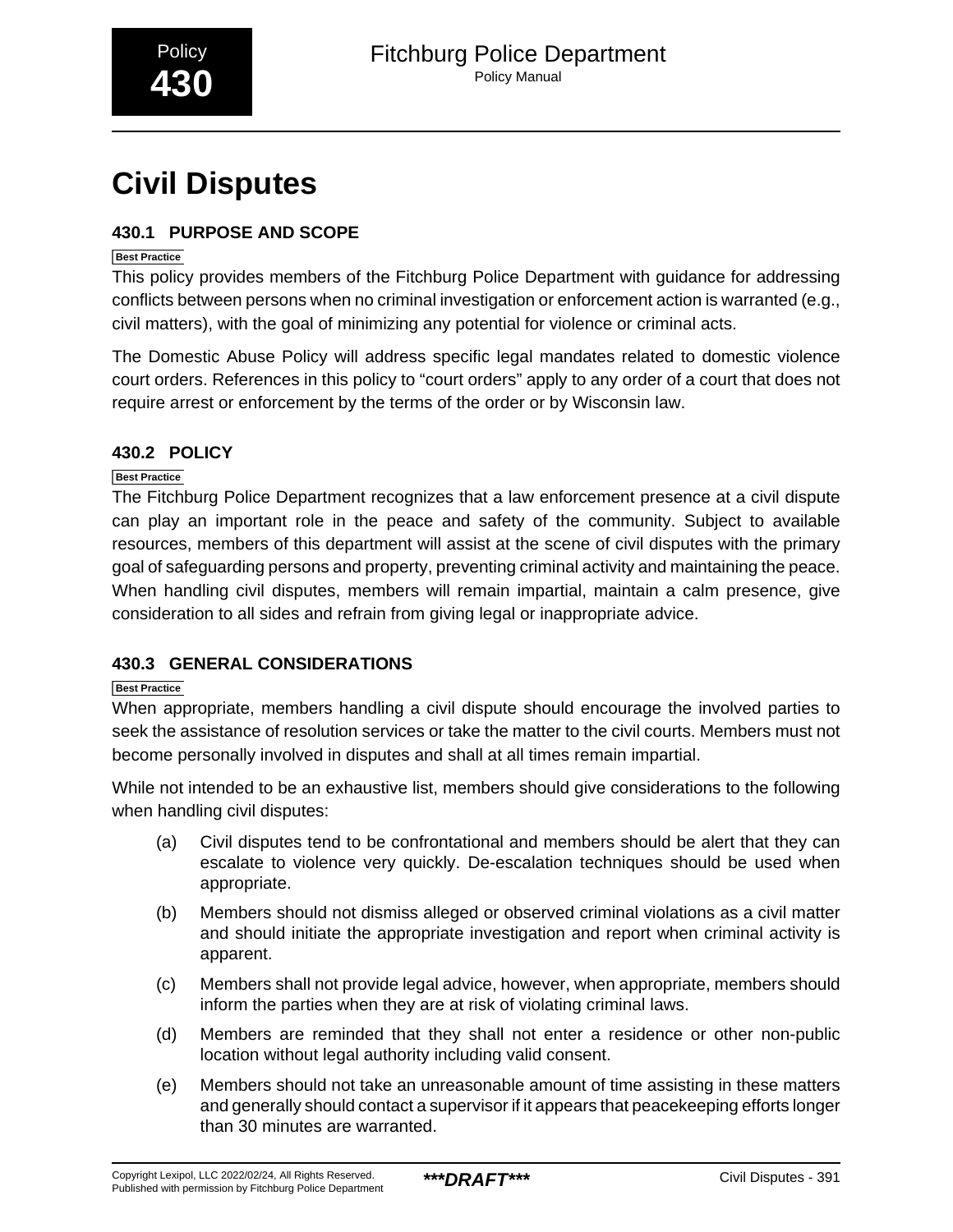### **430.4 COURT ORDERS**

#### **Best Practice**

Disputes involving court orders can be complex. Where no mandate exists for an officer to make an arrest for a violation of a court order, the matter should be addressed by documenting any apparent court order violation in a report. If there appears to be a more immediate need for enforcement action, the investigating officer should consult a supervisor prior to making any arrest.

If a person appears to be violating the terms of a court order but is disputing the validity of the order or its applicability, the investigating officer should document the following:

- (a) The person's knowledge of the court order or whether proof of service exists.
- (b) Any specific reason or rationale the involved person offers for not complying with the terms of the order.

A copy of the court order should be attached to the report when available. The report should be forwarded to the appropriate prosecutor. The report should also be forwarded to the court issuing the order with a notice that the report was also forwarded to the prosecutor for review.

### 430.4.1 STANDBY REQUESTS

### **Best Practice MODIFIED**

Officers responding to a call for standby assistance to retrieve property should contact the person to discuss the process. The retrieval of property should to arranged 24 hours in advance (if applicable), unless there are extenuating circumstances. The person should be advised that items that are disputed will not be allowed to be removed. The member may advise the person to seek private legal advice as to the distribution of disputed property.

Members should accompany the person to the location of the property. Members should ask if the other party will allow removal of the property or whether the other party would remove the property.

If the other party is uncooperative, the person requesting standby assistance should be instructed to seek private legal advice and obtain a court order to obtain the items. Officers should not order the other party to allow entry or the removal of any items. If there is a restraining or similar order against the person requesting standby assistance, that person should be asked to leave the scene or they may be subject to arrest for violation of the order.

If the other party is not present at the location, the member will not allow entry into the location or the removal of property from the location. If the officer can obtain expressed consent can be obtained by the other party when not scene, the requesting individual may be allowed to retrieved the desired property.

### **430.5 VEHICLES AND PERSONAL PROPERTY**

### **Best Practice**

Officers may be faced with disputes regarding possession or ownership of vehicles or other personal property. Officers may review documents provided by parties or available databases (e.g., vehicle registration), but should be aware that legal possession of vehicles or personal property can be complex. Generally, officers should not take any enforcement action unless a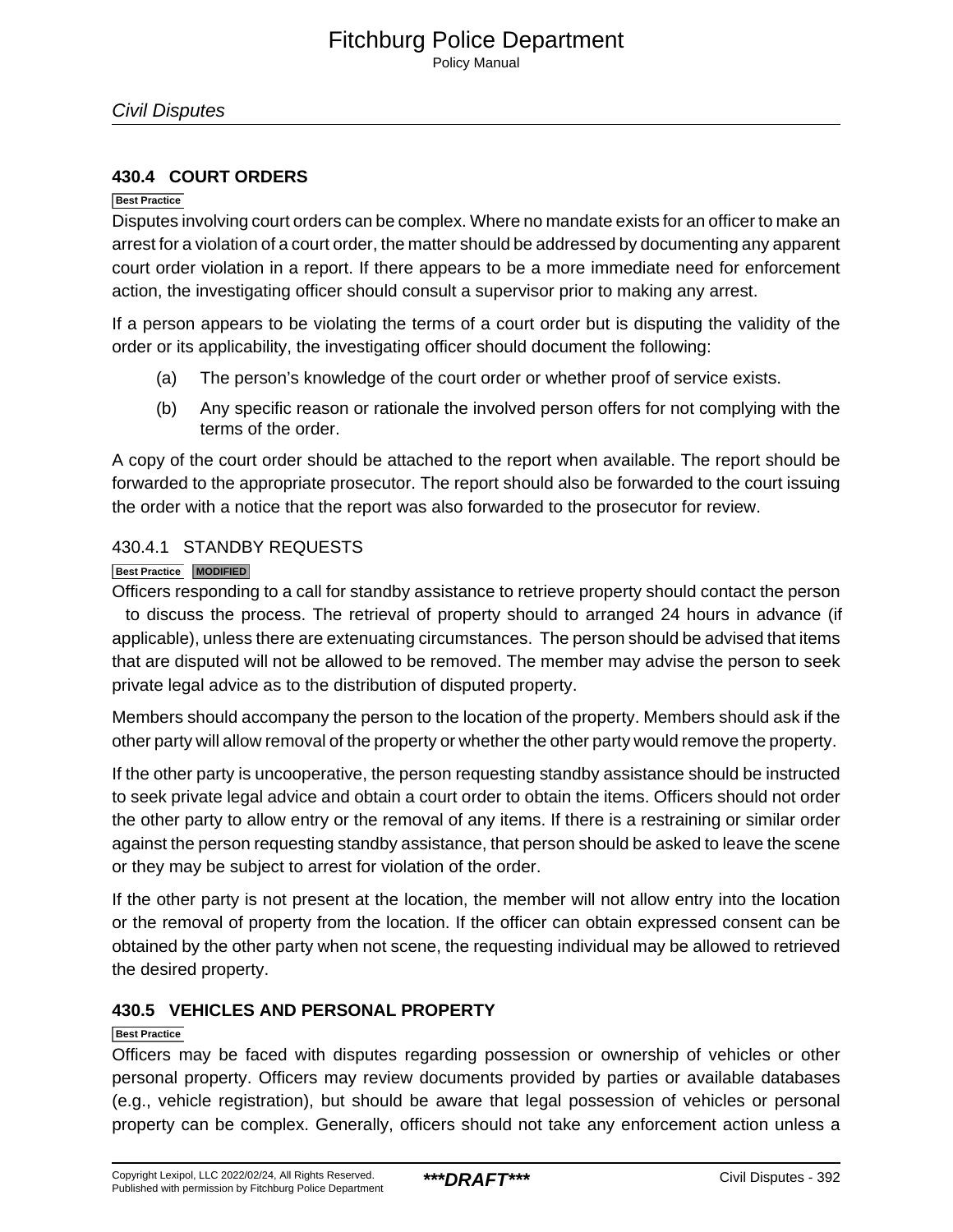Policy Manual

crime is apparent. The people and the vehicle or personal property involved should be identified and the incident documented.

### **430.6 REAL PROPERTY**

### **Best Practice**

Disputes over possession or occupancy of real property (e.g., land, homes, apartments) should generally be handled through a person seeking a court order.

### 430.6.1 CRIMINAL TRESPASS TO DWELLINGS

### **State**

When an officer has probable cause to believe that the person has committed criminal trespass in a dwelling in violation of Wis. Stat. § 943.14 the officer should arrest and remove the violator (Wis. Stat. § 175.403). Considerations for determining whether probable cause exists include:

- (a) An identified owner or other person responsible for the dwelling identifies the person as a violator.
- (b) An identified owner or other person responsible for the dwelling has supplied the department with an affidavit or other documents identifying those persons permitted to be on the property and restricting access to others.
- (c) The person produces reasonable documentation (e.g., rental receipts, service, utility bills, postal or shipping deliveries) that identifies the person is lawfully in the dwelling.
- (d) A person familiar with the area or property is able to identify those with a history of access to the dwelling.
- (e) Statements made or observations that corroborate whether the person created or provoked a breach of the peace (e.g. a fear of bodily harm was created or the peace and sanctity of the home was otherwise disturbed or disrupted).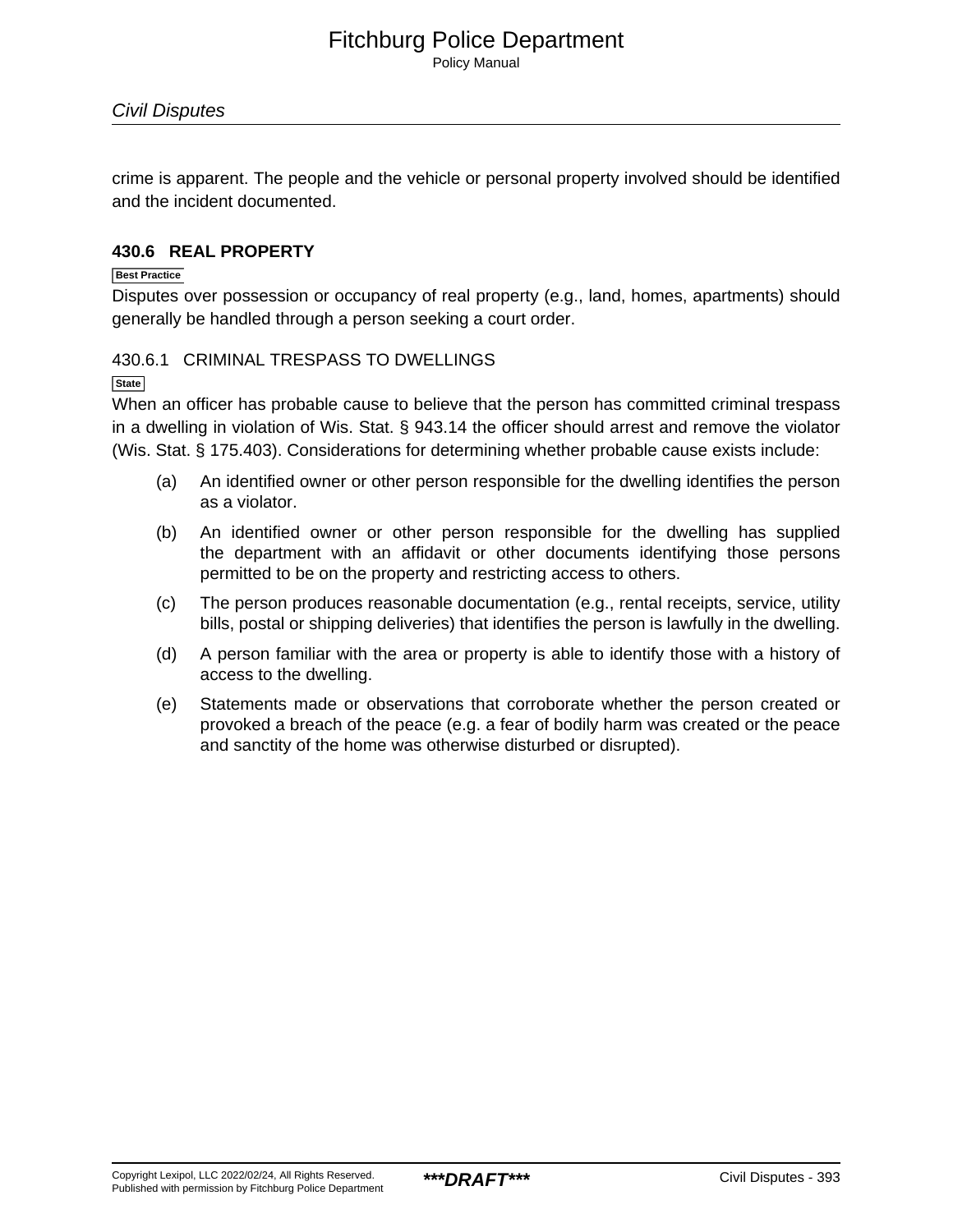# <span id="page-60-0"></span>**Crisis Intervention Incidents**

### **432.1 PURPOSE AND SCOPE**

### **Best Practice**

This policy provides guidelines for interacting with those who may be experiencing a mental health or emotional crisis. Interaction with such individuals has the potential for miscommunication and violence. It often requires an officer to make difficult judgments about a person's mental state and intent in order to effectively and legally interact with the individual.

### 432.1.1 DEFINITIONS

### **Best Practice**

Definitions related to this policy include:

**Person in crisis** - A person whose level of distress or mental health symptoms have exceeded the person's internal ability to manage his/her behavior or emotions. A crisis can be precipitated by any number of things, including an increase in the symptoms of mental illness despite treatment compliance; non-compliance with treatment, including a failure to take prescribed medications appropriately; or any other circumstance or event that causes the person to engage in erratic, disruptive or dangerous behavior that may be accompanied by impaired judgment.

### **432.2 POLICY**

### **Best Practice**

The Fitchburg Police Department is committed to providing a consistently high level of service to all members of the community and recognizes that persons in crisis may benefit from intervention. The Department will collaborate, where feasible, with mental health professionals to develop an overall intervention strategy to guide its members' interactions with those experiencing a mental health crisis. This is to ensure equitable and safe treatment of all involved.

### **432.3 SIGNS**

### **Best Practice**

Members should be alert to any of the following possible signs of mental health issues or crises:

- (a) A known history of mental illness
- (b) Threats of or attempted suicide
- (c) Loss of memory
- (d) Incoherence, disorientation or slow response
- (e) Delusions, hallucinations, perceptions unrelated to reality or grandiose ideas
- (f) Depression, pronounced feelings of hopelessness or uselessness, extreme sadness or guilt
- (g) Social withdrawal
- (h) Manic or impulsive behavior, extreme agitation, lack of control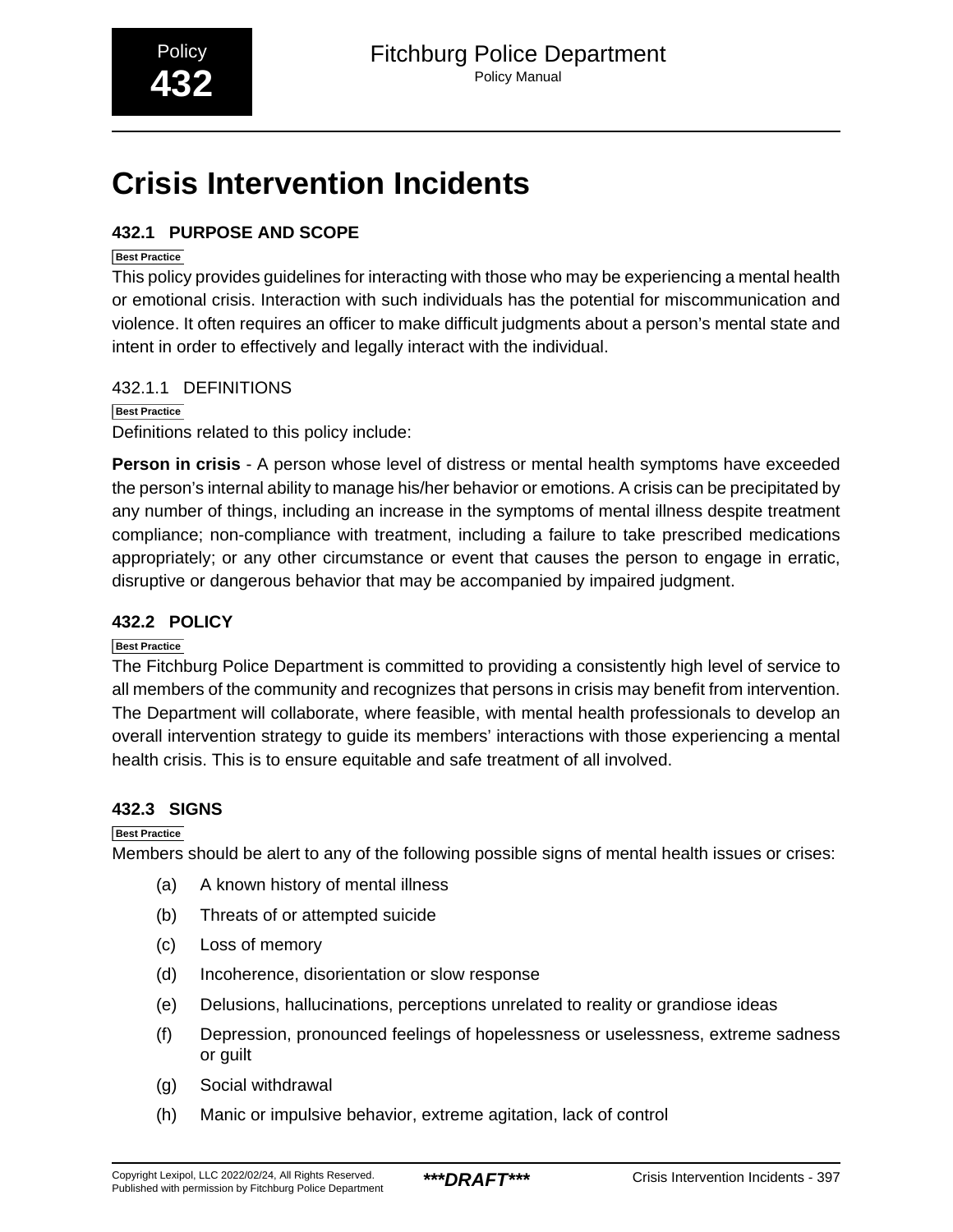Policy Manual

- (i) Lack of fear
- (j) Anxiety, aggression, rigidity, inflexibility or paranoia

Members should be aware that this list is not exhaustive. The presence or absence of any of these should not be treated as proof of the presence or absence of a mental health issue or crisis.

### **432.4 COORDINATION WITH MENTAL HEALTH PROFESSIONALS**

### **Best Practice MODIFIED**

The Chief of Police should designate an appropriate department member to collaborate with mental health professionals to develop an education and response protocol. It should include a list of community resources, to guide department interaction with those who may be suffering from mental illness or who appear to be in a mental health crisis.

### **432.5 FIRST RESPONDERS**

### **Best Practice**

Safety is a priority for first responders. It is important to recognize that individuals under the influence of alcohol, drugs or both may exhibit symptoms that are similar to those of a person in a mental health crisis. These individuals may still present a serious threat to officers; such a threat should be addressed with reasonable tactics. Nothing in this policy shall be construed to limit an officer's authority to use reasonable force when interacting with a person in crisis.

Officers are reminded that mental health issues, mental health crises and unusual behavior alone are not criminal offenses. Individuals may benefit from treatment as opposed to incarceration.

An officer responding to a call involving a person in crisis should:

- (a) Promptly assess the situation independent of reported information and make a preliminary determination regarding whether a mental health crisis may be a factor.
- (b) Request available backup officers and specialized resources as deemed necessary and, if it is reasonably believed that the person is in a crisis situation, use conflict resolution and de-escalation techniques to stabilize the incident as appropriate.
- (c) If feasible, and without compromising safety, turn off flashing lights, bright lights or sirens.
- (d) Attempt to determine if weapons are present or available.
- (e) Take into account the person's mental and emotional state and potential inability to understand commands or to appreciate the consequences of his/her action or inaction, as perceived by the officer.
- (f) Secure the scene and clear the immediate area as necessary.
- (g) Employ tactics to preserve the safety of all participants.
- (h) Determine the nature of any crime.
- (i) Request a supervisor, as warranted.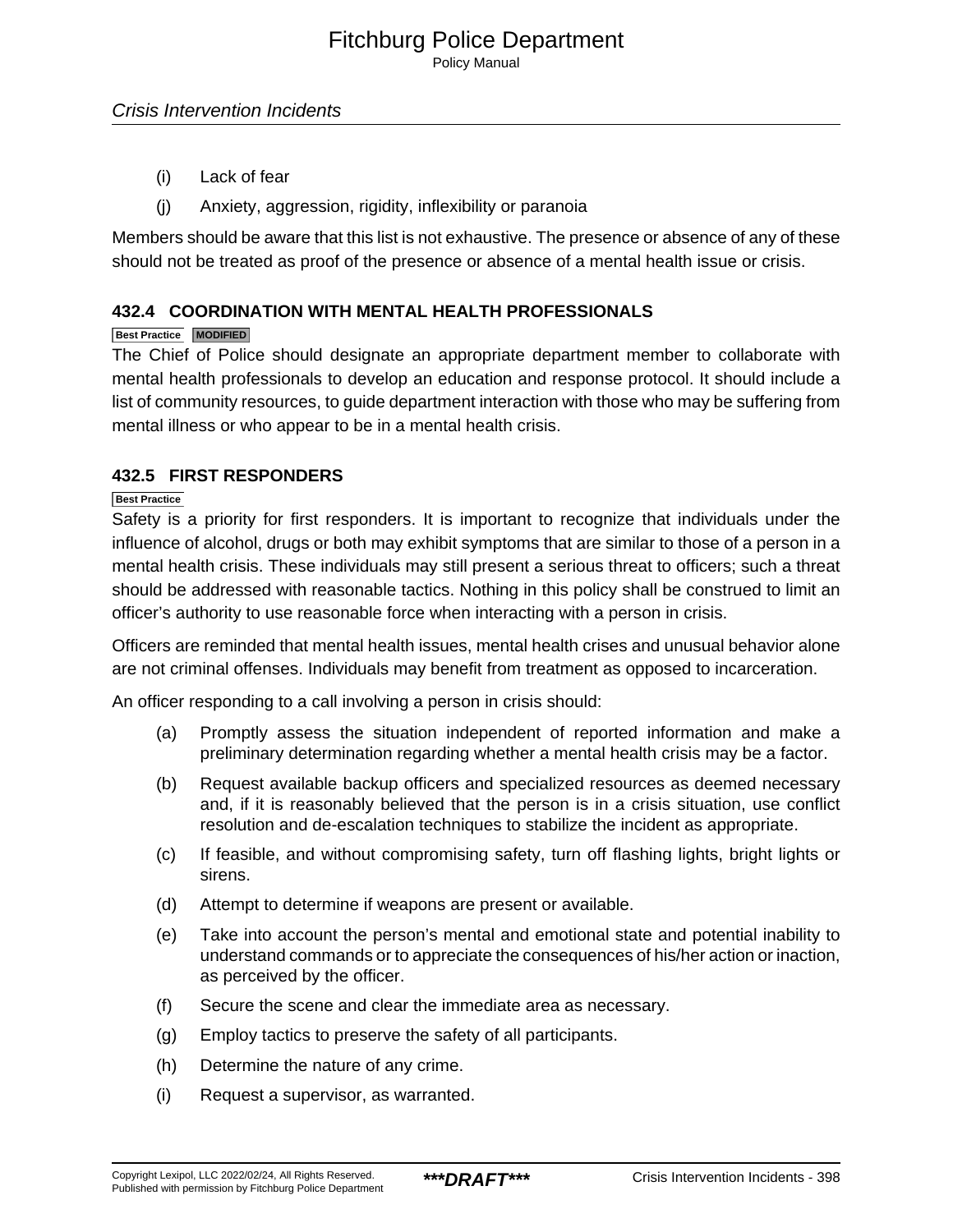- (j) Evaluate any available information that might assist in determining cause or motivation for the person's actions or stated intentions.
- (k) If circumstances reasonably permit, consider and employ alternatives to force.

### **432.6 DE-ESCALATION**

### **Best Practice**

Officers should consider that taking no action or passively monitoring the situation may be the most reasonable response to a mental health crisis.

Once it is determined that a situation is a mental health crisis and immediate safety concerns have been addressed, responding members should be aware of the following considerations and should generally:

- Evaluate safety conditions.
- Introduce themselves and attempt to obtain the person's name.
- Be patient, polite, calm, courteous and avoid overreacting.
- Speak and move slowly and in a non-threatening manner.
- Moderate the level of direct eye contact.
- Remove distractions or disruptive people from the area.
- Demonstrate active listening skills (e.g., summarize the person's verbal communication).
- Provide for sufficient avenues of retreat or escape should the situation become volatile.

Responding officers generally should not:

- Use stances or tactics that can be interpreted as aggressive.
- Allow others to interrupt or engage the person.
- Corner a person who is not believed to be armed, violent or suicidal.
- Argue, speak with a raised voice or use threats to obtain compliance.

### **432.7 INCIDENT ORIENTATION**

### **Best Practice**

When responding to an incident that may involve mental illness or a mental health crisis, the officer should request that the dispatcher provide critical information as it becomes available. This includes:

- (a) Whether the person relies on drugs or medication, or may have failed to take his/her medication.
- (b) Whether there have been prior incidents, suicide threats/attempts, and whether there has been previous police response.
- (c) Contact information for a treating physician or mental health professional.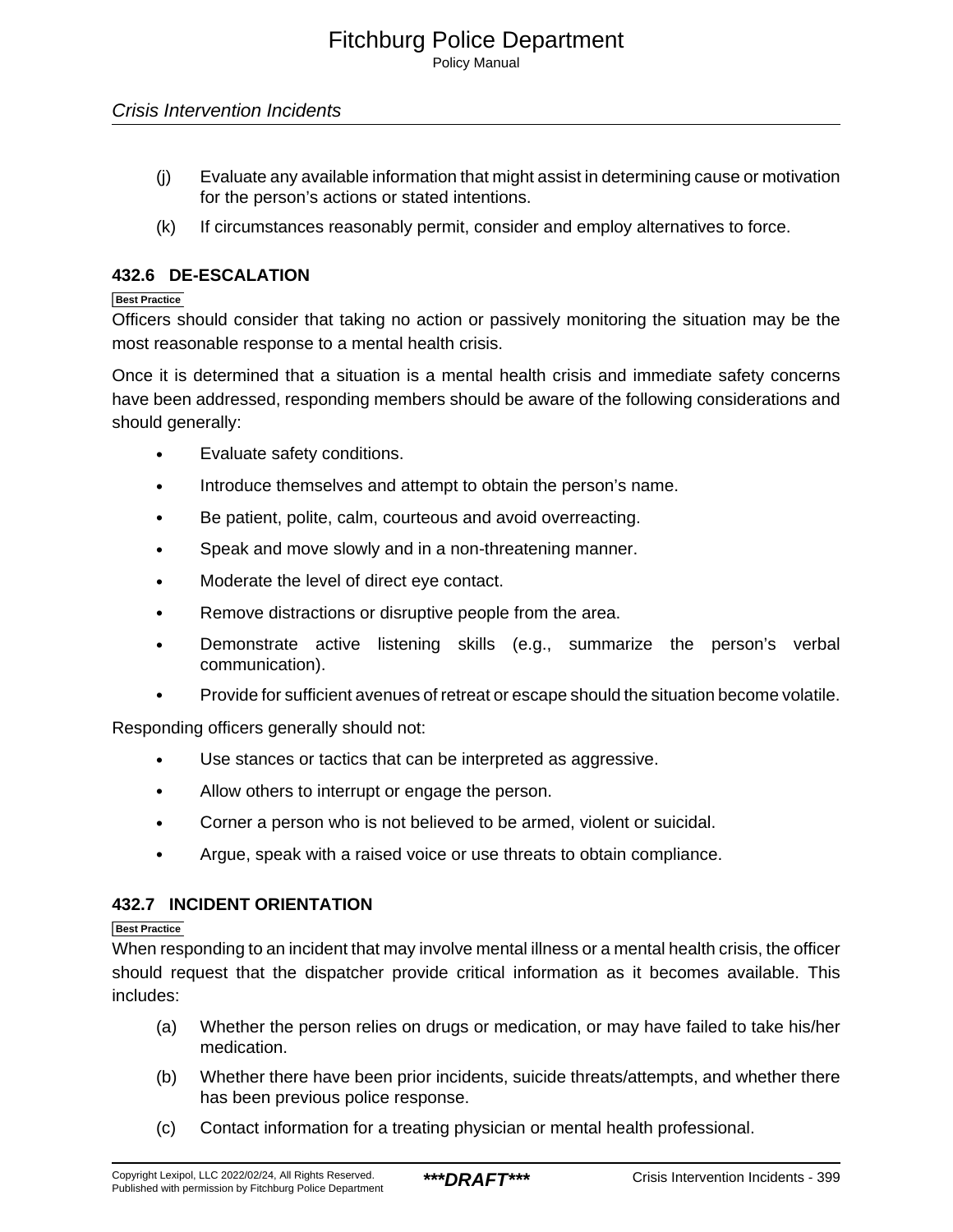Policy Manual

### Crisis Intervention Incidents

Additional resources and a supervisor should be requested as warranted.

### **432.8 SUPERVISOR RESPONSIBILITIES**

### **Best Practice**

A supervisor should respond to the scene of any interaction with a person in crisis. Responding supervisors should:

- (a) Attempt to secure appropriate and sufficient resources.
- (b) Closely monitor any use of force, including the use of restraints, and ensure that those subjected to the use of force are provided with timely access to medical care (see the Handcuffing and Restraints Policy).
- (c) Consider strategic disengagement. Absent an imminent threat to the public and, as circumstances dictate, this may include removing or reducing law enforcement resources or engaging in passive monitoring.
- (d) Ensure that all reports are completed and that incident documentation uses appropriate terminology and language.
- (e) Conduct an after-action tactical and operational debriefing, and prepare an after-action evaluation of the incident to be forwarded to the Section Commander.
- (f) Evaluate whether a critical incident stress management debriefing for involved members is warranted.

### **432.9 INCIDENT REPORTING**

#### **Best Practice**

Members engaging in any oral or written communication associated with a mental health crisis should be mindful of the sensitive nature of such communications and should exercise appropriate discretion when referring to or describing persons and circumstances.

Members having contact with a person in crisis should keep related information confidential, except to the extent that revealing information is necessary to conform to department reporting procedures or other official mental health or medical proceedings.

### 432.9.1 DIVERSION

**Best Practice**

Individuals who are not being arrested should be processed in accordance with the Emergency Detentions Policy.

### **432.10 NON-SWORN INTERACTION WITH PEOPLE IN CRISIS**

#### **Best Practice**

Non-sworn members may be required to interact with persons in crisis in an administrative capacity, such as dispatching, records request, and animal control issues.

(a) Members should treat all individuals equally and with dignity and respect.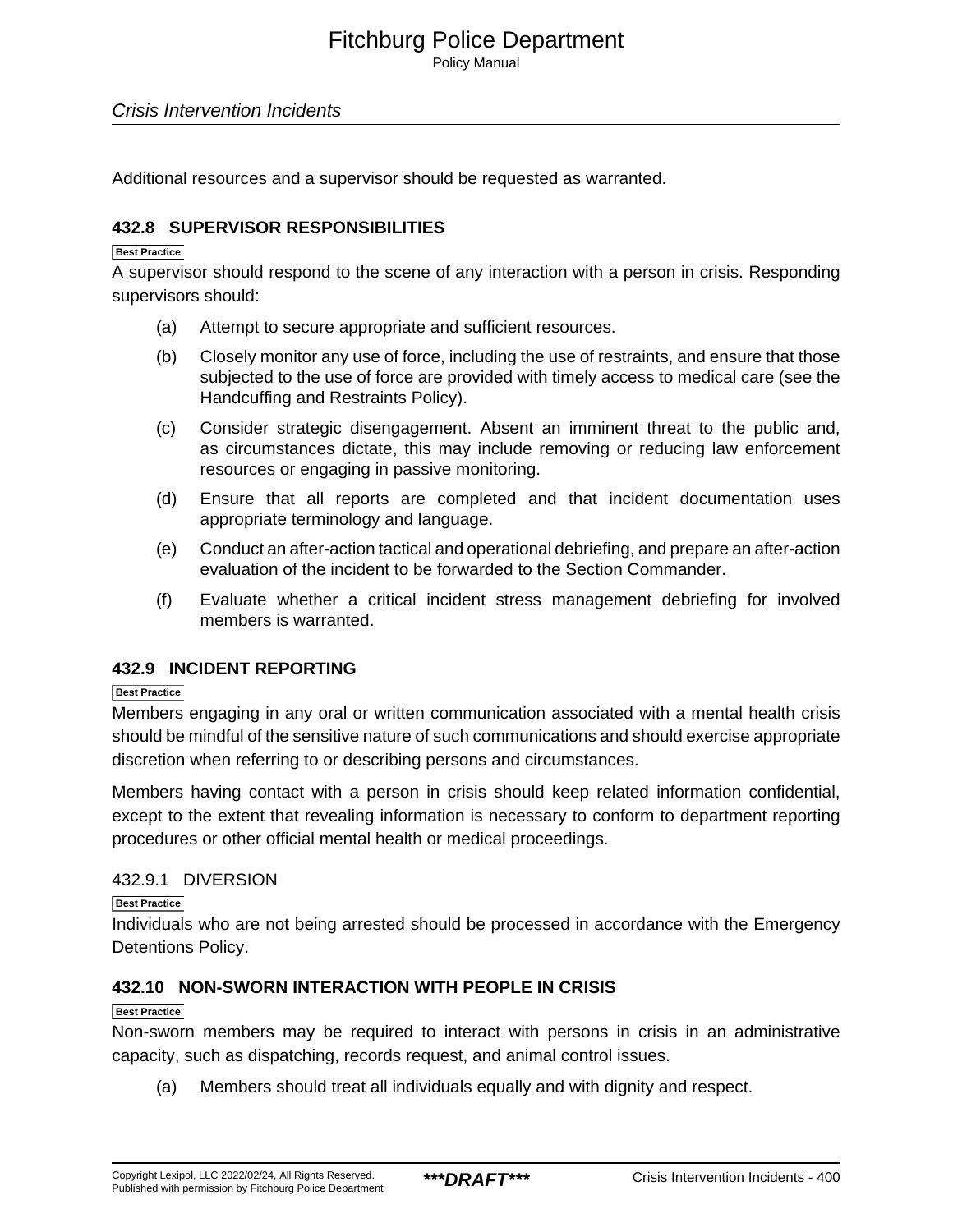- (b) If a member believes that he/she is interacting with a person in crisis, he/she should proceed patiently and in a calm manner.
- (c) Members should be aware and understand that the person may make unusual or bizarre claims or requests.

If a person's behavior makes the member feel unsafe, if the person is or becomes disruptive or violent, or if the person acts in such a manner as to cause the member to believe that the person may be harmful to him/herself or others, an officer should be promptly summoned to provide assistance.

### **432.11 EVALUATION**

### **Best Practice MODIFIED**

The department member designated to coordinate the crisis intervention strategy for this department should ensure that a thorough review and analysis of the department response to these incidents is conducted annually. The report will not include identifying information pertaining to any involved individuals, officers or incidents and will be submitted to the Chief of Police through the chain of command.

### **432.12 TRAINING**

### **Best Practice**

In coordination with the mental health community and appropriate stakeholders, the Department will develop and provide comprehensive education and training to all department members to enable them to effectively interact with persons in crisis.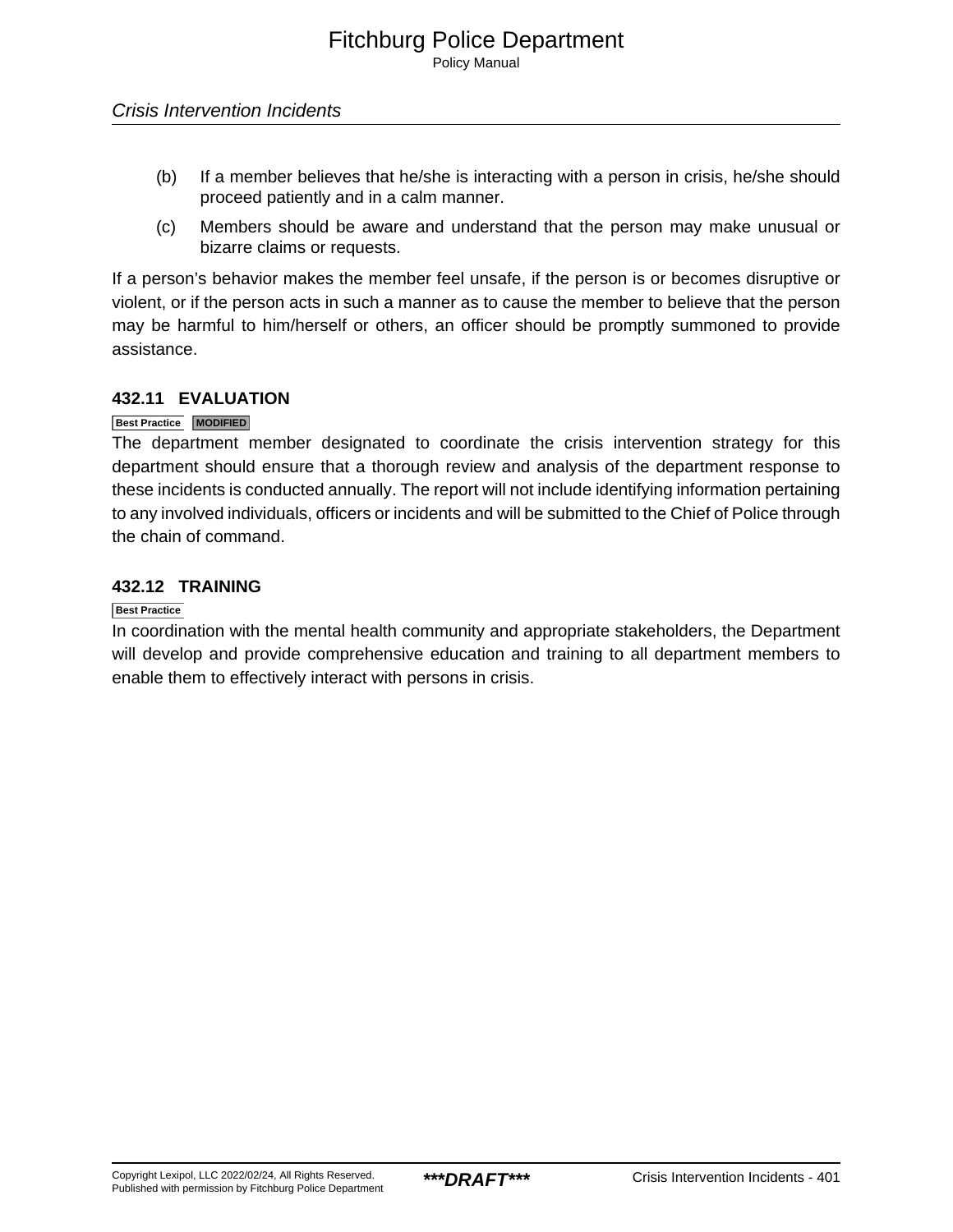## <span id="page-65-0"></span>**Medical Aid and Response**

### **433.1 PURPOSE AND SCOPE**

### **Best Practice**

This policy recognizes that members often encounter persons in need of medical aid and establishes a law enforcement response to such situations.

### **433.2 POLICY**

### **Best Practice**

It is the policy of the Fitchburg Police Department that all officers and other designated members be trained to provide emergency medical aid and to facilitate an emergency medical response.

### **433.3 FIRST RESPONDING MEMBER RESPONSIBILITIES**

### **Best Practice**

Whenever practicable, members should take appropriate steps to provide initial medical aid (e.g., first aid, CPR, use of an automated external defibrillator (AED)) in accordance with their training and current certification levels. This should be done for those in need of immediate care and only when the member can safely do so.

Prior to initiating medical aid, the member should contact Dispatch and request response by Emergency Medical Services (EMS) as the member deems appropriate.

Members should follow universal precautions when providing medical aid, such as wearing gloves and avoiding contact with bodily fluids, consistent with the Communicable Diseases Policy. Members should use a barrier or bag device to perform rescue breathing.

When requesting EMS, the member should provide Dispatch with information for relay to EMS personnel in order to enable an appropriate response, including:

- (a) The location where EMS is needed.
- (b) The nature of the incident.
- (c) Any known scene hazards.
- (d) Information on the person in need of EMS, such as:
	- (a) Signs and symptoms as observed by the member.
	- (b) Changes in apparent condition.
	- (c) Number of patients, sex, and age, if known.
	- (d) Whether the person is conscious, breathing, and alert, or is believed to have consumed drugs or alcohol.
	- (e) Whether the person is showing signs or symptoms of excited delirium or other medically significant behavior.

Members should stabilize the scene whenever practicable while awaiting the arrival of EMS.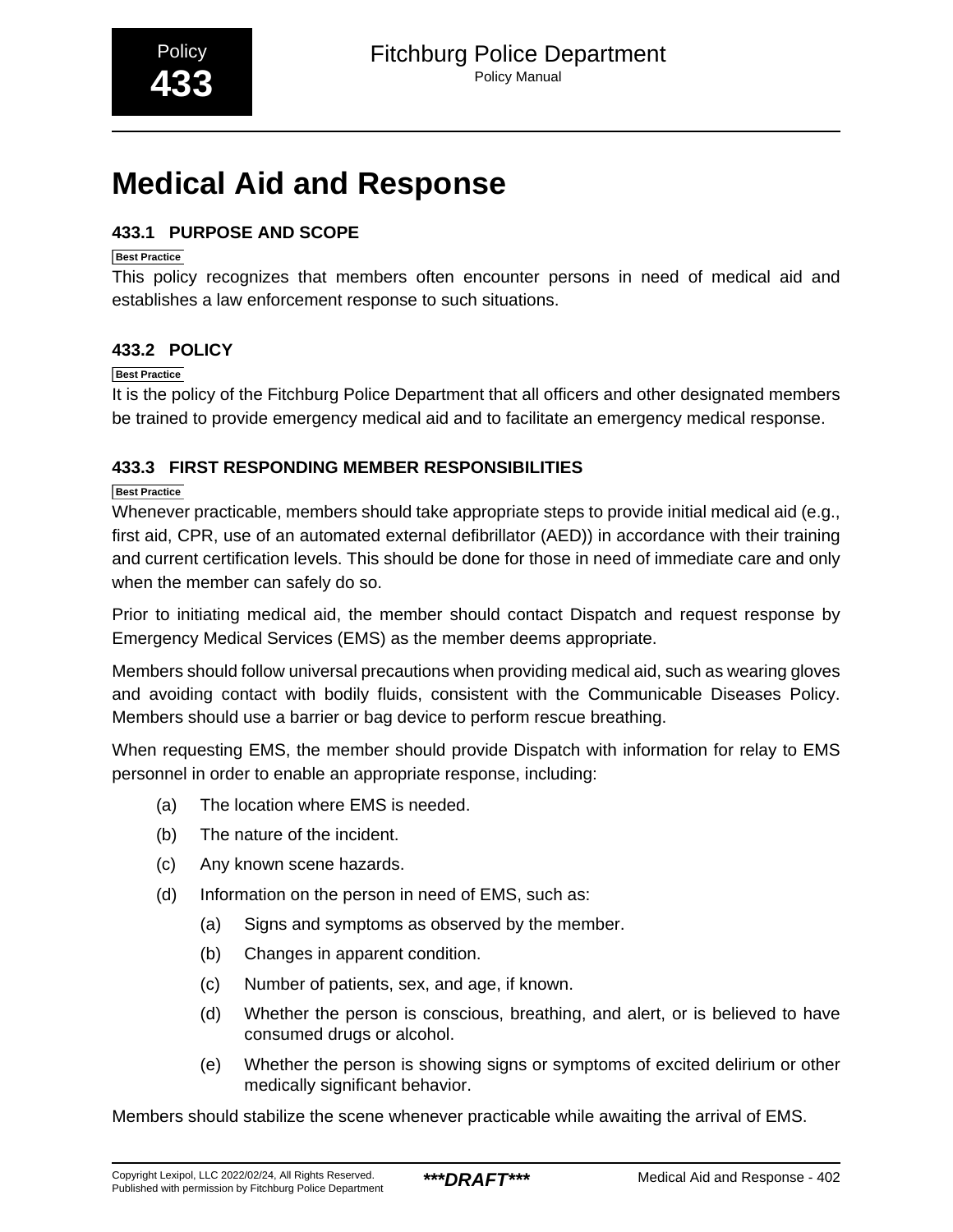Policy Manual

### Medical Aid and Response

Members should not direct EMS personnel whether to transport the person for treatment.

### **433.4 TRANSPORTING ILL AND INJURED PERSONS**

### **Best Practice**

Except in extraordinary cases where alternatives are not reasonably available, members should not transport persons who are unconscious, who have serious injuries or who may be seriously ill. EMS personnel should be called to handle patient transportation.

Officers should search any person who is in custody before releasing that person to EMS for transport.

An officer should accompany any person in custody during transport in an ambulance when requested by EMS personnel, when it reasonably appears necessary to provide security, when it is necessary for investigative purposes or when so directed by a supervisor.

Members should not provide emergency escort for medical transport or civilian vehicles.

### **433.5 PERSONS REFUSING EMS CARE**

### **Best Practice MODIFIED**

If a person who is not in custody refuses EMS care or refuses to be transported to a medical facility, an officer shall not force that person to receive care or be transported. However, members may assist EMS personnel when EMS personnel determine the person lacks mental capacity to understand the consequences of refusing medical care or to make an informed decision and the lack of immediate medical attention may result in serious bodily injury or the death of the person.

In cases where mental illness may be a factor, the officer should consider proceeding with an emergency detention in accordance with the Emergency Detentions Policy.

If an officer believes that a person who is in custody requires EMS care and the person refuses, he/she should encourage the person to receive medical treatment.

Members shall not sign refusal-for-treatment forms or forms accepting financial responsibility for treatment.

### **433.6 SICK OR INJURED ARRESTEE**

### **Best Practice MODIFIED**

If an arrestee appears ill or injured, or claims illness or injury, he/she should be medically cleared or evaluated by EMS prior to booking.

If the jail or detention facility refuses to accept custody of an arrestee based on medical screening, the officer should respond to a medical facility and obtain a medical clearance.

Arrestees who appear to have a serious medical issue should be transported by ambulance. Officers shall not transport an arrestee to a hospital without a supervisor's approval.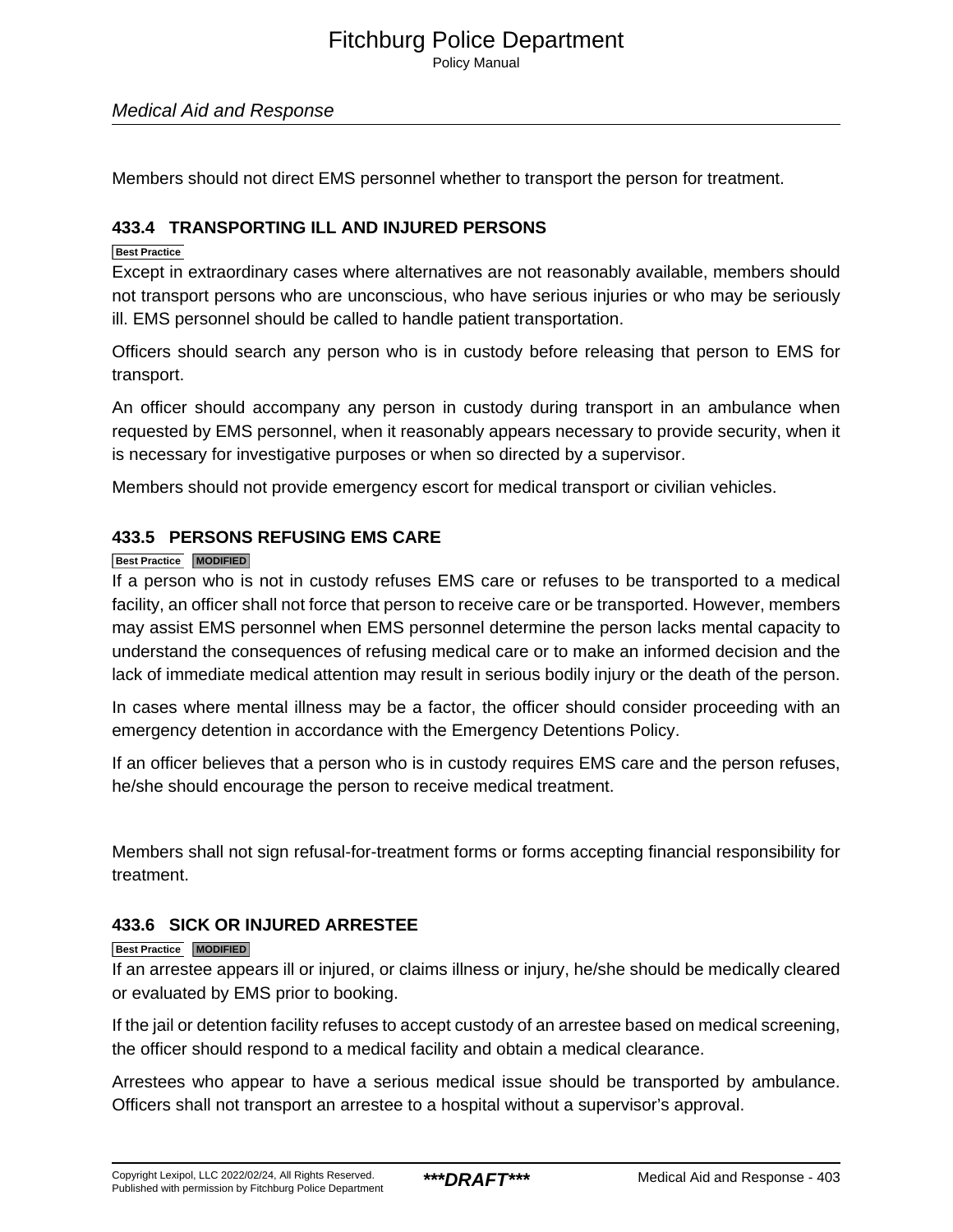Policy Manual

### Medical Aid and Response

Nothing in this section should delay an officer from requesting EMS when an arrestee reasonably appears to be exhibiting symptoms that appear to be life threatening, including breathing problems or an altered level of consciousness, or is claiming an illness or injury that reasonably warrants an EMS response in accordance with the officer's training.

### **433.7 MEDICAL ATTENTION RELATED TO USE OF FORCE**

### **Best Practice**

Specific guidelines for medical attention for injuries sustained from a use of force may be found in the Use of Force, Handcuffing and Restraints, Control Devices and Techniques, and Conducted Energy Device policies.

### **433.8 AIR AMBULANCE**

### **Discretionary MODIFIED**

Generally, when on-scene, EMS personnel will be responsible for determining whether an air ambulance response should be requested. An air ambulance may be appropriate when there are victims with life-threatening injuries or who require specialized treatment (e.g., gunshot wounds, burns, obstetrical cases), and distance or other known delays will affect the EMS response.

Members should follow these cautions when near an air ambulance:

- Never approach the aircraft until signaled by the flight crew.
- Always approach the aircraft from the front.
- Avoid the aircraft's tail rotor area.
- If in close proximity wear eye protection during landing and take-off.
- Do not carry or hold items, such as IV bags, above the head.
- Ensure that no one smokes near the aircraft.

### **433.9 AUTOMATED EXTERNAL DEFIBRILLATOR (AED) USE**

**Discretionary**

### 433.9.1 AED USER RESPONSIBILITY

### **Discretionary MODIFIED**

Members who are issued AEDs for use in department vehicles should check the AED at the beginning of the shift to ensure it is properly charged and functioning. Stationary AED's maintained within the facility should be regularly checked by the Civilian Service Employees to ensure they are properly charged and functioning. Any AED that is not functioning properly will be taken out of service and given to the Deputy Chief or designee who is responsible for ensuring appropriate maintenance.

Following use of an AED, the device shall be cleaned and/or decontaminated as required. The electrodes and/or pads will be replaced as recommended by the AED manufacturer.